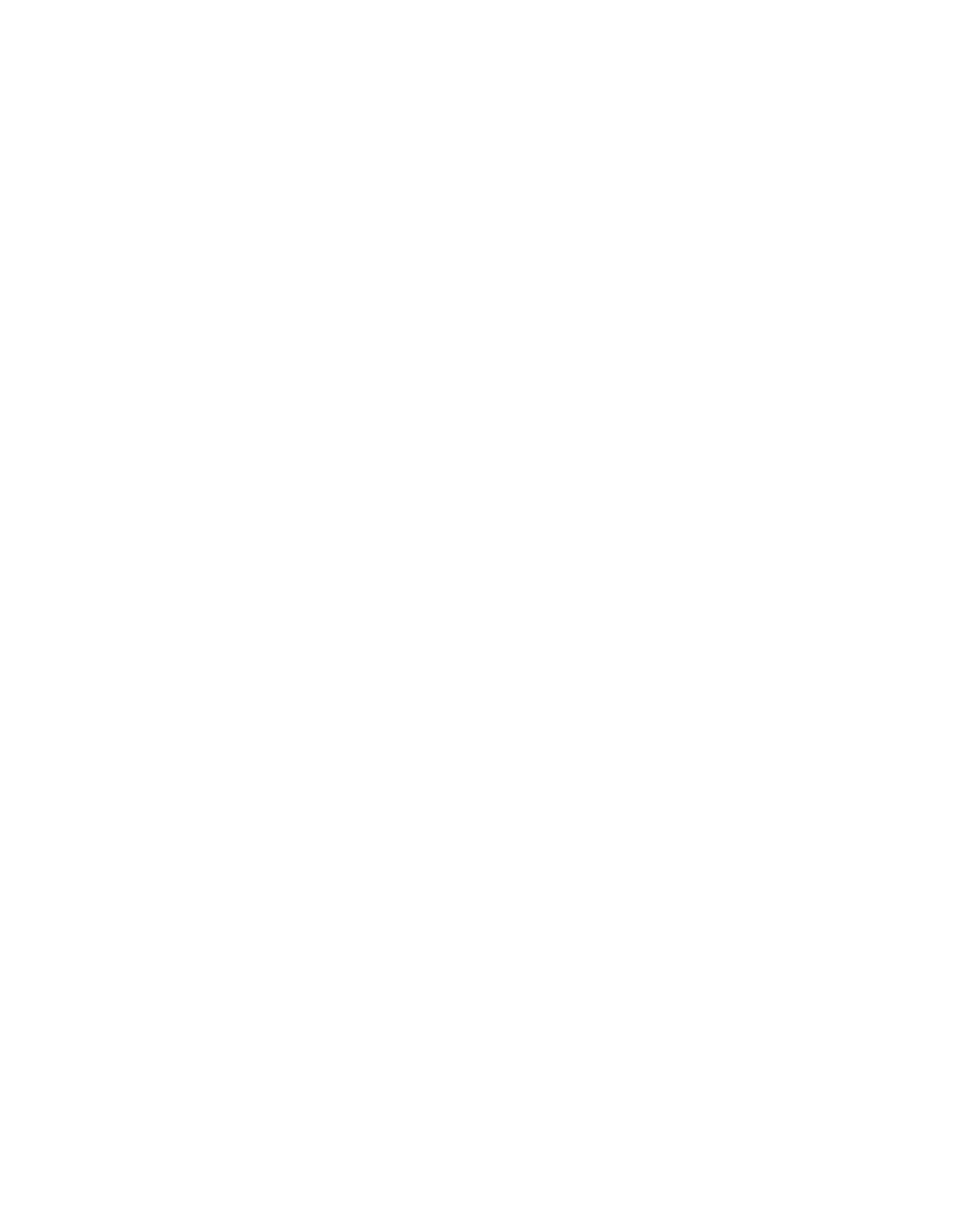# 410 IAC 6-8.2

# TABLE OF CONTENTS

| Sec. 1-48 |                                                                         |  |
|-----------|-------------------------------------------------------------------------|--|
| Sec. 49   |                                                                         |  |
| Sec. 50   |                                                                         |  |
| Sec. 51   |                                                                         |  |
| Sec. 52   |                                                                         |  |
| Sec. 53   |                                                                         |  |
| Sec. 54   |                                                                         |  |
| Sec. 55   |                                                                         |  |
| Sec. 56   |                                                                         |  |
| Sec. 57   |                                                                         |  |
| Sec. 58   |                                                                         |  |
| Sec. 59   |                                                                         |  |
| Sec. 60   |                                                                         |  |
| Sec. 61   |                                                                         |  |
| Sec. 62   |                                                                         |  |
| Sec. 63   |                                                                         |  |
| Sec. 64   |                                                                         |  |
| Sec. 65   |                                                                         |  |
| Sec. 66   |                                                                         |  |
| Sec. 67   |                                                                         |  |
| Sec. 68   |                                                                         |  |
| Sec. 69   |                                                                         |  |
| Sec. 70   |                                                                         |  |
| Sec. 71   |                                                                         |  |
| Sec. 72   |                                                                         |  |
| Sec. 73   |                                                                         |  |
| Sec. 74   |                                                                         |  |
| Sec. 75   |                                                                         |  |
| Sec. 76   |                                                                         |  |
| Sec. 77   |                                                                         |  |
| Sec. 78   |                                                                         |  |
| Sec. 79   |                                                                         |  |
| Sec. 80   |                                                                         |  |
| Sec. 81   |                                                                         |  |
| Sec. 82   | Elevated sand mounds; preparation of the elevated sand mound site 41    |  |
| Sec. 83   | Elevated sand mounds; placement of the sand mound on the basal area  42 |  |
| Sec. 84   |                                                                         |  |
| Sec. 85   | Elevated sand mounds; placement of the soil material and final grade 42 |  |
| Sec. 86   |                                                                         |  |
| Sec. 87   |                                                                         |  |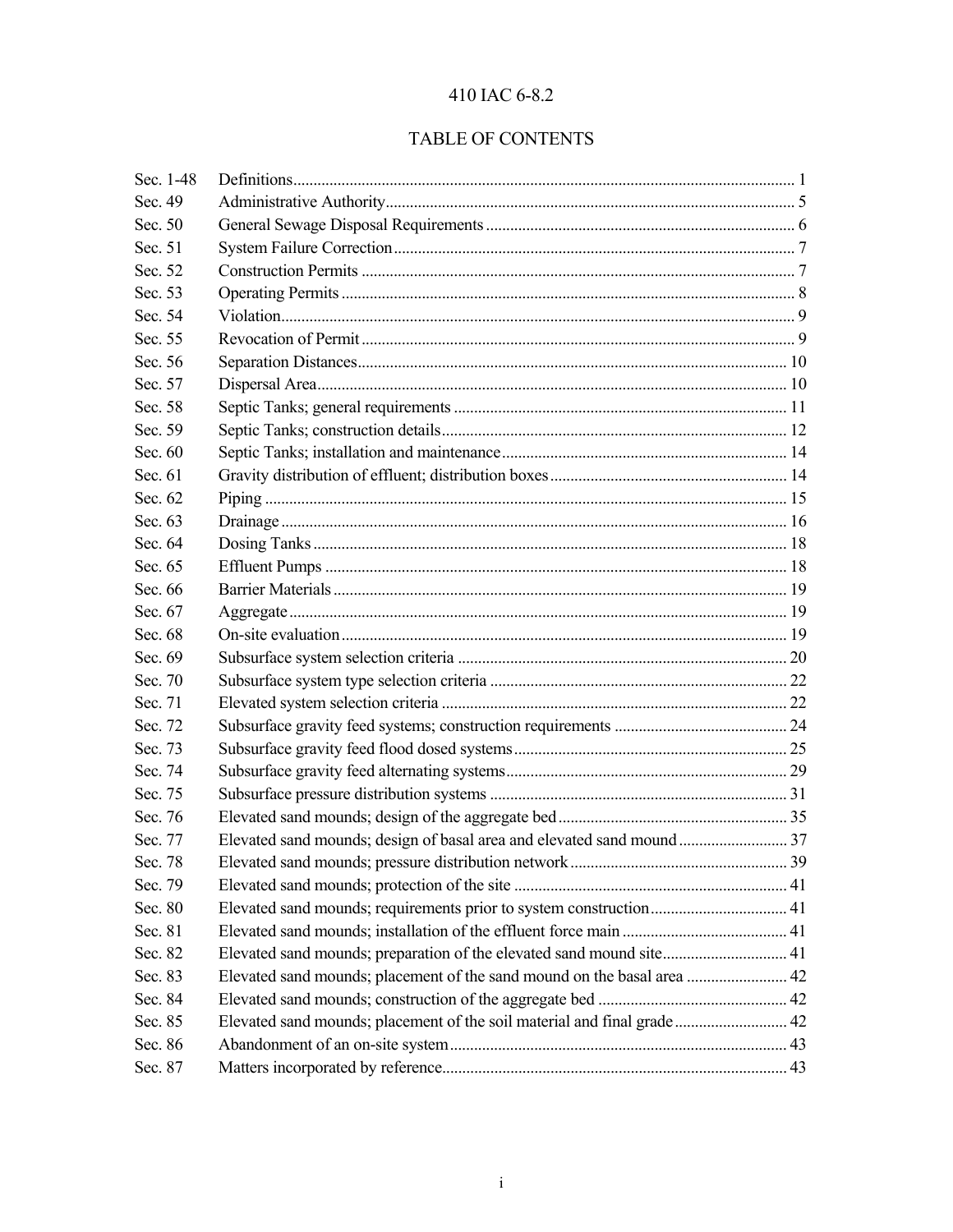# 410 IAC 6-8.2 LIST OF TABLES AND FIGURES

| Table I    |                                                                     |  |
|------------|---------------------------------------------------------------------|--|
| Table II   |                                                                     |  |
| Table III  |                                                                     |  |
| Table IV   |                                                                     |  |
| Table V    |                                                                     |  |
| Table VI   |                                                                     |  |
| Table VII  |                                                                     |  |
| Table VIII |                                                                     |  |
| Table IX   |                                                                     |  |
| Table X    | Manifold Diameters for Various Manifold Lengths, Number of Laterals |  |
|            |                                                                     |  |
| Table XI   |                                                                     |  |
| Table XII  | Perforation Discharge Rates in GPM at Varying Heads for 1/4 Inch    |  |
|            |                                                                     |  |
| Table XIII |                                                                     |  |
| Table XIV  | Pressure Distribution Lateral Diameter for Elevated Sand Mounds  40 |  |
| Figure 1   |                                                                     |  |
| Figure 2   | Plan View of Pressure Distribution Laterals in an Aggregate Bed     |  |
|            |                                                                     |  |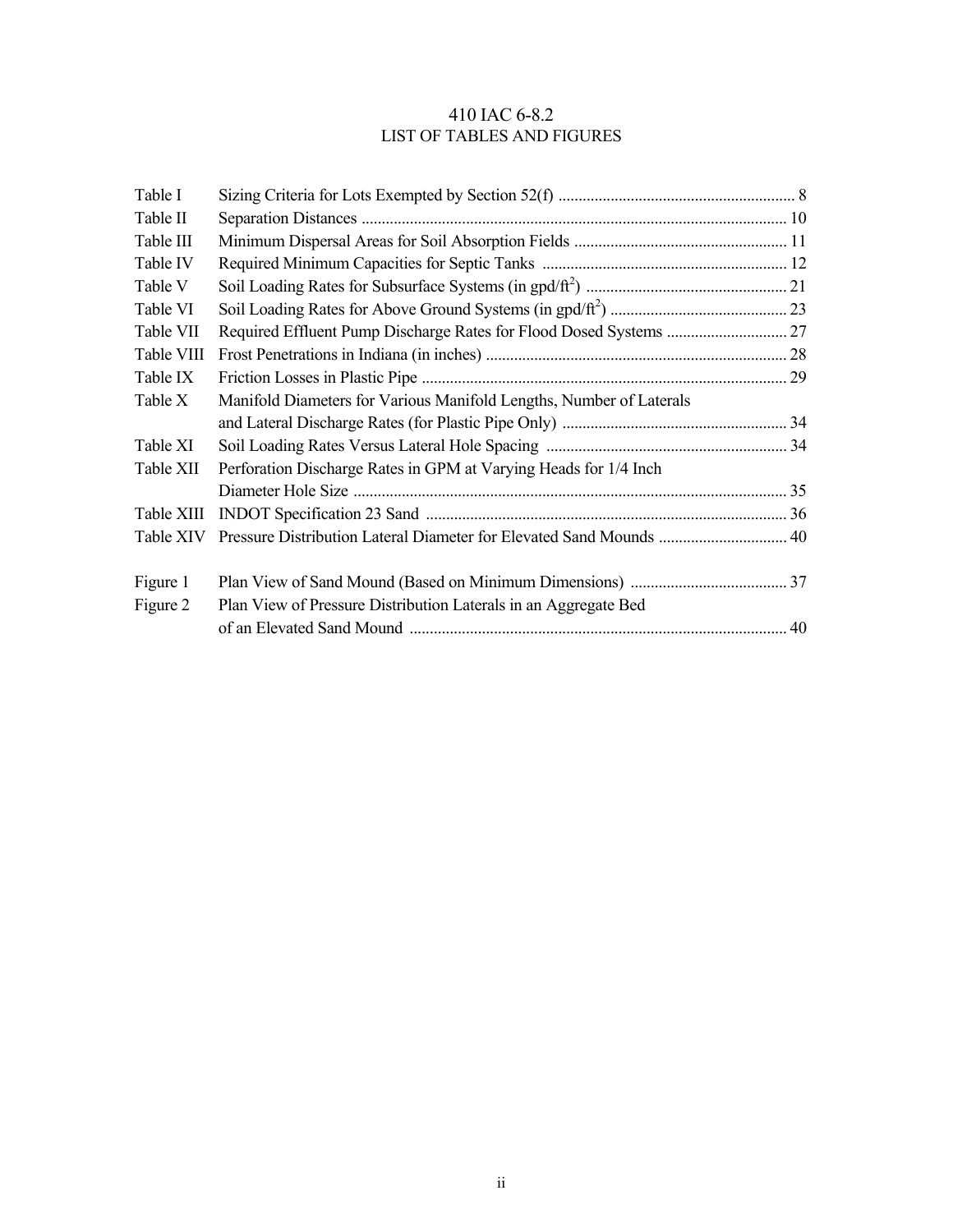## **410 IAC 6-8.2:** *Residential On-Site Sewage Systems*

#### **410 IAC 6-8.2-1 Definitions**

Sec. 1. The definitions in this rule apply throughout this rule.

#### **410 IAC 6-8.2-2 "AASHTO" defined**

Sec. 2. "AASHTO" means American Association of State Highway and Transportation Officials.

#### **410 IAC 6-8.2-3 "ABS" defined**

Sec. 3. "ABS" means acrylonitrile-butadiene-styrene.

#### **410 IAC 6-8.2-4 "ANSI" defined**

Sec. 4. "ANSI" means American National Standards Institute.

#### **410 IAC 6-8.2-5 "ASTM" defined**

Sec. 5. "ASTM" means American Society for Testing and Materials.

#### **410 IAC 6-8.2-6 "Bedroom" defined**

Sec. 6. "Bedroom" means either any room:

(1) in a residence that the local health department and the owner agree could be occupied for the purpose of sleeping and contains an area of seventy (70) square feet or more, at least one (1) operable window or exterior door for emergency egress or rescue, and, for new construction, a closet; or

(2) declared by the owner, by recorded affidavit supplied to the local health department, that will be occupied for sleeping, and that the owner further agrees within the affidavit not to occupy any additional rooms for the purpose of sleeping or otherwise represent to others that any room, beyond the number specified in the affidavit, may be utilized for sleeping, without approval of the local health department.

#### **410 IAC 6-8.2-7 "Bedroom equivalent" defined**

 Sec. 7. "Bedroom equivalent" means any jetted bathtub with a capacity of greater than one hundred twenty-five (125) gallons.

#### **410 IAC 6-8.2-8 "Commissioner" defined**

 Sec. 8. "Commissioner" means the commissioner of the Indiana state department of health or his or her legally authorized representative.

#### **410 IAC 6-8.2-9 "Construction permit" defined**

 Sec. 9. "Construction permit" means written approval by a local health department for the installation of a residential on-site sewage system.

#### **410 IAC 6-8.2-10 "Densic material" defined**

 Sec. 10. "Densic material" means relatively unaltered materials (do not meet requirements for any other named diagnostic horizons nor any other diagnostic soil characteristic) that have a noncemented rupture resistance class. The bulk density or the organization is such that roots cannot enter, except in cracks. These are mostly earthy materials, such as till, volcanic mudflows, and some mechanically compacted materials. Some noncemented rock can be densic materials if they are dense or resistant enough to keep roots from entering, except in cracks. Densic materials are noncemented and thus differ from paralithic materials and the material below a lithic contact, both of which are cemented. Densic materials have, at their upper boundary, a densic contact if they have no cracks or if the spacing of cracks that roots can enter is ten (10) centimeters (cm) or more. These materials can be used to differentiate soil series if the materials are within the series control section.

#### **410 IAC 6-8.2-11 "Department" defined**

Sec. 11. "Department" means the Indiana state department of health.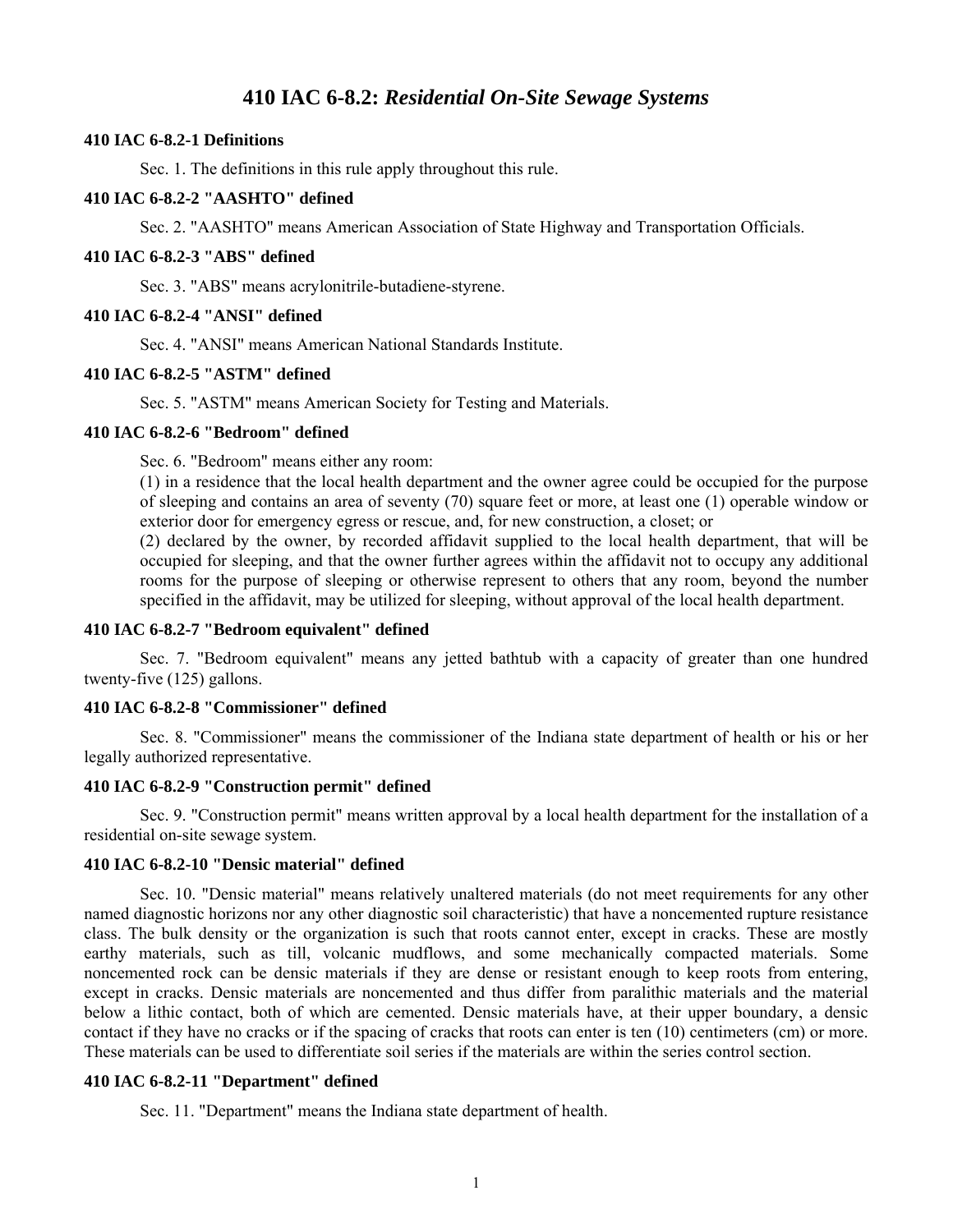#### **410 IAC 6-8.2-12 "Design daily flow" or "DDF" defined**

 Sec. 12. "Design daily flow" or "DDF" means the calculated peak daily wastewater flow from a residence used to design a residential on-site sewage system. It is one hundred fifty (150) gallons per day times the number of bedrooms and bedroom equivalents.

#### **410 IAC 6-8.2-13 "Distribution box" defined**

 Sec. 13. "Distribution box" means a structure designed to distribute effluent by gravity from a septic tank equally into the pipes of an absorption system connected thereto.

#### **410 IAC 6-8.2-14 "Drainageway" defined**

 Sec. 14. "Drainageway" means the channel portion of the landscape in which surface water or rainwater runoff gathers intermittently to flow to a lower elevation.

#### **410 IAC 6-8.2-15 "Dwelling" or "residence" defined**

 Sec. 15. "Dwelling" or "residence" means any house or place used or intended to be used as a place of seasonal or permanent human habitation or for sleeping for one (1) or two (2) families, and any associated outbuildings that are for the private use of the owner.

#### **410 IAC 6-8.2-16 "Fill" defined**

 Sec. 16. "Fill" means soil transported and deposited by man, as well as soil recently transported and deposited by natural erosion forces. Fill is evidenced by one (1) or more of the following:

- (1) No soil horizons or indistinct soil horizons.
- (2) Depositional stratification.
- (3) Presence of a soil horizon that has been covered.
- (4) Materials in a horizon such as cinders or construction debris.
- (5) Position in the landscape.

#### **410 IAC 6-8.2-17 "Foundation drain" defined**

 Sec. 17. "Foundation drain" means that portion of a residential drainage system provided to drain only ground water from outside of the foundation of the house or from under the basement floor.

#### **410 IAC 6-8.2-18 "Health officer" defined**

Sec. 18. "Health officer" means the health officer of a local board of health.

#### **410 IAC 6-8.2-19 "INDOT" defined**

Sec. 19. "INDOT" means the Indiana department of transportation.

#### **410 IAC 6-8.2-20 "Interceptor drain" defined**

 Sec. 20. "Interceptor drain" means a subsurface drainage system constructed only on the upslope side of a soil absorption field for the purpose of diverting subsurface water around the soil absorption field site.

#### **410 IAC 6-8.2-21 "NEMA" defined**

Sec. 21. "NEMA" means National Electrical Manufacturers Association.

#### **410 IAC 6-8.2-22 "NRCS" defined**

 Sec. 22. "NRCS" means United States Department of Agriculture, Natural Resources Conservation Service.

## **410 IAC 6-8.2-23 "NSF" defined**

Sec. 23. "NSF" means NSF International.

#### **410 IAC 6-8.2-24 "Operating permit" defined**

 Sec. 24. "Operating permit" means written approval by a local health department for the continued use of an on-site system.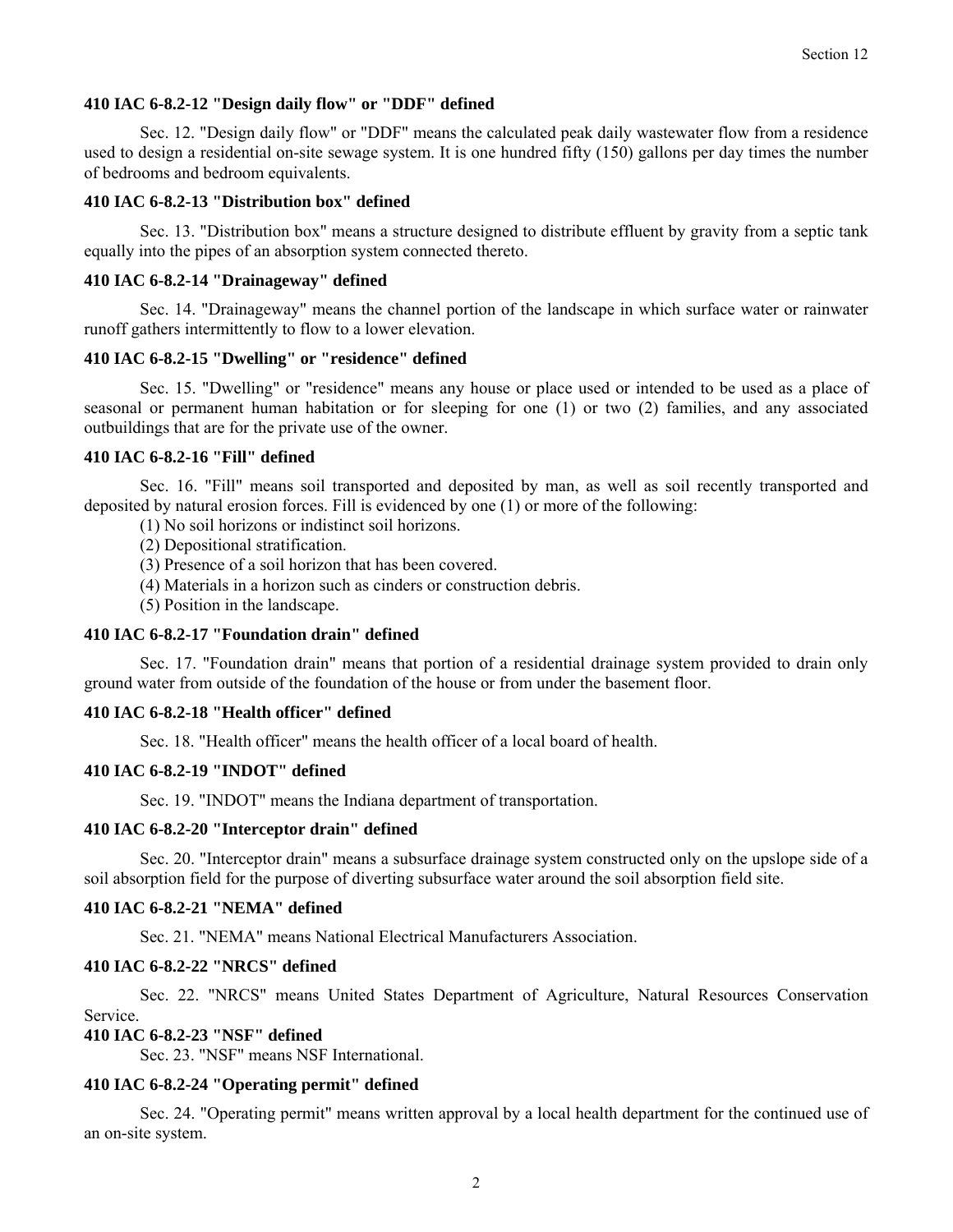#### **410 IAC 6-8.2-25 "Owner" defined**

Sec. 25. "Owner" means the owner of a dwelling or his or her agent.

#### **410 IAC 6-8.2-26 "Perimeter drain" defined**

 Sec. 26. "Perimeter drain" means a subsurface drainage system that completely surrounds a soil absorption field for the purpose of lowering a seasonal high water table or preventing movement of subsurface water into a soil absorption field site.

#### **410 IAC 6-8.2-27 "Person" defined**

Sec. 27. "Person" means any:

- (1) individual;
- (2) partnership;
- (3) copartnership;
- (4) firm;
- (5) company;
- (6) corporation;
- (7) association;
- (8) trust;
- (9) estate; or

(10) other legal entity, its or their successors, or assigns or agents of the aforesaid.

#### **410 IAC 6-8.2-28 "PVC" defined**

Sec. 28. "PVC" means polyvinyl chloride.

#### **410 IAC 6-8.2-29 "Residential drain" defined**

 Sec. 29. "Residential drain" means the horizontal piping in a house drainage system that receives the discharge from soil, waste, and drainage pipes inside the walls of the house and conveys the same to the residential sewer.

#### **410 IAC 6-8.2-30 "Residential on-site sewage system" or "on-site system" defined**

 Sec. 30. "Residential on-site sewage system" or "on-site system" means all equipment and devices necessary for proper conduction, collection, storage, treatment, and on-site disposal of sewage from:

(1) a one (1) or two (2) family dwelling; or

(2) two (2) single family dwellings on the same property with a combined DDF of less than seven hundred fifty (750) gallons per day.

Included within, but not limited to, the scope of this definition are residential sewers, septic tanks, soil absorption systems, temporary sewage holding tanks, and sanitary vault privies.

#### **410 IAC 6-8.2-31 "Residential on-site sewage system failure" defined**

 Sec. 31. "Residential on-site sewage system failure" means a residential on-site sewage system that exhibits one (1) or more of the following:

(1) The system refuses to accept sewage at the rate of design application thereby interfering with the normal use of residential plumbing fixtures.

(2) Effluent discharge exceeds the absorptive capacity of the soil, resulting in ponding, seepage, or other discharge of the effluent to the ground surface or to surface waters.

(3) Effluent is discharged from the system causing contamination of a potable water supply, ground water, or surface waters.

A failed residential on-site sewage system is a health hazard.

#### **410 IAC 6-8.2-32 "Residential outbuilding" defined**

 Sec. 32. "Residential outbuilding" means a building for the private use of the owner not intended to be used for permanent or seasonal human habitation or sleeping.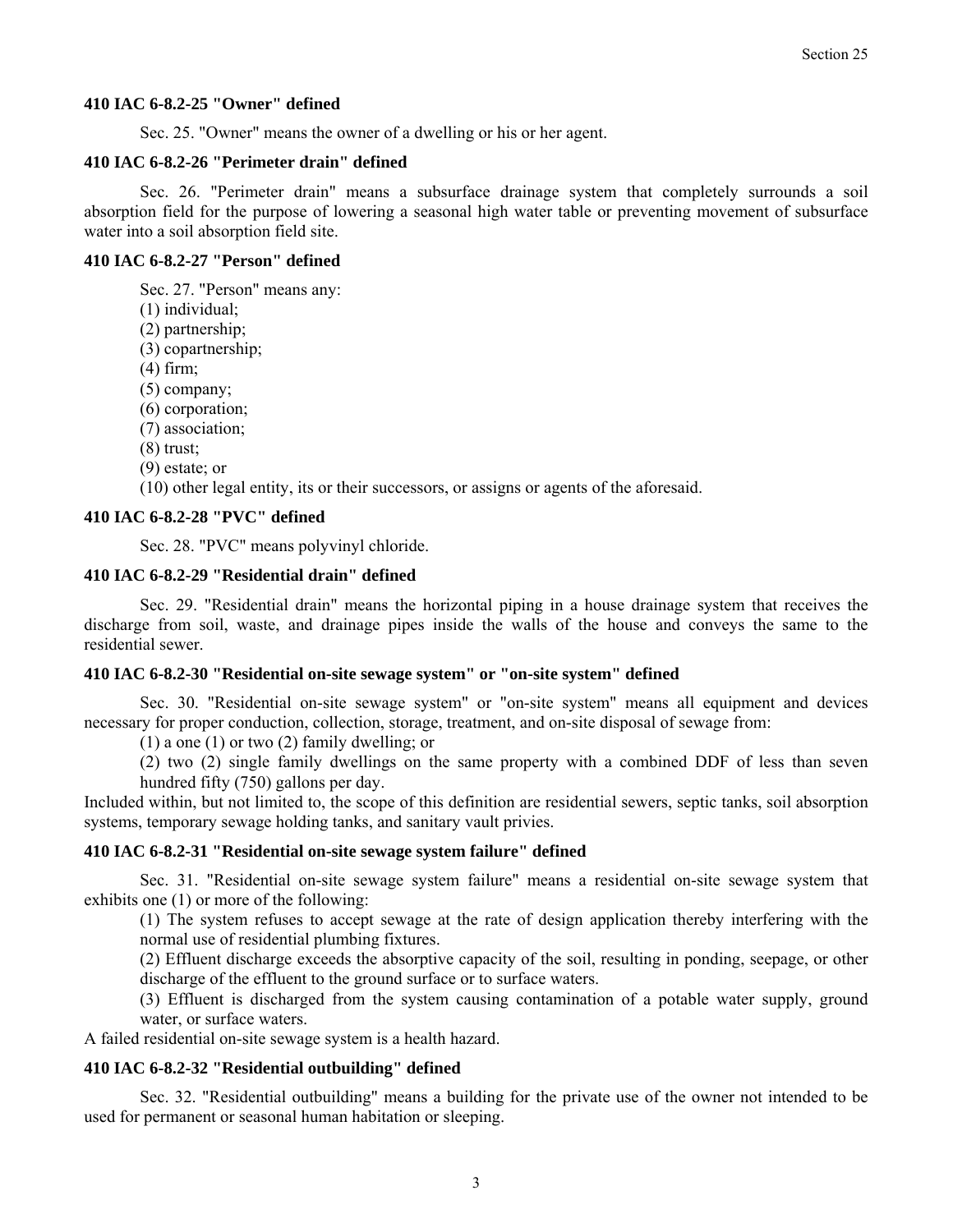#### **410 IAC 6-8.2-33 "Residential sewer" defined**

 Sec. 33. "Residential sewer" means the horizontal piping beginning two (2) feet outside the house that carries discharges from the residential drain to its connection with a sanitary sewerage system or a residential onsite sewage system.

#### **410 IAC 6-8.2-34 "Sanitary sewerage system" defined**

 Sec. 34. "Sanitary sewerage system" means a sewer or a system of sewers that convey sewage away from the lot on which it originates to a wastewater treatment facility owned and operated by:

- (1) an incorporated city or town;
- (2) a conservancy district;
- (3) a regional sewer district; or
- (4) a private utility.

#### **410 IAC 6-8.2-35 "SDR" defined**

Sec. 35. "SDR" means standard dimension ratio.

#### **410 IAC 6-8.2-36 "Seasonal high water table" defined**

 Sec. 36. "Seasonal high water table" means the upper limit of soil saturated with water for periods long enough for anaerobic conditions to affect soil color.

#### **410 IAC 6-8.2-37 "Segment drain" defined**

 Sec. 37. "Segment drain" means a subsurface drainage system constructed between two (2) soil absorption fields in the same on-site system for the purpose of intercepting and diverting subsurface water away from the downslope soil absorption field.

#### **410 IAC 6-8.2-38 "Septic tank" defined**

 Sec. 38. "Septic tank" means a watertight structure into which sewage is discharged for settling and solids digestion.

#### **410 IAC 6-8.2-39 "Sewage" defined**

Sec. 39. "Sewage" means all water-carried waste derived from ordinary living processes.

#### **410 IAC 6-8.2-40 "Soil absorption" defined**

 Sec. 40. "Soil absorption" means a process that utilizes the soil to treat and dispose of effluent from a septic tank.

#### **410 IAC 6-8.2-41 "Soil absorption system" defined**

 Sec. 41. "Soil absorption system" means pipes or chambers laid in a system of trenches or elevated beds into which the effluent from the septic tank is discharged for soil absorption.

#### **410 IAC 6-8.2-42 "Soil horizon" defined**

 Sec. 42. "Soil horizon" means a layer of soil or soil material approximately parallel to the land surface and differing from adjacent genetically related layers in physical, chemical, and biological properties or characteristics such as:

- (1) color;
- (2) structure;
- (3) texture;
- (4) consistency;
- (5) kinds and numbers of organisms present; and
- (6) degree of acidity or alkalinity

#### **410 IAC 6-8.2-43 "Soil loading rate" defined**

 Sec. 43. "Soil loading rate" means the allowable rate of application of septic tank effluent to the soil. It is expressed in gallons per day per square foot.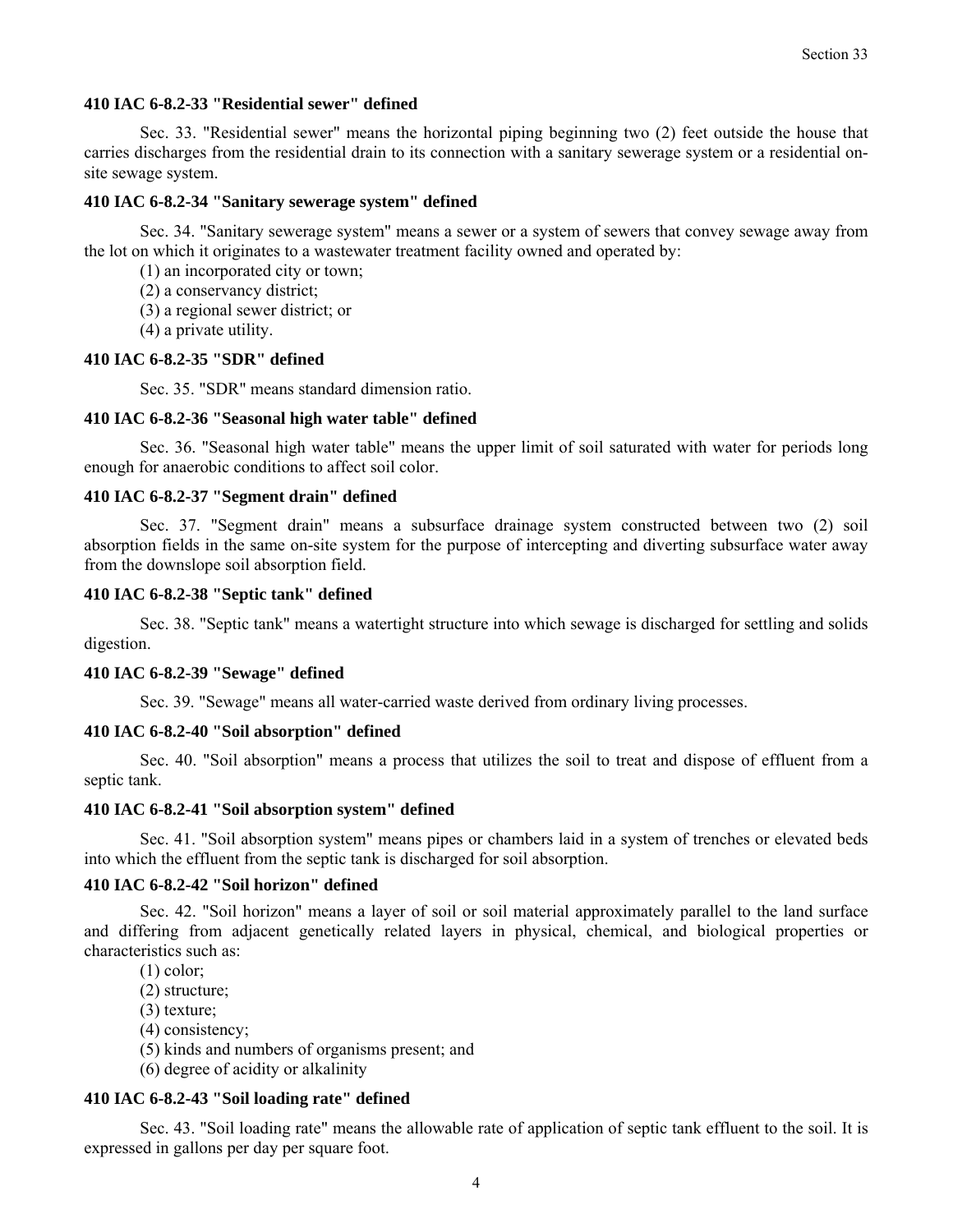#### **410 IAC 6-8.2-44 "Soil profile analysis" defined**

 Sec. 44. "Soil profile analysis" means the observation and evaluation of the physical characteristics of the soil horizons or layers to a depth of at least five (5) feet or, if shallower, to a layer that cannot be readily penetrated.

#### **410 IAC 6-8.2-45 "Soil scientist" defined**

 Sec. 45. "Soil scientist" means an individual registered as a professional soil scientist with the Indiana Registry of Soil Scientists (IRSS) as provided for under IC 25-31.5.

#### **410 IAC 6-8.2-46 "Start of construction" defined**

 Sec. 46. "Start of construction" means, but is not limited to, any site activity undertaken for the erection of the structure to be served by a residential on-site sewage system or the delivery of manufactured housing.

#### **410 IAC 6-8.2-47 "Subsurface drainage system" defined**

 Sec. 47. "Subsurface drainage system" means any pipe and a layer of gravel, stone or coarse sand, or any combination of these components placed below the surface of the ground and designed or constructed in such a manner as to:

(1) effectively lower a seasonal high water table; or

(2) prevent movement of subsurface water into a soil absorption field site.

Interceptor drains, perimeter drains, and segment drains are types of subsurface drainage systems.

#### **410 IAC 6-8.2-48 "Technology new to Indiana" or "TNI" defined**

 Sec. 48. "Technology new to Indiana" or "TNI" means on-site sewage treatment or disposal methods, processes, or equipment not described in this rule that have been approved by the department in accordance with section  $50(g)$  of this rule.

#### **410 IAC 6-8.2-49 Administrative authority**

 Sec. 49. (a) This rule shall be administered by the local boards of health through their health officer and his or her authorized representatives.

 (b) Local boards of health that wish to adopt or amend a local ordinance governing the design, construction, and operation of residential on-site sewage systems shall do so only after the department has confirmed in writing that the ordinance does not violate this rule or state sewage disposal statutes. Nothing in this rule shall be construed as prohibiting more stringent requirements in local ordinances.

 (c) Each local health department residential on-site sewage system permit program is subject to review by the department. Such review may include, but not be limited to, a review of the permits issued, supporting documentation, and a review of system installations.

 (d) Whenever the department determines that there has been a violation of this rule, the department shall notify the health officer. The notice shall:

(1) be in writing;

(2) be sent to the health officer by certified mail;

(3) include a statement of the reasons for the issuance of the notice;

(4) specify the remedial action necessary to effect compliance with the rule; and

(5) allow reasonable time as determined by the department for the performance of any act it requires to correct the problem.

 (e) If a health officer fails to comply with a directive issued in accordance with subsection (d), the department may require the health officer to submit all, or any portion thereof deemed appropriate by the department, of the construction permits proposed for issuance for residential on-site sewage system construction, together with all documentation upon which the proposed permit issuance will be based, to the department for review and written approval prior to permit issuance by the health officer. The review shall continue until the department is satisfied that compliance with the rule has been obtained and is likely to continue, and has so notified the health officer in writing.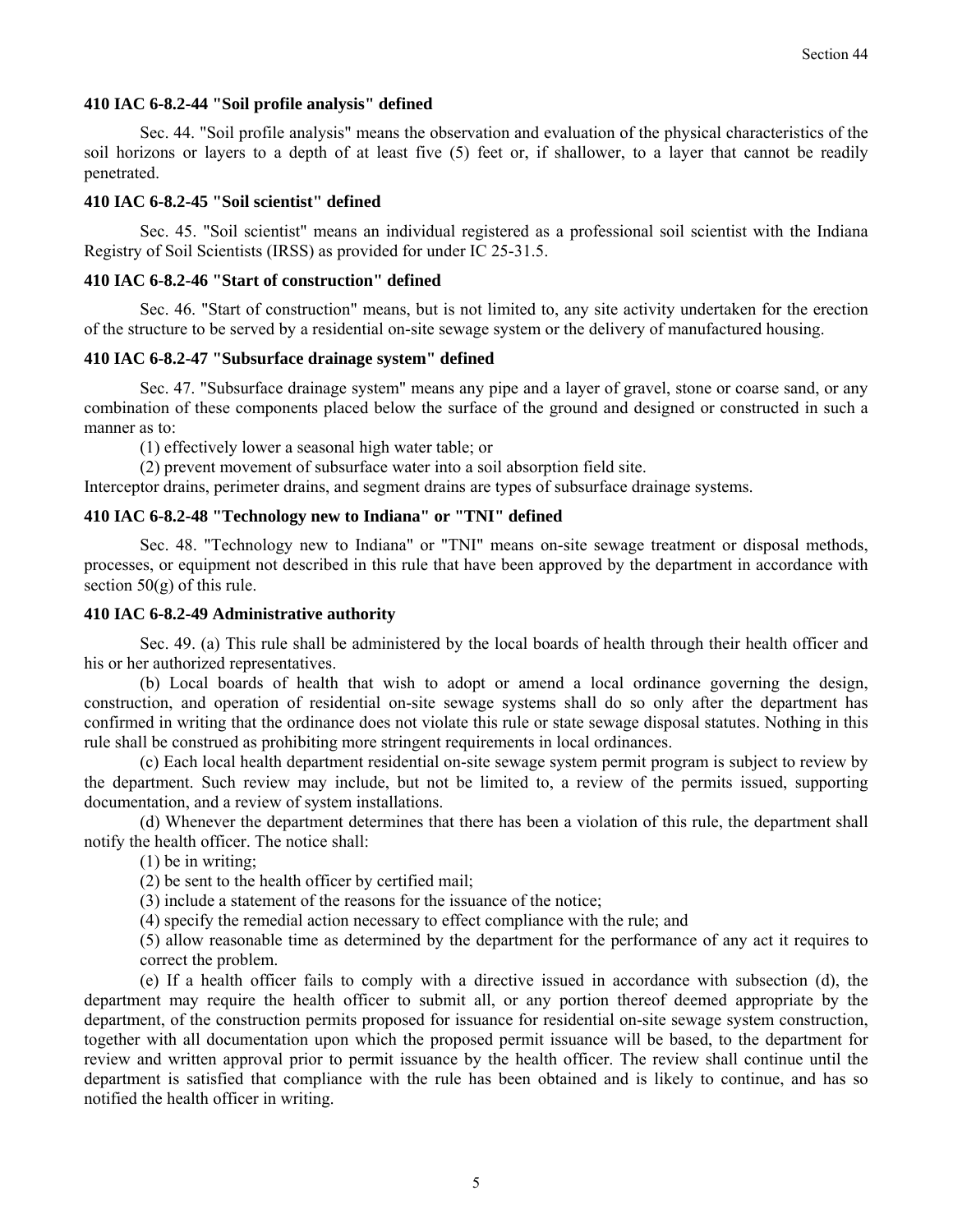#### **410 IAC 6-8.2-50 General sewage disposal requirements**

 Sec. 50. (a) No person shall throw, run, drain, seep, or otherwise dispose into any of the surface waters or ground waters of this state, or cause, permit, or suffer to be thrown, run, drained, allowed to seep, or otherwise disposed into such waters, any organic or inorganic matter from a dwelling or residential on-site sewage system that would cause or contribute to a health hazard or water pollution.

- (b) The:
- (1) design;
- (2) construction;
- (3) installation;
- (4) location;
- (5) maintenance; and
- (6) operation;

of residential on-site sewage systems shall comply with the provisions of this rule.

 (c) All residential on-site sewage systems utilizing sanitary privies shall conform to Indiana state department of health bulletin SE 11, "The Sanitary Vault Privy", 1986 Edition.

 (d) Any dwelling that is not connected, or cannot be connected, to a sanitary sewerage system shall be provided with a residential on-site sewage system that includes a septic tank and a soil absorption system that has not failed.

 (e) A temporary sewage holding tank is an alternative method of sewage disposal subject to the written approval of the department required in subsection (f), except as provided in subdivisions (1) through (3). A temporary sewage holding tank shall not be used as a primary means of residential sewage disposal except where necessary to prevent continued discharge of wastewater from a failed existing residential on-site sewage system, or when soil conditions exist that preclude the prompt construction of a soil absorption field on a site that has already received a construction permit. A temporary sewage holding tank may be approved by the local health department:

(1) as a temporary storage facility where occupancy of the home must continue while an existing system is being replaced or renovated;

(2) until soil conditions permit the installation of a soil absorption field for which a construction permit has been issued; or

(3) where such facility is owned and operated temporarily by a conservancy district, sewer district, private utility, or municipality as a part of its sewage disposal plan or for not more than one (1) year while connection to sanitary sewer is being secured.

 (f) If any conditions preclude the installation of a residential on-site sewage system as described in this rule, the local board of health may not approve the use of any other residential on-site sewage system technology unless written approval from the department is:

(1) issued, under subsection (g), for local health departments to issue construction permits for the use of the technology; or

(2) obtained for specific applications.

 (g) In order to permit development of new or more efficient sewage treatment or disposal processes, the department may approve the installation of experimental equipment, facilities, or pollution control devices for which extensive experience or records of use have not been developed in Indiana. The applicant for such approval must submit evidence of sufficient clarity and conclusiveness to convince the department that the proposal has a reasonable and substantial probability of satisfactory operation without failure.

 (h) No portion of the residential on-site sewage system or its associated drainage system shall be constructed upon property other than that from which the sewage originates unless easements, which grant permission for such construction and access for system maintenance, have been obtained for that property and have been legally approved and recorded by the proper authority or commission.

(i) Residential on-site sewage systems shall not be used for the disposal of water from:

(1) roof drains;

- (2) foundation drains;
- (3) swimming pool main drains;
- (4) hot tub drains; or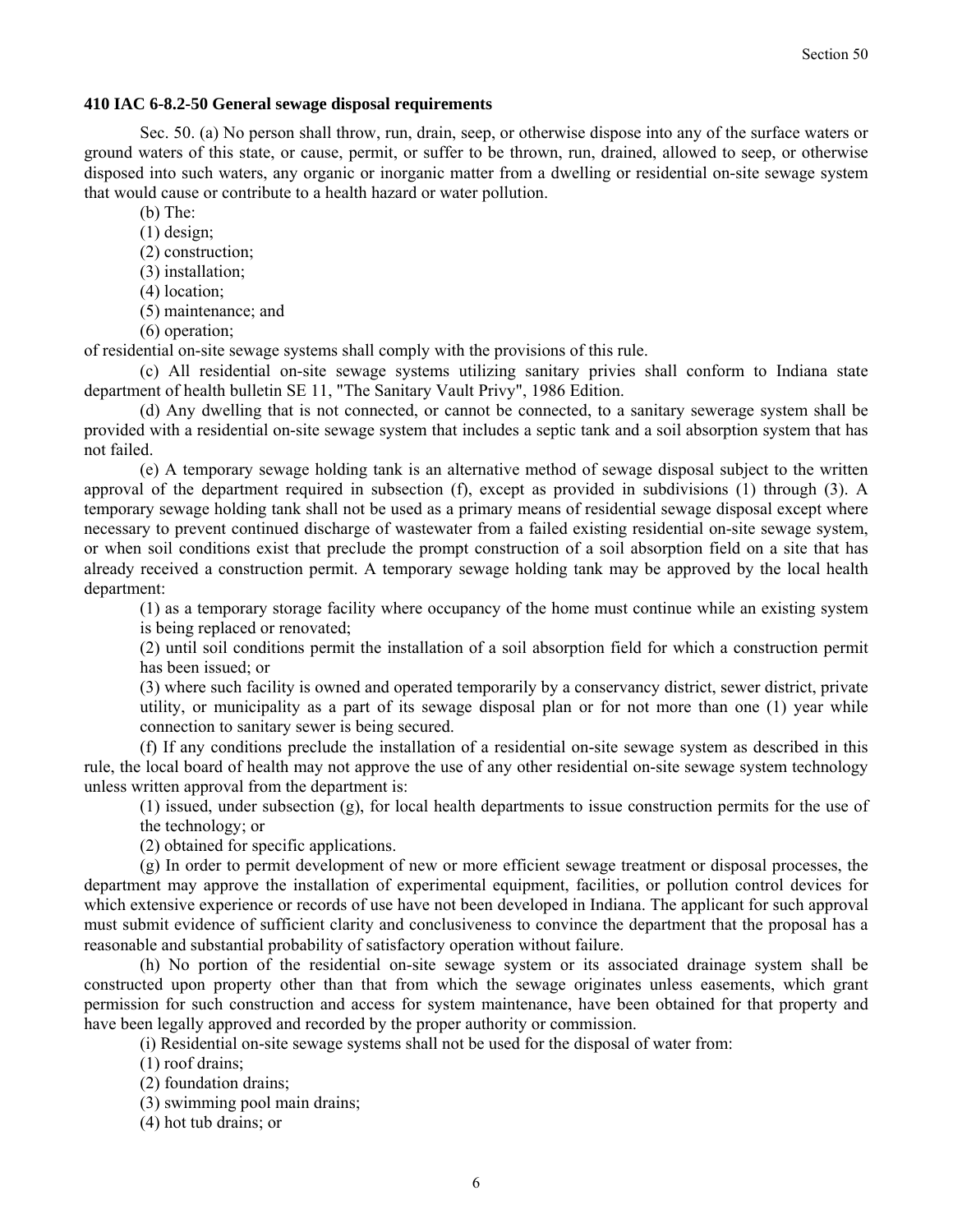(5) area drains.

Neither shall they be used for the disposal of chemical wastes in quantities that would pollute ground water or inhibit solids settling or digestion in the septic tank.

 (j) Any jetted bathtub with a capacity of greater than one hundred twenty-five (125) gallons will be treated as an extra bedroom for the on-site system sizing requirements of this rule.

#### **410 IAC 6-8.2-51 System failure correction**

 Sec. 51. Should a residential on-site sewage system fail, the failure shall be corrected by the owner within the time limit set by the health officer.

#### **410 IAC 6-8.2-52 Construction permits**

 Sec. 52. (a) The owner or agent of the owner shall obtain a written construction permit, signed by the health officer, for construction of a residential on-site sewage system prior to the following:

(1) Start of construction of a residence or placement of a mobile home that will not be connected to a sanitary sewerage system.

(2) Any:

(A) replacement;

(B) reconstruction;

(C) expansion; or

(D) remodeling;

of a residence that may increase the number of bedrooms.

(3) Any addition to, alteration of, or repair of an existing residential on-site sewage system.

 (b) The application for such a permit shall be made on a form approved by the department, which application shall contain information outlined in section 68 of this rule, the profile analysis of all the soils in which the residential on-site sewage system is to be constructed, plans of sufficient clarity that it can be verified that the design of the residential on-site sewage system shall comply with the provisions of this rule, and any other information deemed necessary by the health officer. The local health department may require scale drawings of the site and residential on-site sewage system as part of the application process. Other than the approval referenced in subsection (f), the approval of a site by the local plan commission or the county recorder does not constitute approval by the local health officer. Approval of a soil absorption field replacement for a residential onsite sewage system by a local health department shall be made in accordance with the provisions of this rule. When replacement is necessary due to system failure, deviations to this rule for a soil absorption field replacement shall be made in accordance with the best judgment of the local department of health, based on the:

(1) limitations of the site;

(2) results of a written on-site system evaluation; and

(3) results of the written soil profile analysis.

(c) Soil absorption field replacement for a residential on-site system shall not be:

(1) contrary to section 50(a) of this rule; and

(2) constructed to a depth greater than forty-eight (48) inches below final grade in any portion of a subsurface soil absorption field.

 (d) A local health department shall not issue a construction permit for repair of an on-site system or replacement of a soil absorption field using TNI without the written approval of the department, except for the provisions of section 50(f) of this rule.

 (e) If it is determined that the proposed on-site system design does not meet the minimum requirements of this rule, the permit shall be denied and the owner shall be notified in writing of the basis for the denial. The notification shall also state that the owner has the right to appeal the denial and shall state the procedure for registering any such appeal. In accordance with IC 16-41-25-1(a), the local health department shall issue or deny, in writing to the owner, a residential on-site system construction permit within forty-five (45) days of receipt of an application and plan submittal.

 (f) Individual lots in subdivisions designed to utilize on-site residential on-site sewage systems, for which the plats were approved by the local plan commission, county health department, or the county recorder, and recorded prior to December 21, 1990, are exempt from the provisions of sections 69(4) and 72(a) of this rule if the soils on the individual lot have characteristics that would allow the soil to be rated slight or moderate in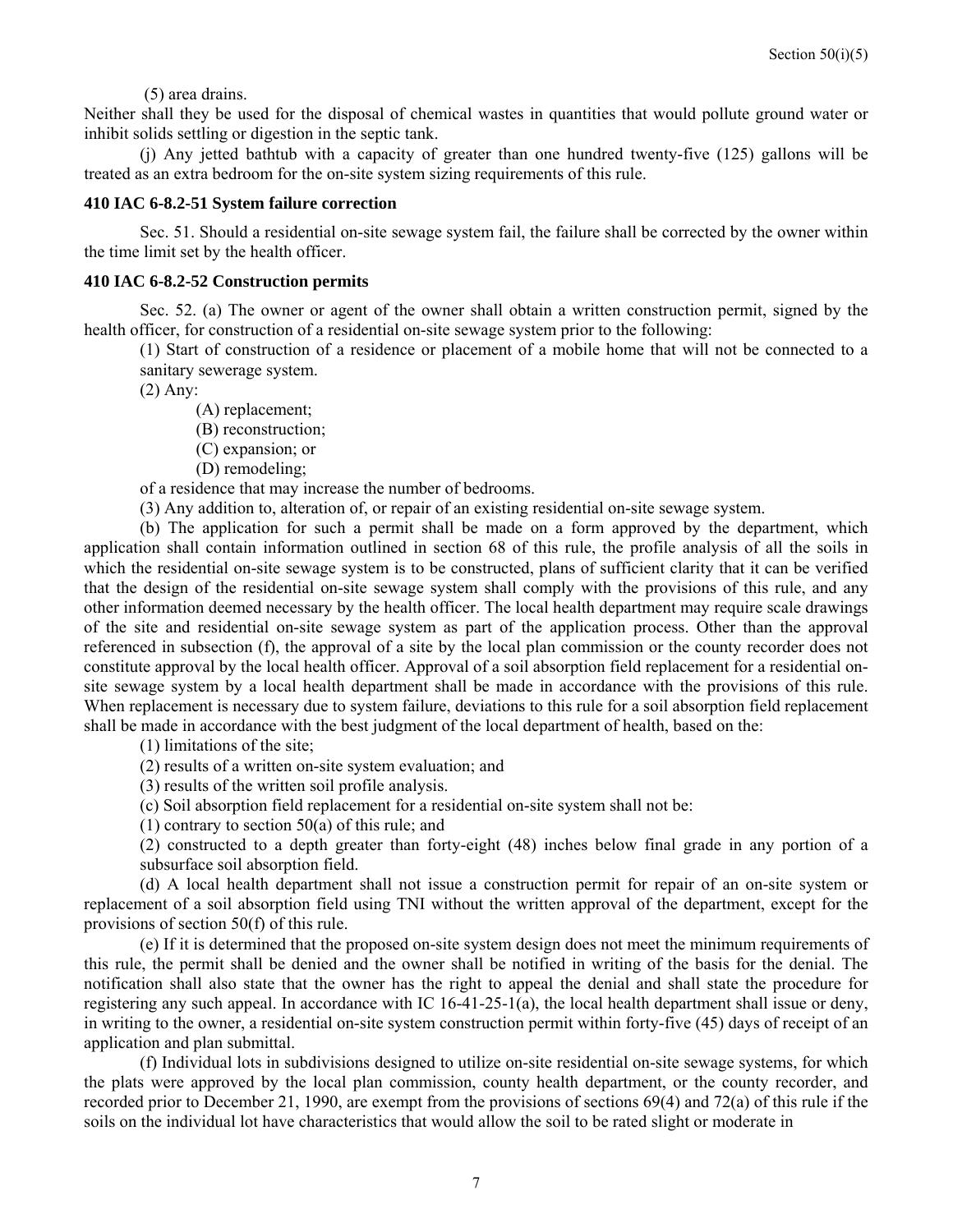accordance with guidelines as set forth in the soils manuals and handbooks of the Natural Resources Conservation Service. The soil absorption system to serve each lot that is exempted by this section shall meet the sizing criteria of Table I as follows:

| Table I                   |                                                 |  |  |  |  |  |
|---------------------------|-------------------------------------------------|--|--|--|--|--|
| Permeability Rating       | Square Feet Needed in Trench Bottom per Bedroom |  |  |  |  |  |
| $2$ in. to 6 in. per hour | 250 square feet per bedroom                     |  |  |  |  |  |
| 1 in. to 2 in. per hour   | 330 square feet per bedroom                     |  |  |  |  |  |

(g) Individual lots in subdivisions designed to utilize residential on-site sewage systems, the plats for which were approved by the local plan commission and recorded prior to December 21, 1990, will be granted an exemption by the department from the provisions of section 69(4) of this rule if the health officer of the county in which the development is located certifies to the department, in writing, that:

(1) the health department has reviewed and recommended approval to the local plan commission, either verbally, in writing, or by other locally acceptable routine procedure, when the subdivision plat was being considered by that agency; and

(2) no lots in the subdivision currently have on-site system failures as defined in section 31 of this rule.

The certification must be accompanied by a brief description of the on-site system approved for each lot for which exemption is requested including information on the design of the on-site system as well as information on the type of soil on the site. An affirmative response to subdivisions (1) and (2) must be included in the certification for the exemption to the provisions of section 69(4) of this rule to be granted.

 (h) The permittee shall notify the health officer or his or her designee when the work is ready for final inspection and at least forty-eight (48) hours or two (2) working days before any subsurface portions are to be covered. The construction permit for a residential on-site sewage system that has been covered less than fortyeight (48) hours or two (2) working days after the notification has been made may be revoked by the health officer. Requirements of permits issued for the construction of residential on-site sewage systems shall not be considered as fulfilled until the installation is completed to the satisfaction of the health officer or his or her duly authorized representative.

 (i) The department, its agent, or the health officer or his or her agent shall be permitted to enter upon all properties at the proper time for purposes of:

- (1) inspection;
- (2) observation;
- (3) measurement;
- (4) sampling; and
- (5) testing;

necessary to assure compliance with this rule.

#### **410 IAC 6-8.2-53 Operating permits**

 Sec. 53. (a) Local health departments may require written operating permits in accordance with IC 16-19-  $3-27(b)(2)$ , as follows:

(1) A written operating permit issued by a local health department shall be signed by the health officer.

(2) An operating permit shall be renewed as follows:

(A) At least once every three (3) years for on-site systems having components, other than a septic tank, requiring scheduled inspection and maintenance.

(B) At least once every five (5) years for all other on-site systems.

 (b) An operating permit shall identify all components of an on-site system requiring inspection and maintenance.

(c) An operating permit requiring scheduled inspection and maintenance shall contain the following:

(1) The name, address, and telephone number of the service company contracted to perform inspection and maintenance.

(2) A description of the operation and maintenance document or documents used for scheduled inspection and maintenance.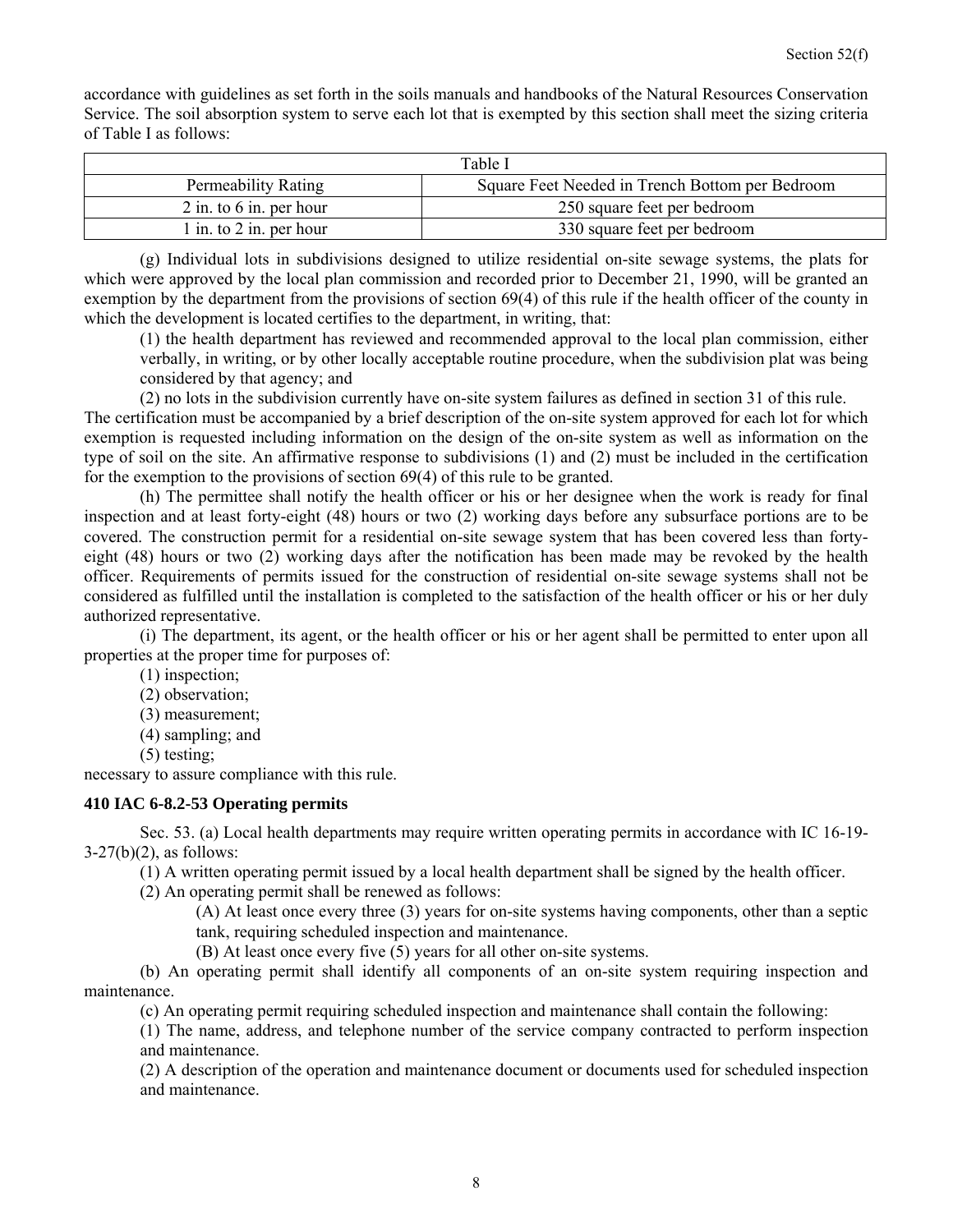(d) The owner shall provide the local health department with the following:

(1) Written documentation of all scheduled and unscheduled inspection and maintenance within one (1) month of the date performed.

(2) A copy of the inspection and maintenance contract.

#### **410 IAC 6-8.2-54 Violation**

 Sec. 54. (a) Any person found to be violating this rule may be served by the health officer with a written order stating the nature of the violation and providing a time limit for satisfactory correction thereof.

 (b) After receiving an order in writing from the local board of health or the health officer, the owner of the property shall comply with the provisions of this rule as set forth in the order and within the time limit specified therein. The order shall be served on the owner or the agent of the owner, but may be served on any person who, by contract with the owner, has assumed the duty of complying with the provisions of an order.

#### **410 IAC 6-8.2-55 Revocation of permit**

 Sec. 55. (a) If an applicant is refused a permit, the local board of health shall, upon request, afford the applicants the opportunity for a fair hearing. The parties involved may agree to use the procedures set forth in IC 4-21.5, the Administrative Orders and Procedures Act.

 (b) The local board of health may revoke a permit that had been issued for the construction or operation of a residential on-site sewage system if it finds that the owner of the permit has failed to comply with this rule. Upon such notice, the local board shall, upon request, afford the applicant the opportunity for a fair hearing. The parties involved may agree to use the procedures set forth in IC 4-21.5, the Administrative Orders and Procedures Act.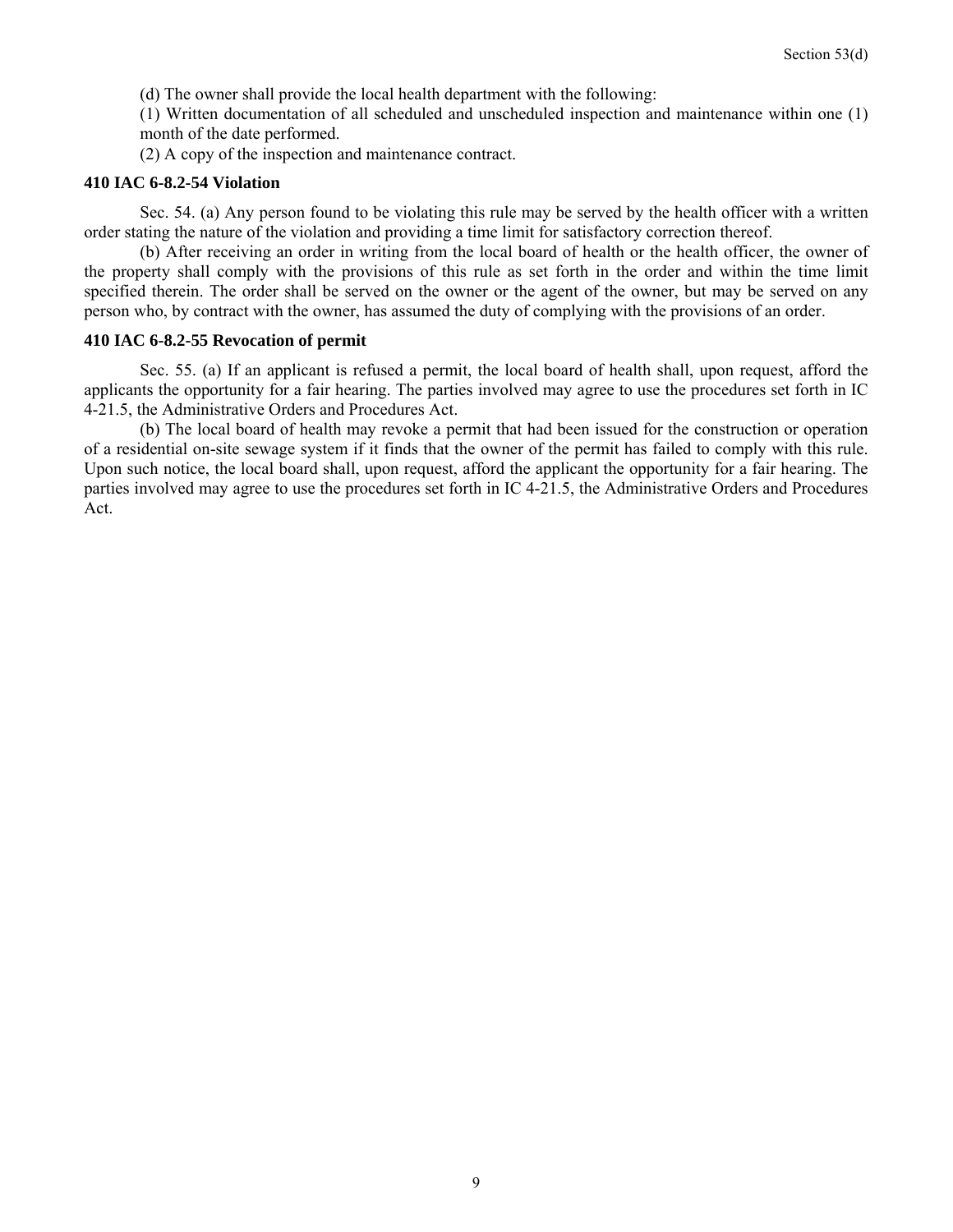#### **410 IAC 6-8.2-56 Separation distances**

 Sec. 56. (a) All septic tanks, dosing tanks, lift stations, and soil absorption systems shall be located in accordance with Table II as follows:

| Table II                                                                                                                                            |                                                     |                                   |                                     |  |  |  |  |  |
|-----------------------------------------------------------------------------------------------------------------------------------------------------|-----------------------------------------------------|-----------------------------------|-------------------------------------|--|--|--|--|--|
| <b>Separation Distances</b>                                                                                                                         |                                                     |                                   |                                     |  |  |  |  |  |
| Minimum Distance in Feet from                                                                                                                       | Septic Tank,<br>Dosing Tank, Lift<br><b>Station</b> | Upslope from<br>Absorption System | Downslope from<br>Absorption System |  |  |  |  |  |
| Private water supply well                                                                                                                           | 50 <sup>1</sup>                                     | 50 <sup>1</sup>                   | 50 <sup>1</sup>                     |  |  |  |  |  |
| Private geothermal well                                                                                                                             | 50 <sup>1</sup>                                     | 50 <sup>1</sup>                   | 50 <sup>1</sup>                     |  |  |  |  |  |
| Commercial water supply well                                                                                                                        | $100^{1}$                                           | 100 <sup>1</sup>                  | $100^{1}$                           |  |  |  |  |  |
| Commercial geothermal well                                                                                                                          | 100 <sup>1</sup>                                    | 100 <sup>1</sup>                  | $100^{1}$                           |  |  |  |  |  |
| Public water supply well or reservoir                                                                                                               | $200^{1}$                                           | $200^{1}$                         | $200^1$                             |  |  |  |  |  |
| Other pond, retention pond, lake, or reservoir <sup>2</sup>                                                                                         | 50                                                  | 50                                | 50                                  |  |  |  |  |  |
| Storm water detention area <sup>2,3</sup>                                                                                                           | 25                                                  | 25                                | 25                                  |  |  |  |  |  |
| Stream, ditch, or drainage tile <sup>3</sup>                                                                                                        | 25                                                  | 25                                | 25                                  |  |  |  |  |  |
| Buildings, foundations, slabs, garages, patios,<br>barns, aboveground and belowground swimming<br>pools, retaining walls, roads, driveways, parking |                                                     |                                   |                                     |  |  |  |  |  |
| areas, or paved sidewalks                                                                                                                           | 10 <sup>4</sup>                                     | 10                                | ****                                |  |  |  |  |  |
| Front, side, or rear lot lines                                                                                                                      | 5                                                   | 5                                 | 5                                   |  |  |  |  |  |
| Water lines continually under pressure                                                                                                              | 10                                                  | 10                                | 10                                  |  |  |  |  |  |
| Suction water lines                                                                                                                                 | 50                                                  | 50                                | 50                                  |  |  |  |  |  |
| The distances enumerated shall be doubled for soil absorption systems constructed where there exist horizons,                                       |                                                     |                                   |                                     |  |  |  |  |  |

layers, or strata within thirty-four (34) inches of the ground surface with a soil loading rate greater than seventyfive hundredths (0.75) gallons per day per square foot as determined from Table V of section 69(4) of this rule, unless that hazard can be overcome through on-site system design.

<sup>2</sup>Measured from normal high water mark.

<sup>3</sup>Storm water detention area: area designated for the temporary detention of storm water, with the outlet located at the lowest elevation of the depression. See section 63(d) of this rule for subsurface drainage system separation.

<sup>4</sup>Patios without footers, aboveground swimming pools, and sidewalks may be located within 10 feet of septic tank, as long as no required access points are obstructed.

\*\*\*\*A minimum downslope separation of 10 feet is required on all sites.

 (b) Sewers shall not be located within fifty (50) feet of any water supply well or subsurface pump suction line. However, sewers constructed of waterworks grade ductile iron pipe with mechanical joints or PVC pressure sewer pipe with an SDR rating of twenty-six (26) or less, having mechanical or compression gasket joints, may be located within the fifty (50) foot distance. In no case, however, shall sewers be located closer than twenty (20) feet to dug and bored water supply wells nor closer than ten (10) feet to drilled and driven water supply wells or subsurface pump suction lines.

 (c) Water lines and sewers shall not be laid in the same trench. A horizontal separation of ten (10) feet shall be maintained between water lines and sewers. Where crossings are necessary, a minimum of eighteen (18) inches vertical clearance must be maintained. When it is impossible to maintain proper horizontal and vertical separation, the sewer shall be constructed of ductile iron pipe with mechanical joints or PVC pressure sewer pipe with an SDR rating of twenty-six (26) or less, having mechanical or compression gasket joints within ten (10) feet of the water line. The sewer shall be pressure tested to assure watertightness prior to back filling.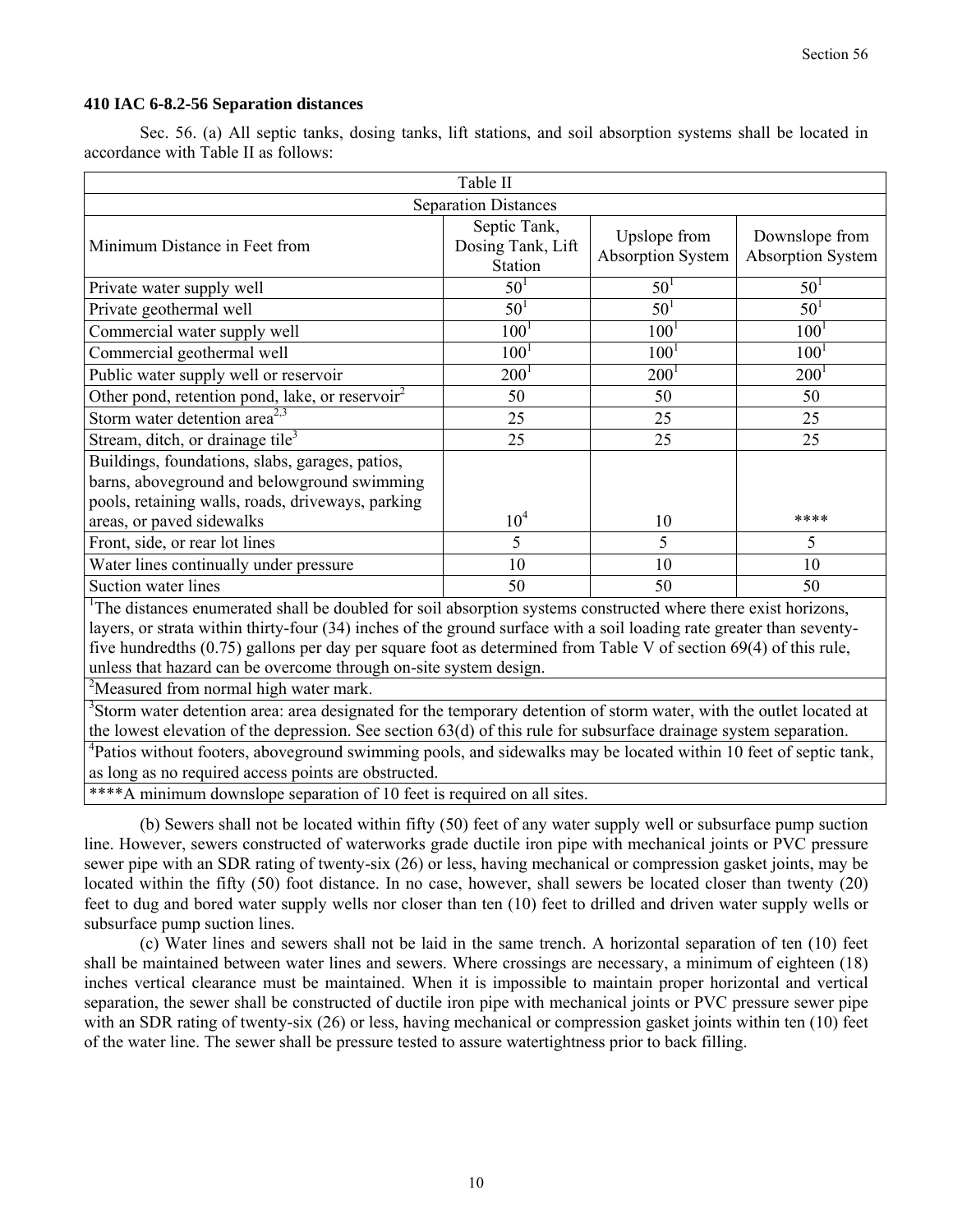#### **410 IAC 6-8.2-57 Dispersal area**

Sec. 57. (a) A dispersal area is required for all soil absorption fields:

(1) when the soil loading rate used to determine the size of the soil absorption field is five-tenths (0.5) gallons per day per square foot  $(gpd/ft^2)$  or less; or

(2) there is a horizon in the upper sixty (60) inches of the profile description with:

(A) bedrock;

(B) densic material;

(C) dense till;

(D) layers transitional to dense till;

(E) soil with fragic soil properties; or

(F) A B, BC, or CB horizon in a soil developed from Wisconsin glacial till that shows effervescence when treated with a ten percent (10%) hydrochloric acid solution;

the dispersal area shall meet the requirements of subsection (b).

(b) When the conditions in subsection (a) apply, the following requirements shall be met:

(1) For soil absorption fields with a slope of one-half percent  $(1/2%)$  or less, a minimum dispersal area as described in Table III in subsection (c) shall be maintained on each side of the outside edge of the:

(A) outer trench parallel to the length of the trench; or

(B) INDOT Specification 23 sand and parallel to the long axis of the elevated sand mound.

(2) For soil absorption fields with a slope of greater than one-half percent  $(1/2%)$ , a minimum dispersal area as described in Table III in subsection (c) shall be maintained on the downslope side of the soil absorption field from the outside edge of the:

(A) downslope trench parallel to the length of the trench; or

(B) INDOT Specification 23 sand downslope and parallel to the long axis of the elevated sand mound.

 (c) For sites that do not meet the conditions of subsection (a), the minimum dispersal area shall be ten (10) feet.

| Table III                                                                                                                            |                                                   |  |  |  |  |  |  |  |
|--------------------------------------------------------------------------------------------------------------------------------------|---------------------------------------------------|--|--|--|--|--|--|--|
| Minimum Dispersal Areas <sup>1</sup> for Soil Absorption Fields                                                                      |                                                   |  |  |  |  |  |  |  |
| Slope $\leq 1/2$ % <sup>2</sup> : On-site system without perimeter drain                                                             | $1/4$ width of soil absorption field <sup>5</sup> |  |  |  |  |  |  |  |
| Slope > $1/2 \frac{9}{3}$ : On-site system without perimeter drain                                                                   | $1/2$ width of soil absorption field <sup>5</sup> |  |  |  |  |  |  |  |
| Any slope: On-site system with perimeter drain <sup>4</sup>                                                                          | 10 feet                                           |  |  |  |  |  |  |  |
| <sup>1</sup> No buildings, foundations, slabs, garages, patios, barns, aboveground and belowground swimming pools, retaining         |                                                   |  |  |  |  |  |  |  |
| walls, roads, driveways, parking areas, or paved sidewalks are allowed in the dispersal area.                                        |                                                   |  |  |  |  |  |  |  |
| <sup>2</sup> Dispersal area is located on each side of the outside edge of the outer trench parallel to the length of the trench, or |                                                   |  |  |  |  |  |  |  |
| on each side of the outside edge of the sand area and parallel to the long axis of an elevated sand mound.                           |                                                   |  |  |  |  |  |  |  |
| <sup>3</sup> Dispersal area is located on the downslope side of the soil absorption field.                                           |                                                   |  |  |  |  |  |  |  |
| <sup>4</sup> For on-site systems with a subsurface perimeter drain without a seasonal high water table, the design and               |                                                   |  |  |  |  |  |  |  |
| construction of the drain shall meet the requirements of section 63 of this rule.                                                    |                                                   |  |  |  |  |  |  |  |
| <sup>5</sup> Dispersal area width shall not be less than 10 feet. A dispersal area width of more than 25 feet is not required.       |                                                   |  |  |  |  |  |  |  |

(d) Any disturbance within a dispersal area shall not create compacted soil material.

(e) The location of the dispersal area shall meet the following requirements:

(1) A dispersal area shall be located on the property, or adjoining property with easement, except that the easement is not required for lots platted prior to January 1, 2011.

(2) No structures shall be allowed in a dispersal area.

(3) A dispersal area shall not be located in a closed depression where surface runoff or subsurface water movement will have an adverse affect on on-site system performance or in areas subject to ponding.

(4) For soil absorption fields with a slope of greater than one-half percent (1/2%), no part of the dispersal area may slope toward the soil absorption field.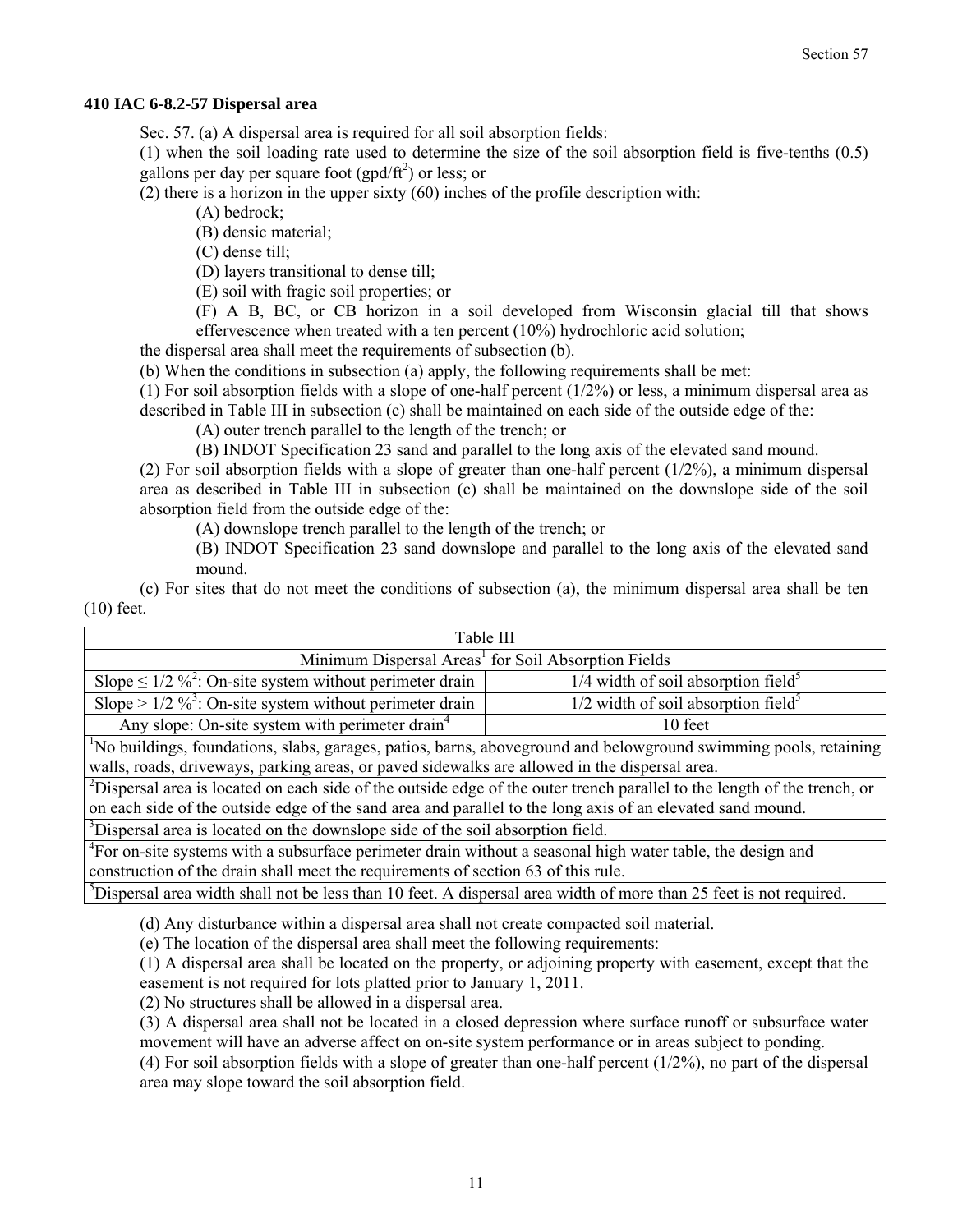#### **410 IAC 6-8.2-58 Septic tanks; general requirements**

Sec. 58. (a) Septic tanks shall be:

- (1) watertight and constructed of durable material such as concrete, fiberglass, or polyethylene; and
- (2) protected from corrosion.
- (b) Cast in place, concrete block, wood, or metal septic tanks are prohibited.

 (c) Every septic tank shall have a minimum capacity below the water line as specified in Table IV as follows:

| Table IV                                                      |                                                            |  |  |  |  |  |  |
|---------------------------------------------------------------|------------------------------------------------------------|--|--|--|--|--|--|
| Required Minimum Capacities for Septic Tanks                  |                                                            |  |  |  |  |  |  |
| Capacity of Tank in Gallons<br>Number of Bedrooms in Dwelling |                                                            |  |  |  |  |  |  |
| 2 or less                                                     | 750                                                        |  |  |  |  |  |  |
|                                                               | 1,000                                                      |  |  |  |  |  |  |
|                                                               | 1,250                                                      |  |  |  |  |  |  |
|                                                               | 1,500                                                      |  |  |  |  |  |  |
|                                                               | 1,500 plus 150 multiplied by the number of bedrooms over 5 |  |  |  |  |  |  |

 (d) Septic tanks shall not be installed with the top of the riser below the floodplain or floodway elevation of any flood having a peak discharge equaled or exceeded on the average of once in any one hundred (100) year period.

 (e) All septic tank effluent including effluent from tanks fitted with aeration units for aerobic digestion shall discharge into a soil absorption system or other treatment system as approved in accordance with section  $50(g)$  of this rule.

(f) Tanks fitted with aeration units for aerobic digestion shall:

(1) conform to ANSI/NSF Standard 40, Residential Wastewater Treatment Systems, for Class I plants or

to standards of an equivalent testing laboratory that meet or exceed the ANSI/NSF standards;

(2) bear a current registered certification mark; and

(3) provide a minimum aerobic treatment capacity of:

(A) one hundred fifty (150) gallons per bedroom per day; or

(B) five hundred (500) gallons per day;

whichever is greater.

#### **410 IAC 6-8.2-59 Septic tanks; construction details**

Sec. 59. (a) The minimum water depth in any compartment shall be thirty (30) inches.

(b) The maximum water depth for calculating tank capacity shall not exceed six and one-half (6 1/2) feet.

(c) The inlet baffle or sanitary tee shall extend at least:

(1) six (6) inches below the liquid level; and

(2) to the top of the inlet sewer.

 (d) Any septic tank not provided with an interior outlet filter in accordance with subsection (p) shall be provided with an outlet baffle or sanitary tee that extends below the liquid level at least ten (10) inches, but not more than forty percent (40%) of the tank liquid depth.

(e) A gas deflection baffle shall be provided below the outlet of the tank. This baffle shall be:

(1) constructed of durable materials not subject to corrosion or decay; and

(2) configured to deflect rising gas bubbles toward the interior of the tank.

 (f) There shall be at least one (1) inch clear space between the underside of the tank lid and the top of the inlet and outlet baffles or tees.

 (g) Scum storage capacity (space between the liquid level and the top of the outlet baffle or tees) shall be not less than twelve and one-half percent (12.5%) of the liquid depth of the tank.

 (h) The septic tank inlet baffle shall not be more than twelve (12) inches nor less than four (4) inches from the inside of the inlet end of the tank. The outlet baffle shall not be more than twelve (12) inches nor less than four (4) inches from the outlet end of the tank. Baffles shall be constructed of durable materials not subject to corrosion or decay.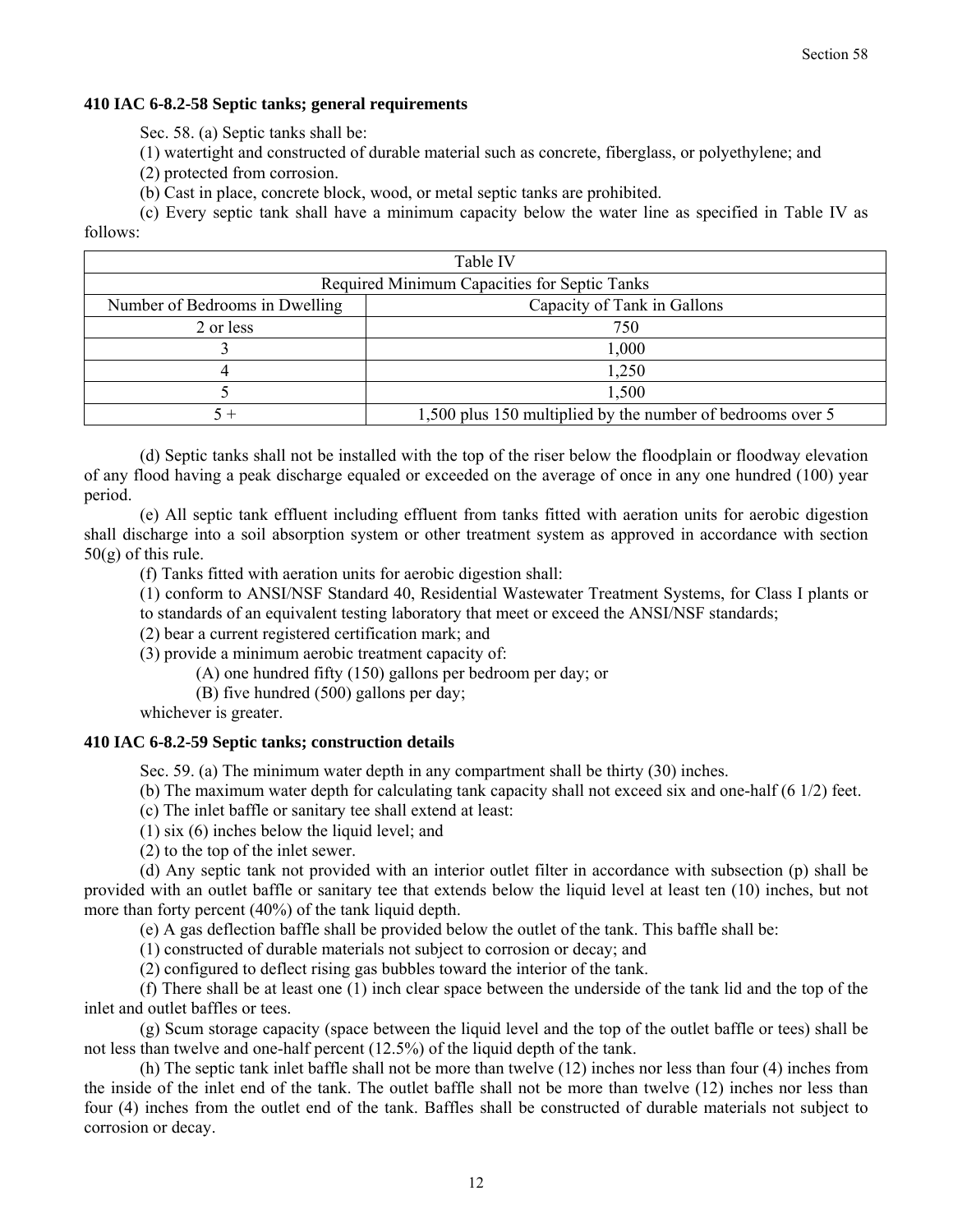(i) The bottom of the tank inlet shall not be less than two (2) inches nor more than four (4) inches above the liquid level.

 (j) Reinforced concrete septic tanks shall be constructed of concrete with a compressive strength of four thousand (4,000) pounds per square inch or greater.

 (k) Concrete septic tank walls shall be at least two and one-half (2 1/2) inches or greater in thickness. The design must allow at least one (1) inch cover over reinforcing steel or welded wire fabric.

 (l) Concrete septic tank bottoms shall conform to the specifications set forth for septic tank walls. (m) Concrete septic tank tops shall be a minimum of four (4) inches in thickness and reinforced with one-fourth (1/4) inch reinforcing rods in a six (6) inch grid or equivalent.

(n) All septic tanks shall meet the following access opening requirements:

(1) At least one (1) opening eighteen (18) inches in minimum dimension per compartment for pumping access.

(2) An access opening shall be located over each of the following:

(A) The inlet.

(B) The outlet.

(C) The sanitary tee or baffle, if present, on the partition or divider wall of a two-compartment tank.

(3) All access openings shall be positioned in such a way as to allow for maintenance, cleaning, and servicing of septic tanks and outlet filters.

(4) When the top of the septic tank is installed at or above grade, all access openings shall be fitted with watertight, securely fastened covers.

(5) All access openings for septic tanks shall also comply with the requirements of IC 16-41-25-3.

(o) All septic tanks shall meet the following riser requirements:

(1) Risers and riser covers shall be made of corrosion resistant materials and withstand design external loads.

(2) The lower section of the riser assembly shall be:

(A) cast into the tank lid; or

(B) sealed to the lid with butyl sealant meeting ASTM C 990-09 to provide a watertight seal. Joints between riser sections shall be sealed watertight.

(3) When the top of the septic tank is installed below grade, risers shall:

- (A) be installed over access openings used for pumping and for maintenance of the outlet filter;
- (B) extend to or above final grade;
- (C) be fitted with a watertight cover securely fastened to the riser; and
- (D) comply with the requirements of IC 16-41-25-3.

(p) All septic tanks shall meet the following outlet filter requirements:

(1) An outlet filter shall be installed in the septic tank of new on-site systems and existing on-site systems requiring a new septic tank.

(2) Outlet filters shall:

(A) conform to ANSI/NSF Standard 46, Evaluation of Components and Devices Used in Wastewater Treatment Systems, maintain a current product listing with an ANSI accredited thirdparty certifier, and bear a listing mark; and

 $(B)$  be rated by the manufacturer with a daily flow rate of one and one-half (1 1/2) times the total required septic tank capacity; or

(C) be approved by the department.

(3) For on-site systems requiring repair, or soil absorption fields requiring replacement, the local health department may require an outlet filter.

(4) Outlet filters shall be located in:

(A) a single septic tank when not used in series;

(B) the second compartment of two-compartment tanks;

(C) the last compartment of the last tank when two (2) or more tanks are used in series; or

(D) a secondary watertight structure located after the last septic tank.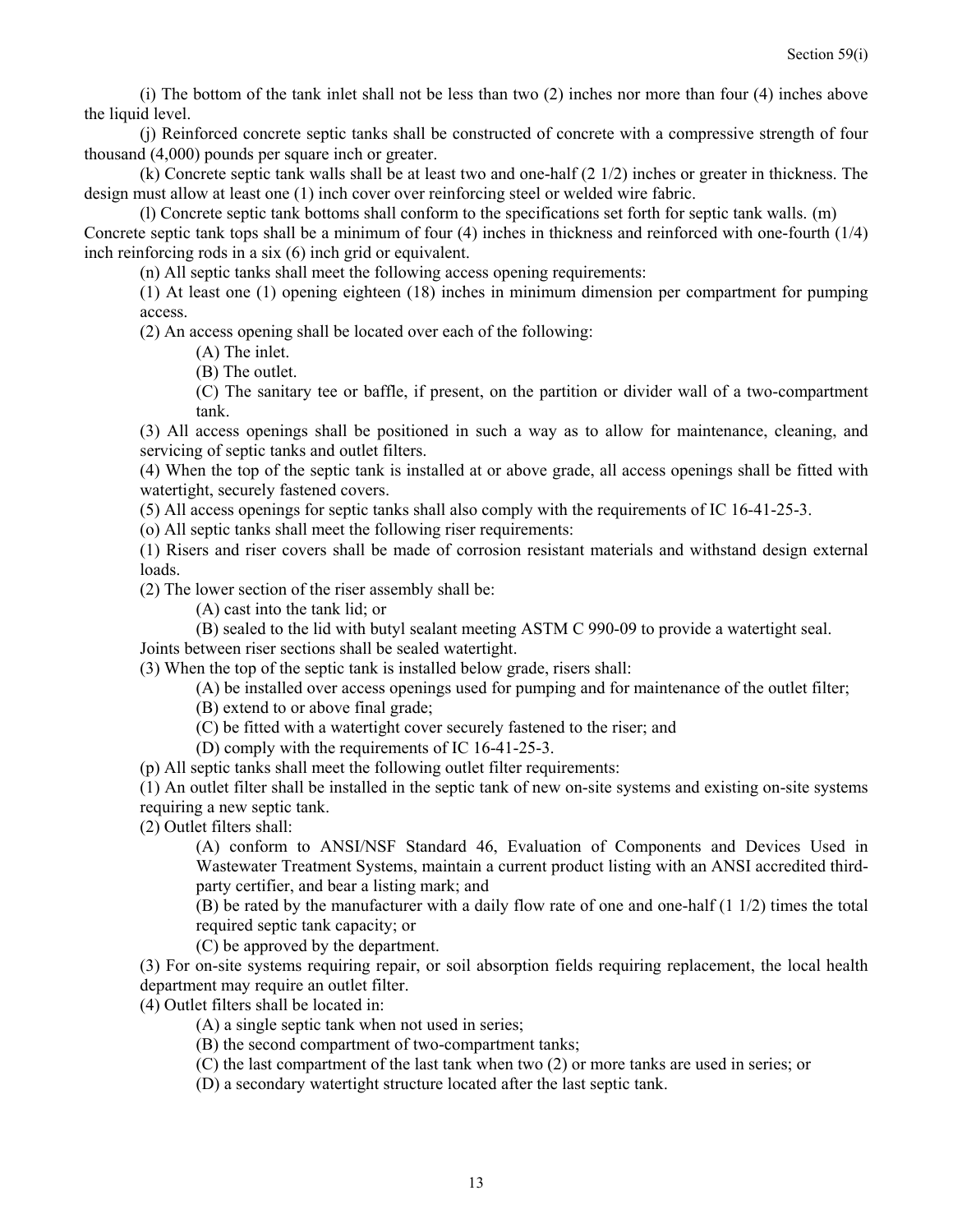(5) The outlet filter housing shall:

(A) provide a minimum scum space of six (6) inches; and

(B) include a gas deflection device.

(6) Outlet filters shall be:

- (A) installed according to manufacturer's recommendations;
- (B) placed to allow accessibility for routine maintenance without entering the tank or outlet structure if separate from the tank; and
- (C) maintained by the owner or agent and remain in service for the life of the septic tank.

(7) Service shall be performed as required, but no less than each time the septic tank is pumped and cleaned.

(8) Outlet filters shall be located so they do not interfere with pumping and cleaning of the septic tank.

#### **410 IAC 6-8.2-60 Septic tanks; installation and maintenance**

Sec. 60. (a) Tanks shall be installed level on:

(1) undisturbed soil;

(2) sand;

(3) aggregate no larger than one and one-half (1 1/2) inches in diameter; or

(4) an engineered base.

(b) All drain holes shall be:

(1) fitted with a threaded fitting, cast in place, shall be plugged, with a threaded plug;

(2) plugged with an expandable pipe plug with a wing nut; or

(3) plugged according to the septic tank manufacturer's recommendations.

(c) Connectors for tanks shall meet the following requirements:

(1) Each pipe penetration shall be sealed with a flexible, watertight connector.

(2) Precast concrete tanks shall use cast in place connectors conforming to ASTM C 1644-06 - Standard Specification for Resilient Connectors Between Reinforced Concrete On-Site Wastewater Tanks and Pipes.

(3) Tanks made of materials other than precast concrete shall use flexible, watertight connectors that have been tested to, and have demonstrated conformance with, the performance requirements of ASTM C 1644-06, paragraph 7 - Test Methods and Requirements.

(d) All joints in the sewer connecting septic tanks in series shall be watertight.

#### **410 IAC 6-8.2-61 Gravity distribution of effluent; distribution boxes**

 Sec. 61. (a) For gravity distribution of effluent, a distribution box or series of distribution boxes shall be installed between the septic tank and the subsurface absorption system, and each absorption line shall connect directly thereto.

 (b) Concrete distribution boxes shall be constructed of concrete with a compressive strength of four thousand (4,000) pounds per square inch or greater. Other materials may be considered on a case-by-case basis. All materials must:

(1) be resistant to corrosion and decay; and

(2) have sufficient structural strength to contain sewage and resist lateral compressive and bearing loads.

The minimum interior width of a distribution box shall be twelve (12) inches. The distribution box shall be fitted with a watertight, removable lid for access.

 (c) Each distribution box shall be designed to split the effluent flow equally among the effluent ports. All effluent ports shall be:

(1) at the same elevation;

(2) of the same diameter; and

(3) located at an elevation at least one (1) inch lower than the influent port.

The influent port shall be located or baffled to prevent unequal distribution of effluent to the distribution system. If baffles are provided, the baffles and their mounts or retainers shall provide a passageway for effluent between the box bottom and the bottom edge of the baffle of not more than two (2) inches. The baffle shall extend to one (1) inch above the top of the inlet. An elbow or sanitary tee in the vertical position may be used in place of a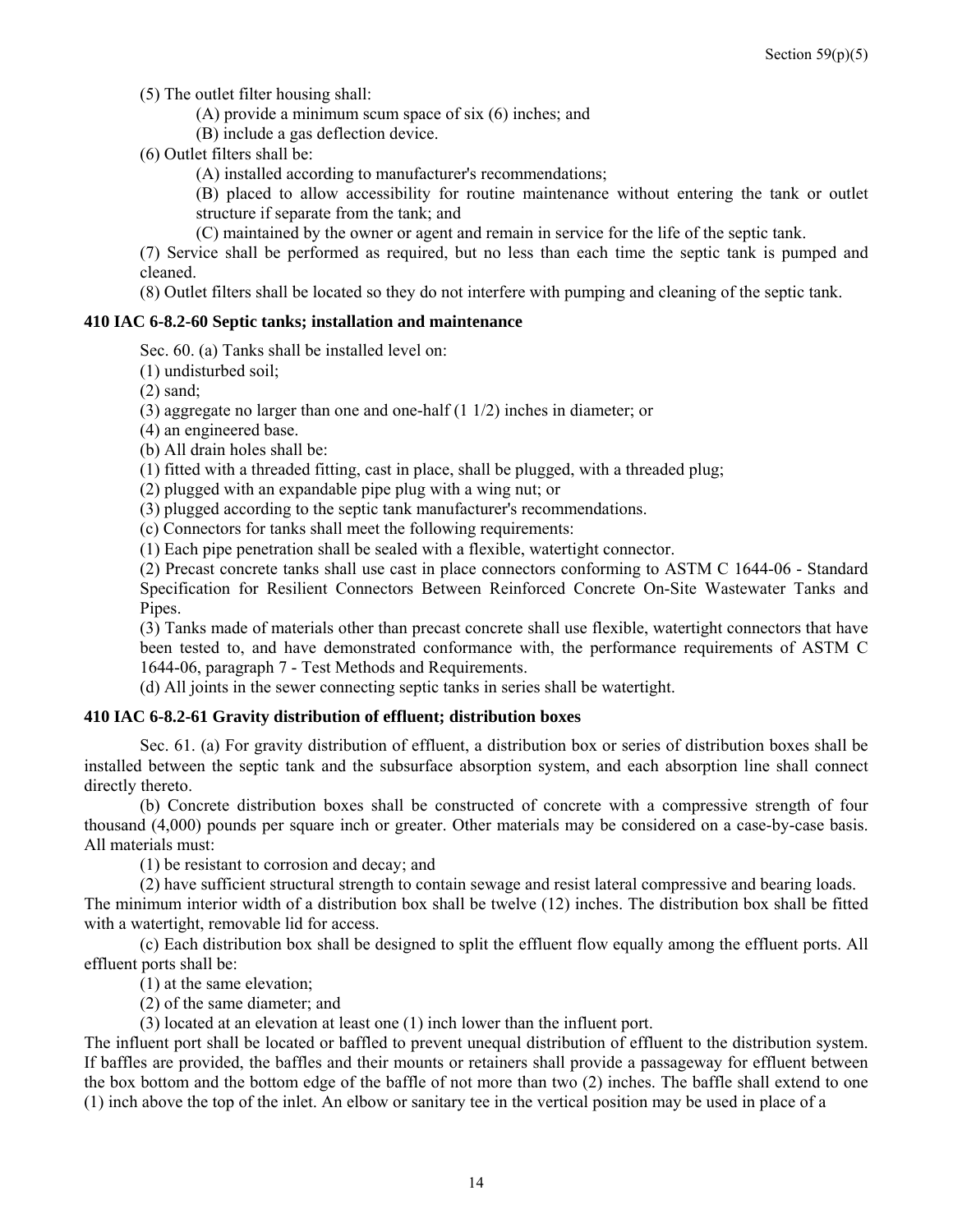baffle. The elbow must be a ninety (90) degree elbow and be turned down into the distribution box. The end of the elbow must be not more than two (2) inches above the bottom of the distribution box. The interior bottom of the distribution box shall be at least four (4) inches below the invert elevation of the effluent ports. A minimum of eight (8) inches freeboard above the invert elevation of the effluent port shall be provided.

(d) Distribution boxes shall be installed level on either undisturbed soil, sand, sand mix, or aggregate no larger than one-half (1/2) inch in diameter, and the outlets shall be checked to assure that they are at a uniform elevation.

#### **410 IAC 6-8.2-62 Piping**

 Sec. 62. (a) Piping used in a residential on-site sewage system shall meet or exceed the following applicable standards:

(1) Gravity sewer standards as follows:

(A) The following for PVC piping:

(i) ASTM D 2665-09 for four  $(4)$  inch and six  $(6)$  inch pipe only.

(ii) ASTM F 891-10 SDR 35 for four (4) inch through eight (8) inch cellular core pipe with minimum pipe stiffness of 50 (PS 50).

(iii) ASTM D 3034-08 for the following:

(AA) SDR 26 and SDR 35 for four (4) inch through fifteen (15) inch pipe.

(BB) SDR 26 with compression fittings for special crossings above or below potable water lines.

(B) The following for ABS piping:

(i) ASTM D 2661-08 for four  $(4)$  inch and six  $(6)$  inch pipe only.

(ii) ASTM D 2680-01(2009) for eight  $(8)$  inch through fifteen  $(15)$  inch pipe.

(iii) ASTM D 2751-05 SDR 23.5 or SDR 35 for four  $(4)$  inch and six  $(6)$  inch pipe only.

(C) Waterworks grade ductile iron pipe with mechanical and tyton joints.

(2) Pressure sewers, effluent force mains, and pressure distribution laterals as follows:

(A) The following for PVC piping:

(i) ASTM D 2241-09 SDR 13.5, SDR 17, SDR 21, or SDR 26.

(ii) ASTM D 1785-06 Schedule 40, 80, or 120.

(B) The following for ABS piping:

(i) ASTM D 1527-99(2005) Schedule 40, 80 or 120, with solvent weld fittings.

(ii) ASTM D 2282-99(2005) SDR 13.5, SDR 17, SDR 21, or SDR 26.

 (b) Compression fittings must be used on pressure sewers when they are located ten (10) feet or less from a water line.

 (c) The residential sewer shall be a minimum of four (4) inches in diameter. Four (4) inch sewers shall be installed with a positive slope of not less than four (4) inches in twenty-five (25) feet and not more than thirty-six (36) inches in twenty-five (25) feet. Six (6) inch sewers, if utilized, shall be installed with a positive slope of not less than two (2) inches in twenty-five (25) feet and not more than thirty-six (36) inches in twenty-five (25) feet. A vertical drop may be installed in a residential sewer. Each vertical drop shall have a cleanout located immediately upslope.

(d) Installation of effluent sewer pipe shall meet the following requirements:

(1) Effluent sewer pipe shall have a positive grade of at least two and four-tenths (2.4) inches per one hundred (100) feet or a grade of two-tenths percent (0.2%).

(2) All joints shall be sealed according to the manufacturer's recommendations.

(3) For installation prior to a distribution box, effluent sewer pipe shall be bedded according to manufacturer requirements and backfilled with debris-free soil material or aggregate without damaging the pipe.

(4) For installation after a distribution box, effluent sewer pipe shall be stabilized, bedded, and backfilled without damaging the pipe with debris-free soil material to prevent the movement of effluent along the outside of the pipe.

(5) The invert of each effluent sewer pipe that outlets from a distribution box shall be at the same elevation so that each gravity distribution lateral receives an equal volume of effluent.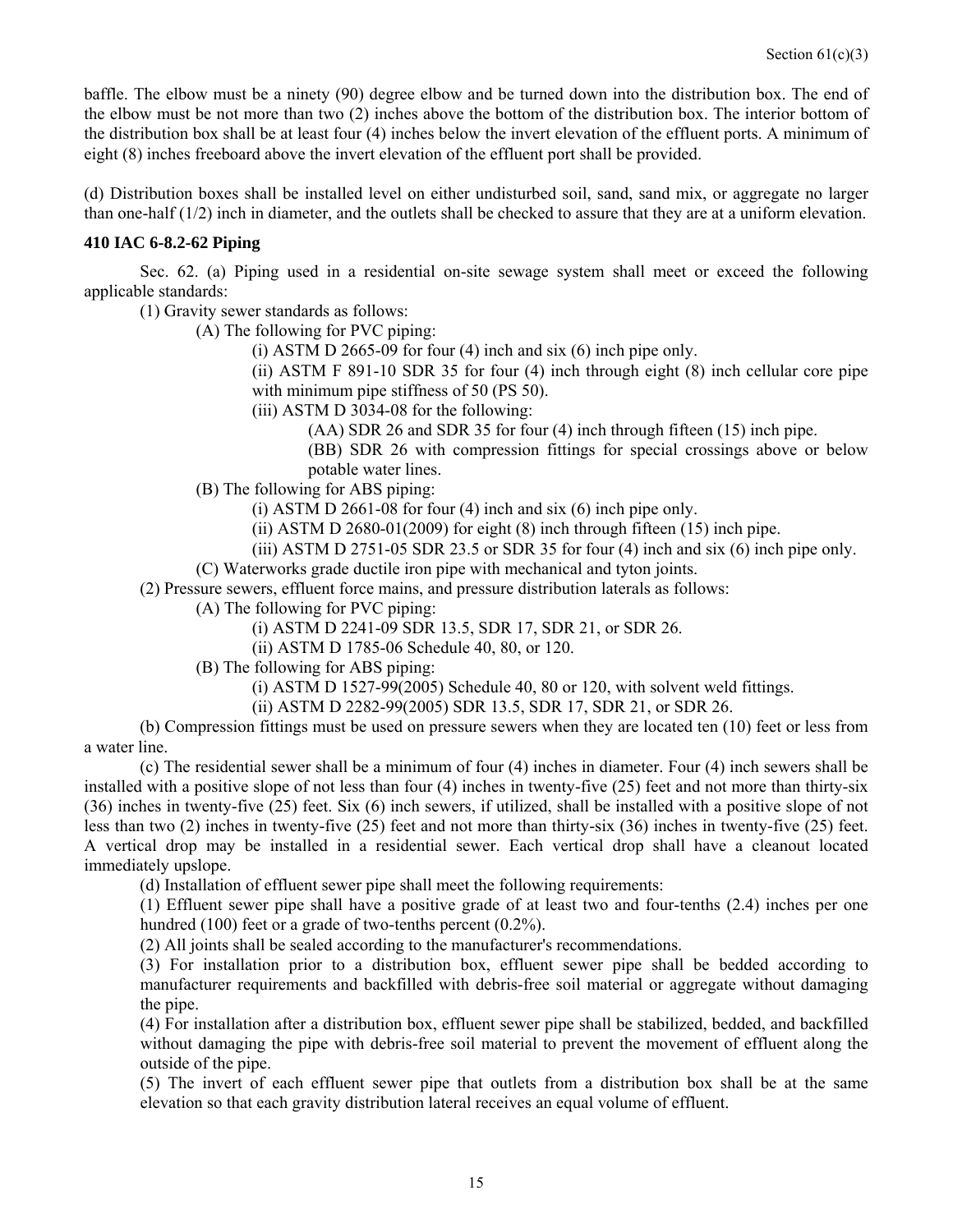(6) Each effluent sewer from an outlet of a distribution box that directly serves a trench shall extend into the aggregate in the trench.

(e) Absorption field laterals standards are as follows:

(1) Only:

- (A) sewer pipe listed in subsection (a);
- (B) potable water pipe (four (4) inches or more in diameter); or
- (C) pipe meeting ASTM D 2729-03 or ASTM F 810-07;

is suitable for absorption field gravity laterals.

(2) Gravity distribution lateral pipe shall meet the following requirements:

- (A) Four (4) inch in diameter gravity sewer and effluent sewer pipe listed in subsection (a)(1).
- (B) Four (4) inch in diameter potable water pipe listed in subsection (a)(2).
- (C) Four (4) inch PVC ASTM D 2729-03.
- (D) Four (4) inch polyethylene ASTM F 810-07 or AASHTO M252 Type SP.

(3) Gravity distribution laterals shall have two (2) or three (3) rows of holes separated by one hundred twenty (120) degrees with five-eighths (5/8) inch or three-quarter (3/4) inch hole diameter with holes spaced at five (5) inches or less.

(4) All joints and end caps shall be connected according to the manufacturer's recommendations.

(5) The distal end of each gravity distribution lateral shall be capped.

(6) For installation, gravity distribution laterals in aggregate trenches shall be installed level along their length:

(A) for two (2) hole gravity distribution laterals, the laterals shall be placed in the aggregate with the rows of holes located at one hundred twenty (120) and two hundred forty (240) degrees from vertical (rows of holes at 4 o'clock and 8 o'clock); and

(B) for three (3) hole gravity distribution laterals, the laterals shall be placed in the aggregate with the rows of holes located at one hundred twenty (120), two hundred forty (240), and three hundred sixty (360) degrees from vertical (rows of holes at 4 o'clock, 8 o'clock, and 12 o'clock).

(f) Pipe for water table modification standards are as follows:

(1) ASTM C 412-05a for concrete pipe.

 $(2)$  ASTM C 4-04 $(2009)$  for vitrified pipe.

(3) ASTM 498-95 for clay pipe.

(4) The following for polyethylene pipe:

- (A) ASTM F 405-05.
	- (B) ASTM F 667-05.
- (C) NRCS 606.

#### **410 IAC 6-8.2-63 Drainage**

 Sec. 63. (a) A surface diversion shall be constructed if drainage from an adjoining upslope landscape affects the soil absorption field site.

(1) A surface diversion shall:

(A) have a positive grade of at least two and four-tenths (2.4) inches per one hundred (100) feet, or a grade of two-tenths percent (0.2%); and

(B) be of sufficient depth and width to move surface water away from the soil absorption field.

(2) A surface diversion may be used in combination with an on-site subsurface drainage system.

 (b) When a subsurface drainage system is constructed to lower a perched or apparent seasonal high water table, the following shall apply:

(1) If the site has a slope of equal to or less than two percent (2%), the subsurface drain shall surround the on-site system. If the site slope exceeds two percent  $(2%)$ , the subsurface drain may be constructed only on the upslope side of the on-site system.

(2) If the seasonal high water table is perched, the subsurface drain trench shall be constructed at least two

(2) inches into the massive clay, glacial till, or fragipan.

(3) The subsurface drain pipe shall be: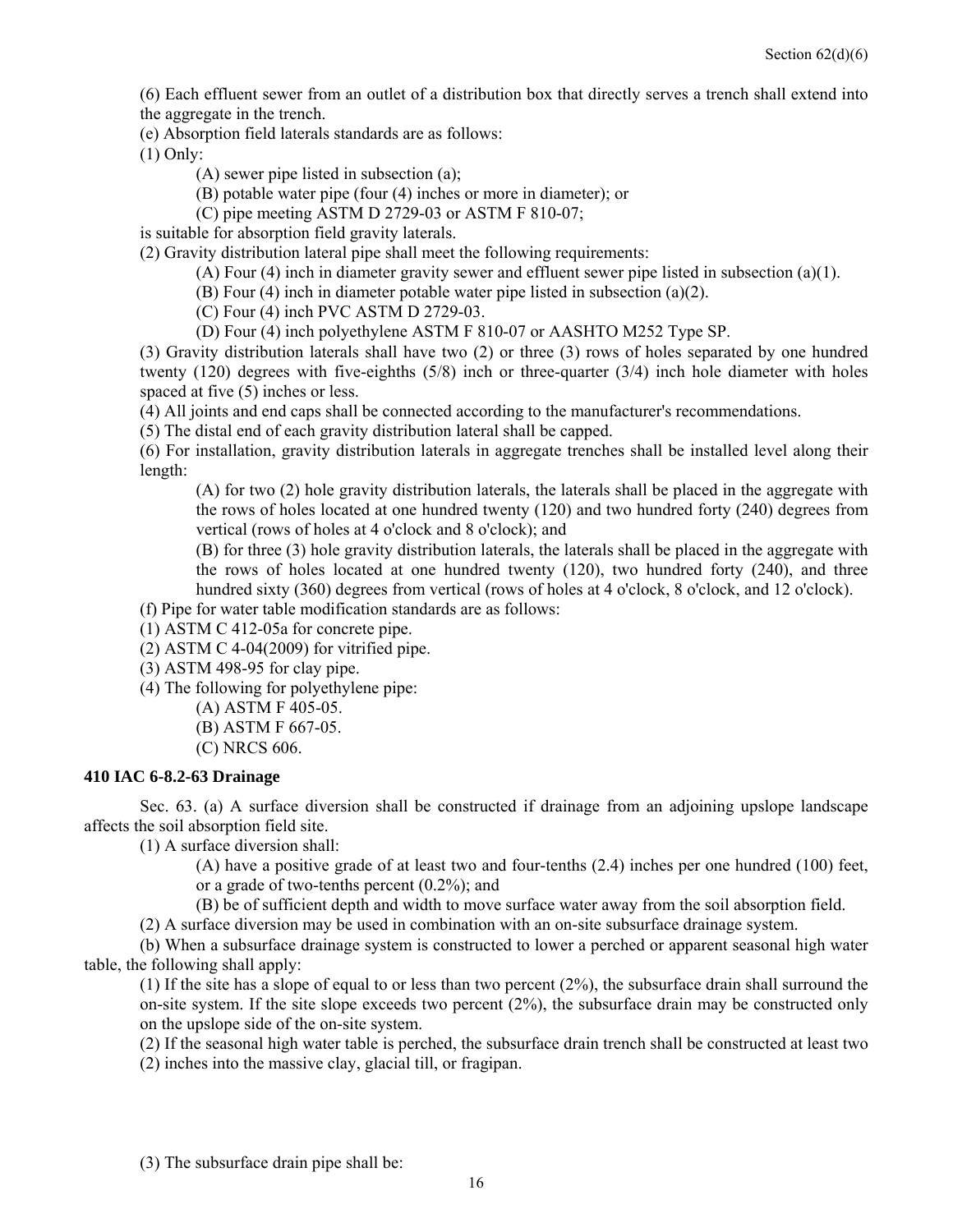(A) at least four (4) inches in diameter;

(B) slotted; and

(C) when installed in:

(i) sands;

(ii) loamy sands;

(iii) sandy loams;

(iv) fine sandy loams;

(v) loams;

(vi) silt loams; or

(vii) silts;

wrapped with a geotextile fabric with an effective opening size no smaller than two-tenths (0.2) millimeter and no larger than eighty-five hundredths (0.85) millimeter.

(4) The subsurface drain trench shall:

(A) have a positive slope of at least two-tenths (0.2) feet per one hundred (100) feet when a four (4) inch drain pipe is used;

(B) have a positive slope of at least one-tenth (0.10) feet per one hundred (100) feet when a six

(6) inch drain pipe is used; and

(C) be constructed with no sags in the line.

(5) A subsurface drain trench installed upslope from a residential on-site sewage system shall be:

(A) backfilled to final grade with aggregate which meets the minimum requirements of section 67 of this rule, washed aggregate with a gradation in the range of INDOT Specifications 8 through 11, INDOT Specification 23 sand or equivalent; or

(B) filled to within six (6) inches of final grade aggregate which meets the minimum requirements of section 67 of this rule, with washed aggregate with a gradation in the range of INDOT Specifications 8 through 11, INDOT Specification 23 sand or equivalent and the final six (6) inches to final grade with cover soil material.

(6) Subsurface drain trench installed on sides or downslope, and segment drain trenches may be:

(A) backfilled to final grade with aggregate which meets the minimum requirements of section 67 of this rule, washed aggregate with a gradation in the range of INDOT Specifications 8 through 11, INDOT Specification 23 sand or equivalent; or

(B) filled to within six (6) inches of final grade with aggregate which meets the minimum requirements of section 67 of this rule, washed aggregate with a gradation in the range of INDOT Specifications 8 through 11, INDOT Specification 23 sand or equivalent and the final six (6) inches to final grade with cover soil material.

(7) When INDOT Specification 23 sand is used for backfill, the drainpipe shall be wrapped with a geotextile fabric.

(8) The aggregate used as backfill in the perimeter, interceptor, or segment drain trenches described in subsections *[subdivisions]* (5)(B) and (6)(B) shall be covered with a geotextile fabric barrier which meets the minimum requirements in section 66 of this rule, in such a manner as to prevent the aggregate from becoming clogged with the earth fill.

(9) The subsurface drain trench and the associated discharge piping shall be constructed to permit water to flow by gravity throughout its length. No pumps or siphons shall be utilized to effect the movement of the collected water.

 (c) When a subsurface drain is provided, it shall be sufficiently deep to lower the seasonal water. When the drain cannot be constructed at least two (2) inches into the massive clay, glacial till, or fragipan, the depth of the drain shall be the following unless calculations are used to determine drain depth:

(1) For trench on-site systems, the invert elevation of the subsurface perimeter, interceptor, or segment drain shall be at least thirty-six (36) inches below the elevation of any adjacent soil absorption trench bottom.

(2) For elevated sand mound on-site systems, the invert elevation of the subsurface perimeter or interceptor drain shall be at least thirty-two (32) inches below existing grade.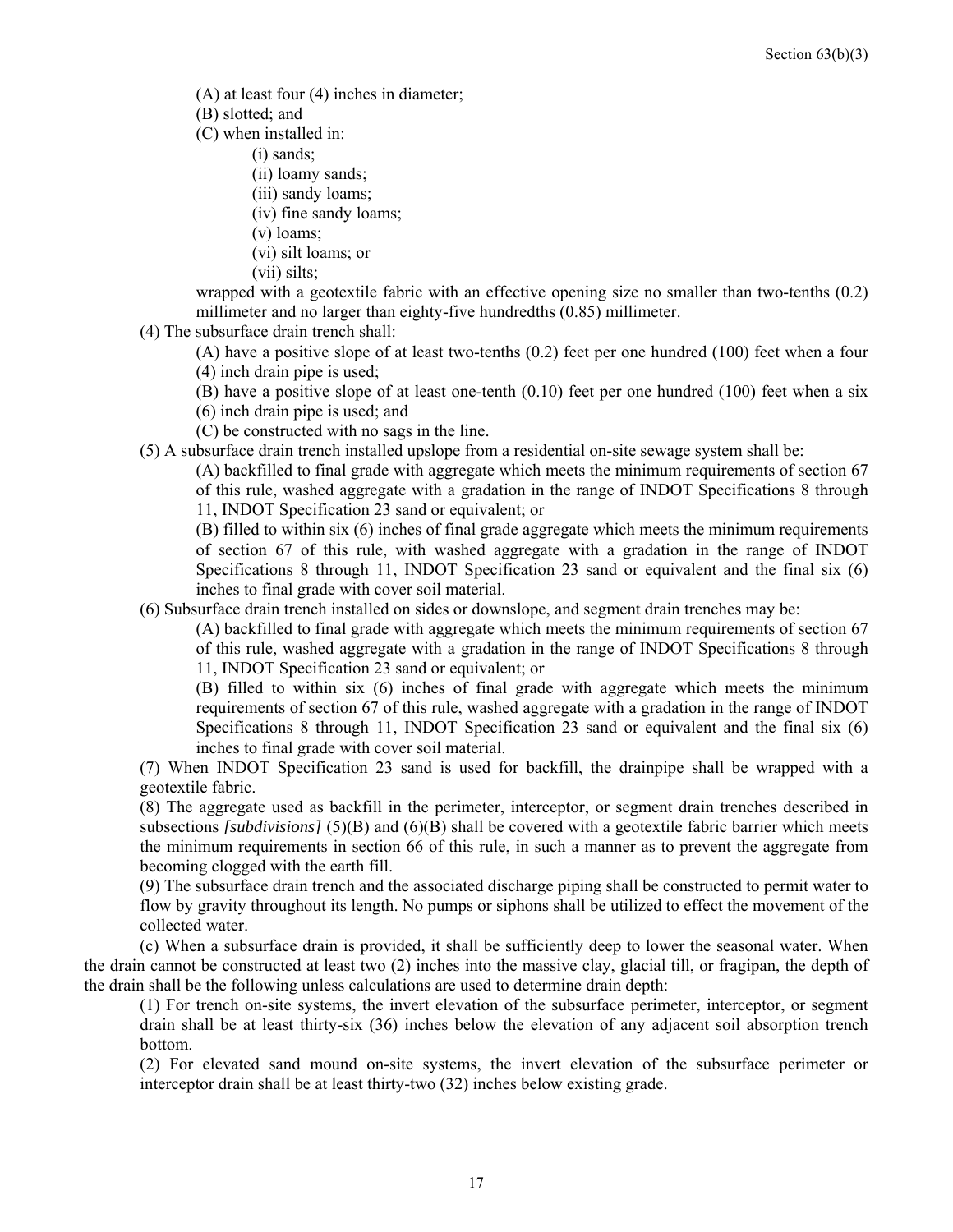(d) On-site subsurface drainage systems shall be located at soil absorption field sites as follows:

(1) All portions of an on-site subsurface drainage system shall be installed at least ten (10) feet from the outside edge of any soil absorption trench.

(2) All portions of an on-site subsurface drainage system shall be installed at least ten (10) feet from the outside edge of the INDOT Specification 23 sand.

(3) Spacing of subsurface perimeter drains and segment drains installed parallel to the long axis of a soil absorption field must be less than or equal to sixty-five (65) feet, unless a greater spacing is determined through calculations.

(e) The subsurface drain shall not cross any portion of the soil absorption system.

(f) Tile outlets shall be provided with rodent guards.

#### **410 IAC 6-8.2-64 Dosing tanks**

Sec. 64. (a) Dosing tanks:

(1) must be watertight and constructed of durable material such as concrete, fiberglass, or plastic; and

(2) shall be protected from corrosion.

(b) Cast in place, concrete block, wood, or metal dosing tanks are prohibited.

 (c) Reinforced concrete dosing tanks shall be constructed of concrete with a compressive strength of four thousand (4,000) pounds per square inch or greater.

(d) Concrete dosing tank walls shall be at least two and one-half  $(2 \frac{1}{2})$  inches or greater in thickness. The design shall allow at least one (1) inch cover over reinforcing steel or welded wire fabric.

 (e) The required liquid holding capacity of the dosing tank shall not be considered as any portion of the required liquid volume of the septic tank.

 (f) The liquid holding capacity of a dosing tank must equal the dose volume required by this rule for each type of soil absorption field, in addition to the volume of liquid that will drain back from any pressure sewer when pumping ceases. Additional capacity must be provided to:

(1) keep the dosing tank effluent pump submerged at all times; and

(2) provide sufficient freeboard for a high water alarm.

(g) Each dosing tank shall be fitted with an effluent pump sized in conformance with section 65, 73(u), 75(t), or 75(dd) of this rule, with controls, and with a high water alarm switch set at a level above the design high water mark. The alarm shall:

(1) be on a separate circuit from the effluent pump; and

(2) include an audible and visible alarm.

 (h) Switches that are comparable to mercury float level switches shall be used for dosing tank effluent pump start and stop controls and for high water alarms.

 (i) Dosing tanks shall be provided with access ports extending to the ground surface that are sufficiently large to allow access to maintain the tank and effluent pumps. Safely secured, gastight covers shall be provided for each required access port.

 (j) Dosing tanks shall not be installed with the top of the riser below the floodplain or floodway elevation of any flood having a peak discharge equaled or exceeded on the average of once in any one hundred (100) year period.

#### **410 IAC 6-8.2-65 Effluent pumps**

Sec. 65. (a) All effluent pumps shall be:

(1) submersible pumps suitable for use in a corrosive atmosphere;

(2) sized to deliver the total design flow rate while meeting the total dynamic head requirements of the system;

(3) connected to pump discharge piping that is adequately secured; and

(4) installed in such a manner as to allow for removal without entering the dosing tank or dewatering the dosing tank.

 (b) Effluent pumps shall be provided with a suitable means of quick, convenient disconnection from the discharge piping:

(1) Fittings and valves shall be of compatible corrosion resistant material.

(2) A quick disconnect union, breakaway flange, or similar disconnect device shall be provided in each pump discharge pipe.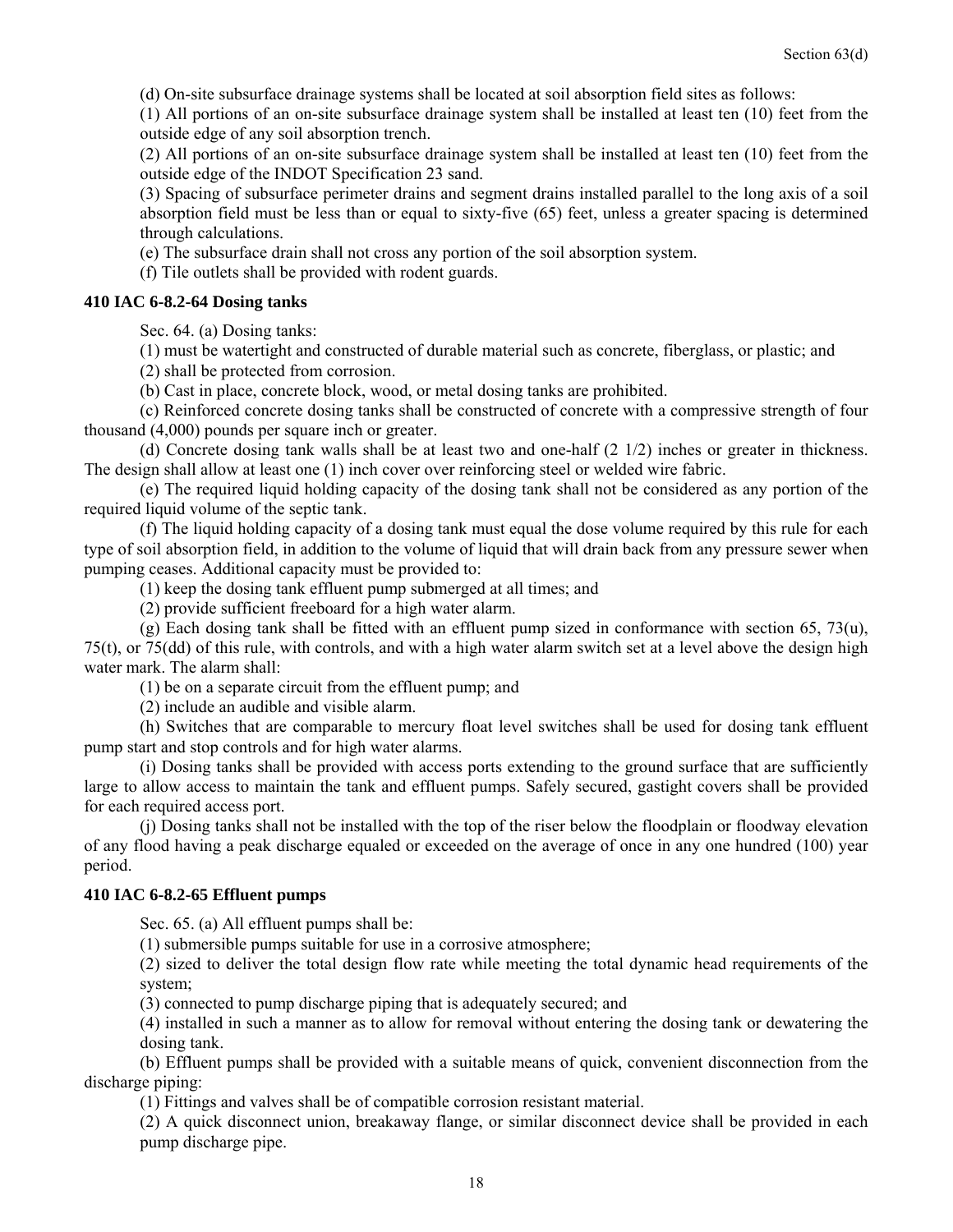(3) Submersible pumps shall be provided with a corrosion resistant lifting rope or chain to facilitate removal of the pump.

(4) Quick disconnect unions and valves shall be readily available from the ground surface without entering the tank.

(c) Controls other than liquid level sensors shall not be located within the dosing tank.

 (d) The junction box located in the dose tank riser shall be rated as a NEMA 4X, National Electrical Manufacturers Association, NEMA 250-2003. All connectors to the junction box shall form a watertight seal:

(1) to the junction box; and

(2) between connector openings and incoming wires.

(e) Any connector not used for wiring shall be fitted with a watertight plug.

#### **410 IAC 6-8.2-66 Barrier materials**

Sec. 66. (a) Barrier material shall meet the following requirements:

(1) Be synthetic fabric, either spun bonded or woven.

(2) Have the following physical characteristics:

(A) A weight equal to or greater than three and one-tenth (3.1) ounces per square yard.

(B) A grab tensile strength equal to or greater than eighty (80) pounds.

(C) A grab tensile elongation less than or equal to fifty percent (50%).

(D) A trapezoid tear strength equal to or greater than thirty (30) pounds.

(E) A puncture resistance equal to or greater than thirty (30) pounds.

(F) A Mullen Burst equal to or greater than one hundred forty-five (145) pounds per square inch.

(G) A permittivity of less than or equal to  $2.2 \text{ sec}^{-1}$ .

(H) A water flow rate less than or equal to one hundred fifty (150) gallons per minute per square foot.

(I) A UV resistance at five hundred (500) hours equal to or greater than seventy percent (70%) strength retained.

(3) Have the following chemical characteristics:

(A) Be nonbiodegradable.

(B) Be resistant to acids and alkalies within a pH range of 4 to 10.

(C) Be resistant to common solvents.

(b) Installation of barrier material shall meet the following requirements:

(1) For aggregate trenches and elevated sand mound aggregate beds, barrier material shall be placed on the aggregate to prevent soil particle movement into the aggregate.

(2) The barrier material shall cover the aggregate of aggregate trenches and elevated sand mound aggregate beds from side to side and from end to end.

#### **410 IAC 6-8.2-67 Aggregate**

 Sec. 67. (a) Aggregate to be used in absorption systems shall be gravel, stone, or other approved materials. Crushed limestone aggregate, if used, shall be rated as forty percent (40%) or less on the Los Angeles abrasion quality requirement of the INDOT 1999 Standard Specifications.

(b) Aggregate shall be a mixture with no aggregate smaller in size than one-half  $(1/2)$  inch in diameter nor any aggregate larger than two and one-half (2 1/2) inches in diameter. The aggregate must be larger than the openings in the laterals. Fines, sand, and clay shall be removed from the aggregate prior to its placement in the trench.

 (c) Tire chips may be used in place of stone for soil absorption fields on a one-for-one basis, volumetrically. Tire chips used for soil absorption fields must have a nominal size of two (2) inches with chip dimensions being no less than one-half (1/2) inch and no greater than four (4) inches. The local health department shall:

(1) maintain an inventory of on-site systems installed using tire chips; and

(2) provide that information to the department upon request.

When construction permits are issued for on-site systems that incorporate tire chips, they should note in writing that tire chips will be utilized and should include requirements for nominal tire chip size and removal of fines. Tire chips will have protruding wires and shall be removed from the ground surface during site clean-up.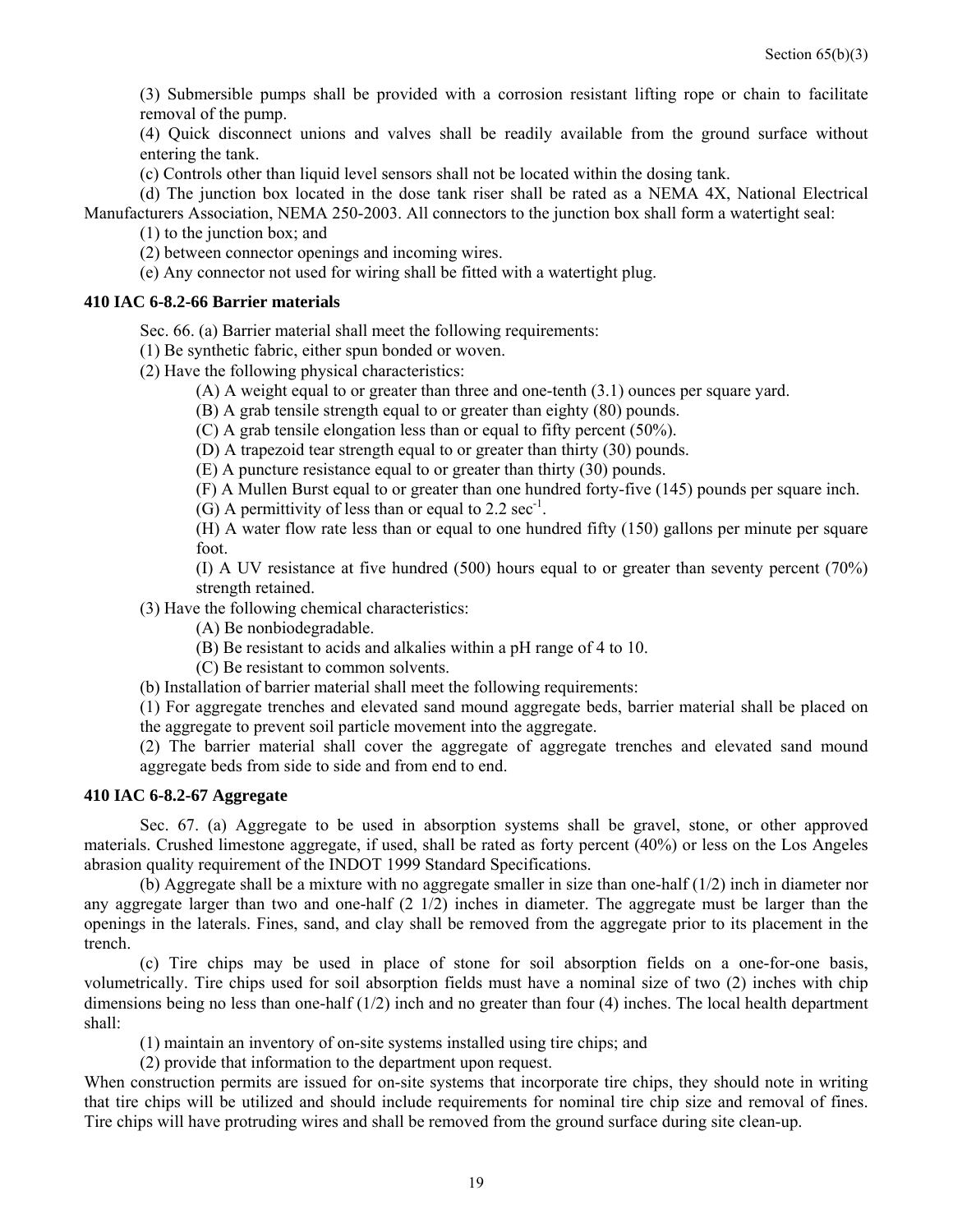#### **410 IAC 6-8.2-68 On-site evaluation**

 Sec. 68. (a) Before issuance of any permit for construction of a residential on-site sewage system or the replacement or alteration of a soil absorption field, an on-site evaluation, which shall include an evaluation of the soil profile, shall be conducted. On-site system feasibility, location, selection, and design shall be based on the site evaluation and information obtained from the soil profile. The site and soil information needed is outlined and further defined in subsection (e). Properties of the soil at each site shall be determined using the guidelines set forth in the soil manuals, technical bulletins, and handbooks of the NRCS. The local health department may, when necessary, provide or require to be provided a direct soil profile observation by a soil scientist, using the guidelines set forth in the soil manuals, technical bulletins, and handbooks of the NRCS.

(b) When direct soil profile observations are made, soil profile information shall be recorded:

(1) to a depth of five (5) feet; or

(2) until a layer is encountered that cannot be readily penetrated;

whichever is shallower.

 (c) The on-site evaluation shall be conducted before construction begins. No construction on the residential on-site sewage system may take place if the residential on-site sewage system site is disturbed or altered after the on-site evaluation by the addition of fill material (other than construction necessary for the residential on-site sewage system) or by cutting, scraping, compaction, or the removal of soil, until a new evaluation has been conducted and a modified construction permit has been issued.

 (d) When any site limitations and soil information for the site has been thusly determined, the owner is responsible for the residential on-site sewage system design that:

(1) addresses the demands of the site in accordance with this rule; and

- (2) will meet local health department approval.
- (e) The information needed to evaluate a site includes the following:
- (1) Topographic information including the following:
	- (A) The slope and slope aspect.
	- (B) Surface drainage characteristics and patterns including swales, ditches, and streams.
	- (C) The proposed or existing location of house and well.
	- (D) The location of other major features or structures.
	- (E) The location of soil evaluation sites and appropriate soil type boundaries.
	- (F) The topographic position of the site.
- (2) Soil characteristics as follows:
	- (A) The approximate depths of soil horizons.
	- (B) The soil color, structure, and texture at each horizon.

(C) The depth to any layer that has a soil loading rate greater than seventy-five hundredths (0.75) gallons per day per square foot or less than twenty-five hundredths (0.25) gallons per day per square foot.

(D) The depth to seasonal high ground water as indicated by soil wetness characteristics.

(E) The depth to bedrock.

- (F) The soil consistence at each horizon.
- (G) The soil effervescence at each horizon.
- (H) The presence or absence of roots.

(f) Soil absorption systems shall not be constructed as follows:

(1) In areas where surface drainage or runoff will have an adverse effect on the on-site system, unless the surface runoff can be effectively diverted around the on-site system.

(2) Below the floodplain or floodway elevation of any flood having a peak discharge equaled or exceeded on the average of once in any one hundred (100) year period.

(3) In areas subject to ponding.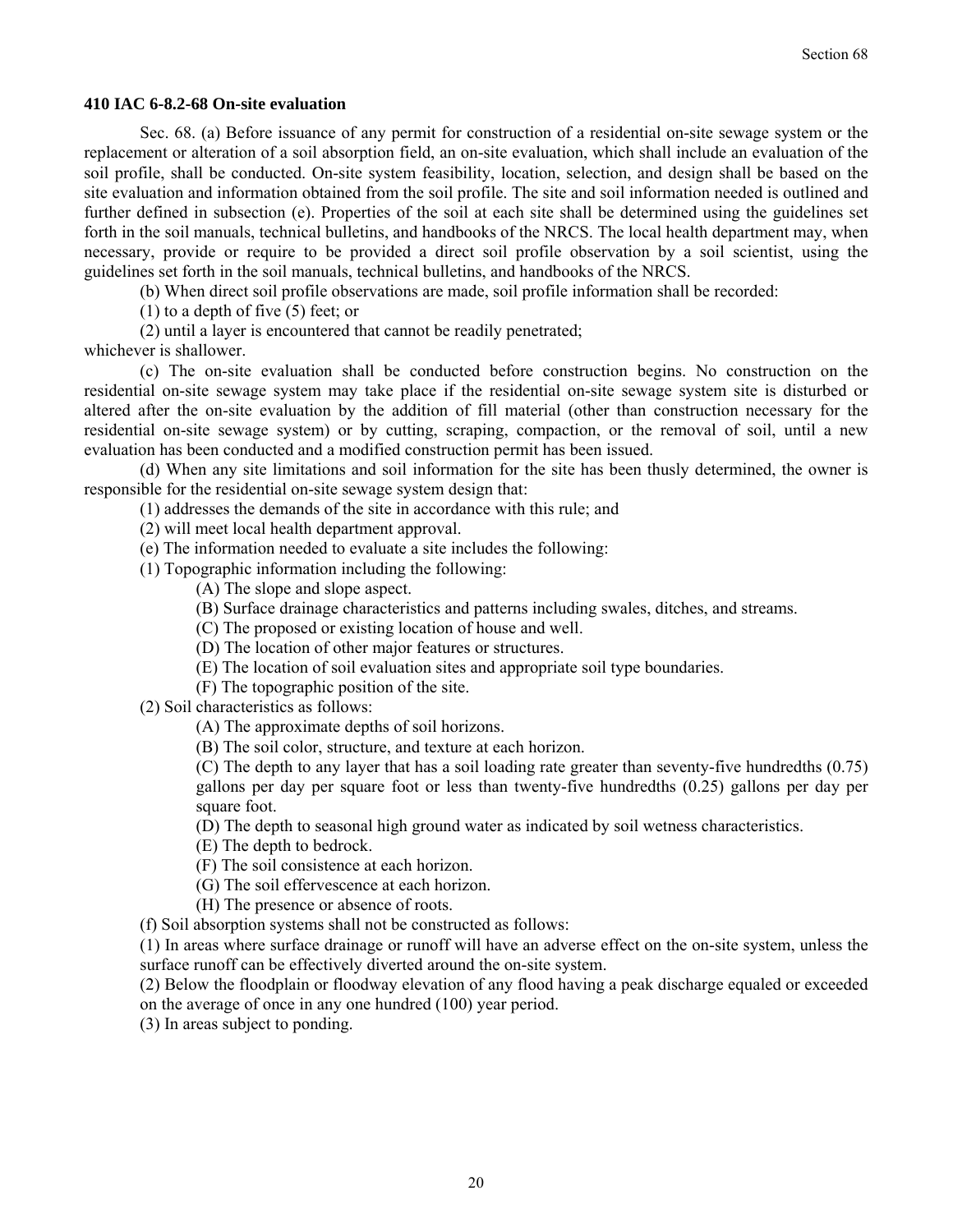#### **410 IAC 6-8.2-69 Subsurface system selection criteria**

 Sec. 69. Subsurface soil absorption systems are the systems of choice. All of the following site conditions in this section must be met if subsurface soil absorption systems are to be constructed:

(1) Sufficient area exists on the lot for an appropriately sized system, while meeting the separation distances of section 56 of this rule and the dispersal area requirements of section 57 of this rule.

(2) The site has a slope of fifteen percent (15%) or less.

(3) The topographic position of the site on which the system is to be built is convex, hill slope, or flat. If surface and subsurface drainage can be diverted around the site, a toe slope position can be utilized.

(4) All soil horizons at the site from the ground surface to twenty-four (24) inches below the proposed trench bottom have a soil loading rate of not less than twenty-five hundredths (0.25) and not more than one and twenty-hundredths (1.20) gallons per day per square foot as determined from Table V, as follows:

| Table V                                                    |                               |                    |                                             |                                               |                                                                   |                                                        |                                                      |                                                         |  |  |
|------------------------------------------------------------|-------------------------------|--------------------|---------------------------------------------|-----------------------------------------------|-------------------------------------------------------------------|--------------------------------------------------------|------------------------------------------------------|---------------------------------------------------------|--|--|
| Soil Loading Rates for Subsurface Systems (in $gpd/ft^2$ ) |                               |                    |                                             |                                               |                                                                   |                                                        |                                                      |                                                         |  |  |
|                                                            | <b>SOIL STRUCTURE CLASSES</b> |                    |                                             |                                               |                                                                   |                                                        |                                                      |                                                         |  |  |
| <b>SOIL TEXTURE</b><br><b>CLASSES</b>                      | Single<br>Grain               | Granular<br>Platy* | Strong:<br>Angular,<br>Subangular<br>Blocky | Moderate:<br>Angular,<br>Subangular<br>Blocky | Prismatic,<br>or Weak:<br>Angular,<br>Subangular<br><b>Blocky</b> | Fragic<br>Characteristics:<br>Very Coarse<br>Prismatic | Structureless.<br>Massive,<br>Friable, V.<br>Friable | Structureless,<br>Massive,<br>Compact,<br>Firm, V. Firm |  |  |
| Gravel, Coarse Sand                                        | >1.2                          | N/A                | N/A                                         | N/A                                           | N/A                                                               | N/A                                                    | N/A                                                  | N/A                                                     |  |  |
| Loamy Coarse<br>Sand, Medium Sand                          | 1.20                          | 1.20               | N/A                                         | N/A                                           | 1.20                                                              | N/A                                                    | N/A                                                  | N/A                                                     |  |  |
| Fine Sand,<br>Loamy Sand,<br>Loamy Fine Sand               | 0.75                          | 0.60               | N/A                                         | 0.75                                          | 0.75                                                              | N/A                                                    | 0.75                                                 | N/A                                                     |  |  |
| Very Fine Sand,<br>Loamy V. Fine<br>Sand                   | 0.50                          | 0.50               | N/A                                         | 0.75                                          | 0.60                                                              | N/A                                                    | 0.60                                                 | N/A                                                     |  |  |
| Sandy Loam,<br>Coarse Sandy Loam                           | N/A                           | 0.75               | N/A                                         | 0.60                                          | 0.60                                                              | 0.00                                                   | 0.60                                                 | 0.00                                                    |  |  |
| Fine Sandy Loam,<br>V. Fine Sandy<br>Loam                  | N/A                           | 0.75               | N/A                                         | 0.60                                          | 0.60                                                              | 0.00                                                   | 0.60                                                 | 0.00                                                    |  |  |
| Loam                                                       | N/A                           | 0.75               | 0.75                                        | 0.50                                          | 0.50                                                              | 0.00                                                   | 0.50                                                 | 0.00                                                    |  |  |
| Silt Loam, Silt                                            | N/A                           | 0.75               | 0.75                                        | 0.50                                          | 0.30                                                              | 0.00                                                   | 0.30                                                 | 0.00                                                    |  |  |
| Sandy Clay Loam                                            | N/A                           | 0.60               | 0.60                                        | 0.50                                          | 0.30                                                              | 0.00                                                   | 0.30                                                 | 0.00                                                    |  |  |
| Silty Clay Loam,<br>Clay Loam,<br>Sandy Clay               | N/A                           | 0.60               | 0.60                                        | 0.30                                          | 0.25                                                              | 0.00                                                   | 0.25                                                 | 0.00                                                    |  |  |
| Silty Clay, Clay                                           | N/A                           | 0.60               | 0.50                                        | 0.30                                          | 0.25                                                              | N/A                                                    | 0.25                                                 | 0.00                                                    |  |  |
| Organic Soil<br>Materials                                  | N/A                           | N/A                | N/A                                         | N/A                                           | N/A                                                               | N/A                                                    | 0.00                                                 | N/A                                                     |  |  |
| Limnic Soil<br>Materials                                   | N/A                           | N/A                | N/A                                         | N/A                                           | N/A                                                               | N/A                                                    | N/A                                                  | 0.00                                                    |  |  |
| <b>Bedrock</b>                                             | N/A                           | N/A                | $\rm N/A$                                   | N/A                                           | N/A                                                               | N/A                                                    | N/A                                                  | N/A                                                     |  |  |
| N/A NOT APPLICABLE                                         |                               |                    |                                             |                                               |                                                                   |                                                        |                                                      |                                                         |  |  |

\*Except where platy structure has been caused by soil compaction. Platy structure caused by compaction has a soil loading rate of  $0.00$  gpd/ft.<sup>2</sup>

(5) When coarse fragments (particles greater than two (2) mm) of greater than thirty-five percent (35%) by volume are described in the soil profile analysis, all soil horizons at the site from the ground surface to twenty-four (24) inches below the proposed trench bottom, the soil fraction that is less than two (2) mm in size must be:

(A) a texture finer than loamy sand; and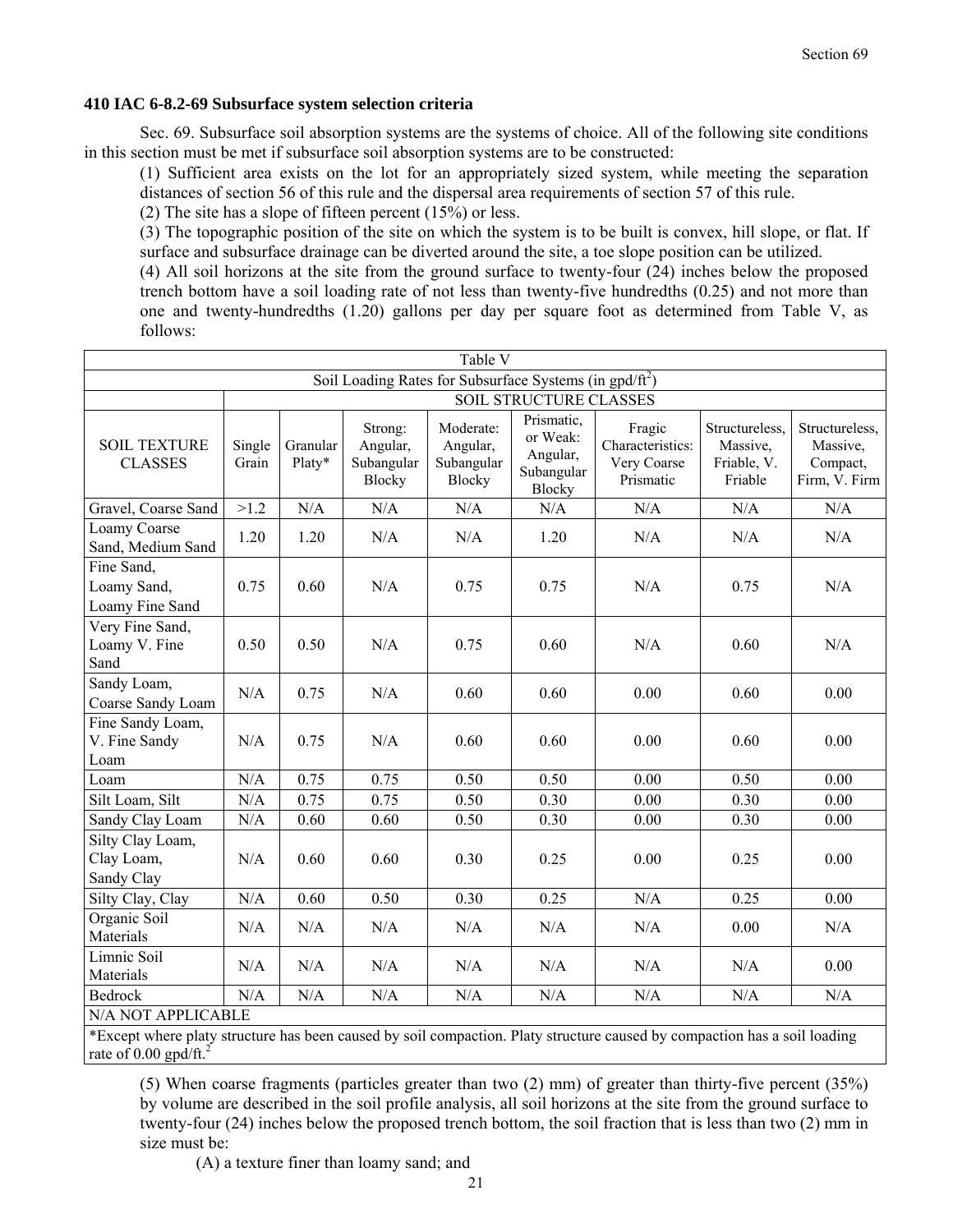(B) less than 35 percent (35%) clay content by volume.

(6) When no B, BC, or CB horizon from the ground surface to twenty-four (24) inches below the proposed trench bottom in a soil developed from Wisconsin glacial till shows effervescence when treated with a ten percent (10%) hydrochloric acid solution.

(7) Any seasonal high water table at the site of the proposed system can be lowered to thirty-four (34) inches or more below the surface, in accordance with section 63 of this rule.

(8) Site conditions must permit distribution of effluent to each trench of the system so that each square foot of absorptive area can be loaded with an equal volume of effluent.

#### **410 IAC 6-8.2-70 Subsurface system type selection criteria**

Sec. 70. (a) A subsurface gravity feed system may be constructed if the:

(1) DDF of the project is equal to or greater than four hundred fifty (450) gallons per day;

(2) soil loading rate of the site is equal to or greater than twenty-five hundredths (0.25) gallons per day per square foot and equal to or less than seventy-five hundredths (0.75) gallons per day per square foot, as determined from Table V in section 69(4) of this rule;

(3) trench bottom will be at least thirty (30) inches above any horizon with a soil loading rate less than twenty-five hundredths (0.25) gallons per day per square foot; and

(4) absorption field, including either half of an alternating field, is designed with a total absorption trench length that does not exceed five hundred (500) lineal feet.

(b) A subsurface gravity feed system may also be constructed if the:

(1) DDF of the proposed system is less than four hundred fifty (450) gallons per day;

(2) site has a soil loading rate of equal to or greater than twenty-five hundredths (0.25) gallons per day per square foot and equal to or less than seventy-five hundredths  $(0.75)$  gallons per day per square foot, as determined from Table V in section 69(4) of this rule;

(3) trench bottom will be at least twenty-four (24) inches above any horizon with a soil loading rate less than twenty-five hundredths (0.25) gallons per day per square foot; and

(4) absorption field, including either half of an alternating field, is designed with a total absorption trench length that does not exceed five hundred (500) lineal feet.

 (c) A subsurface gravity feed system that utilizes alternating fields or is dosed using pump assisted distribution may be constructed if the:

(1) soil loading rate of the site is equal to or greater than twenty-five hundredths (0.25) gallons per day per square foot and equal to or less than seventy-five hundredths (0.75) gallons per day per square foot, as determined from Table V in section 69(4) of this rule; and

(2) trench bottom will be at least twenty-four (24) inches above any horizon with a soil loading rate less than twenty-five hundredths (0.25) gallons per day per square foot.

 (d) If any soil absorption field, including either half of an alternating field, is designed with a total absorption trench length greater than five hundred (500) lineal feet, the absorption field shall be dosed using pump assisted distribution.

 (e) If any soil horizon within twenty-four (24) inches of the proposed trench bottom has a soil loading rate of one and twenty-hundredths (1.20) gallons per day per square foot as determined from Table V in section 69(4) of this rule, the subsurface soil absorption system shall utilize pressure distribution.

#### **410 IAC 6-8.2-71 Elevated system selection criteria**

Sec. 71. Elevated sand mound systems may be constructed if the following site conditions are met:

(1) Sufficient area exists on the lot for an appropriately sized system, while meeting the separation distances of section 56 of this rule and the dispersal area requirements of section 57 of this rule.

(2) The site on which the system is to be built has a slope of six percent (6%) or less.

(3) The topographic position of the site on which the system is to be built is convex, hill slope, or flat. If surface and subsurface drainage can be diverted around the site, a toe slope position can be utilized.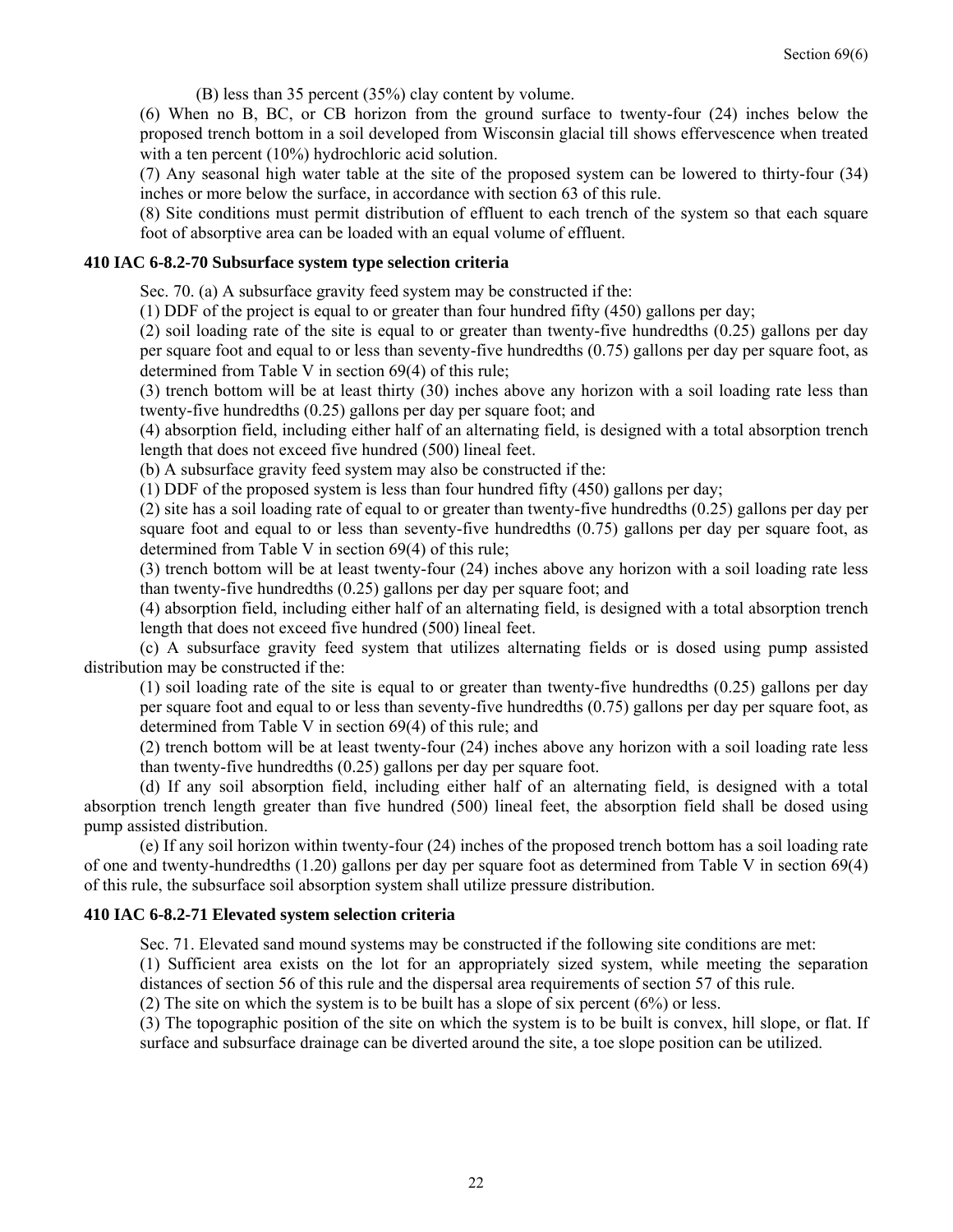(4) There are no soil horizons within twenty (20) inches from the ground surface that have a soil loading rate of less than twenty-five hundredths (0.25) gallons per day per square foot as determined from Table VI, as follows:

| Table VI                                                    |                 |                     |                                                    |                                                      |                                                                   |                                                        |                                                      |                                                         |  |  |
|-------------------------------------------------------------|-----------------|---------------------|----------------------------------------------------|------------------------------------------------------|-------------------------------------------------------------------|--------------------------------------------------------|------------------------------------------------------|---------------------------------------------------------|--|--|
| Soil Loading Rates for Aboveground Systems (in $gpd/ft^2$ ) |                 |                     |                                                    |                                                      |                                                                   |                                                        |                                                      |                                                         |  |  |
| <b>SOIL STRUCTURE CLASSES</b>                               |                 |                     |                                                    |                                                      |                                                                   |                                                        |                                                      |                                                         |  |  |
| <b>SOIL TEXTURE</b><br><b>CLASSES</b>                       | Single<br>Grain | Granular<br>Platy * | Strong:<br>Angular,<br>Subangular<br><b>Blocky</b> | Moderate:<br>Angular,<br>Subangular<br><b>Blocky</b> | Prismatic,<br>or Weak:<br>Angular,<br>Subangular<br><b>Blocky</b> | Fragic<br>Characteristics:<br>Very Coarse<br>Prismatic | Structureless,<br>Massive,<br>Friable, V.<br>Friable | Structureless,<br>Massive,<br>Compact,<br>Firm, V. Firm |  |  |
| Gravel, Coarse Sand                                         | >1.2            | N/A                 | N/A                                                | N/A                                                  | N/A                                                               | N/A                                                    | N/A                                                  | N/A                                                     |  |  |
| Loamy Coarse<br>Sand, Medium Sand                           | 1.20            | 1.20                | N/A                                                | N/A                                                  | 1.20                                                              | N/A                                                    | N/A                                                  | N/A                                                     |  |  |
| Fine Sand,<br>Loamy Sand,<br>Loamy Fine Sand                | 0.60            | 0.60                | N/A                                                | 0.60                                                 | 0.60                                                              | N/A                                                    | 0.60                                                 | N/A                                                     |  |  |
| Very Fine Sand,<br>Loamy V. Fine Sand                       | 0.50            | 0.50                | N/A                                                | 0.50                                                 | 0.50                                                              | N/A                                                    | 0.50                                                 | N/A                                                     |  |  |
| Sandy Loam,<br>Coarse Sandy Loam                            | N/A             | 0.60                | N/A                                                | 0.60                                                 | 0.60                                                              | 0.00                                                   | 0.60                                                 | 0.00                                                    |  |  |
| Fine Sandy Loam,<br>V. Fine Sandy Loam                      | N/A             | 0.60                | N/A                                                | 0.60                                                 | 0.60                                                              | 0.00                                                   | 0.60                                                 | 0.00                                                    |  |  |
| Loam                                                        | N/A             | 0.50                | 0.50                                               | 0.50                                                 | 0.50                                                              | 0.00                                                   | 0.50                                                 | 0.00                                                    |  |  |
| Silt Loam, Silt                                             | N/A             | 0.50                | 0.50                                               | 0.50                                                 | 0.50                                                              | 0.00                                                   | 0.50                                                 | 0.00                                                    |  |  |
| Sandy Clay Loam                                             | N/A             | 0.50                | 0.50                                               | 0.50                                                 | 0.50                                                              | 0.00                                                   | 0.50                                                 | 0.00                                                    |  |  |
| Silty Clay Loam,<br>Clay Loam,<br>Sandy Clay                | N/A             | 0.25                | 0.25                                               | 0.25                                                 | 0.25                                                              | 0.00                                                   | 0.25                                                 | 0.00                                                    |  |  |
| Silty Clay, Clay                                            | N/A             | 0.25                | 0.25                                               | 0.25                                                 | 0.25                                                              | N/A                                                    | 0.25                                                 | 0.00                                                    |  |  |
| Organic Soil<br>Materials                                   | N/A             | N/A                 | N/A                                                | N/A                                                  | N/A                                                               | N/A                                                    | 0.00                                                 | N/A                                                     |  |  |
| Limnic Soil<br>Materials                                    | N/A             | N/A                 | N/A                                                | N/A                                                  | N/A                                                               | N/A                                                    | N/A                                                  | 0.00                                                    |  |  |
| <b>Bedrock</b>                                              | N/A             | N/A                 | N/A                                                | N/A                                                  | N/A                                                               | N/A                                                    | N/A                                                  | N/A                                                     |  |  |
| N/A NOT APPLICABLE                                          |                 |                     |                                                    |                                                      |                                                                   |                                                        |                                                      |                                                         |  |  |

\*Except where platy structure has been caused by soil compaction. Platy structure caused by compaction has a soil loading rate of 0.00 gpd/ft. $^{2}$ 

(5) When coarse fragments (particles greater than two (2) mm) of greater than thirty-five percent (35%) by volume are described in the soil profile analysis, all soil horizons at the site from the ground surface to twenty (20) inches below the ground surface the soil fraction that is less than two (2) mm in size must be:

(A) a texture finer than loamy sand; and

(B) less than 35 percent (35%) clay content by volume.

(6) When no B, BC, or CB horizon from the ground surface to twenty (20) inches below the ground surface in a soil developed from Wisconsin glacial till shows effervescence when treated with a ten percent (10%) hydrochloric acid solution.

(7) There are no soil horizons within twenty (20) inches from the ground surface that have a soil loading rate of more than one and twenty-hundredths (1.20) gallons per day per square foot as determined from Table VI in subdivision (4) unless that hazard can be overcome through system design.

(8) Any seasonal high water table at the site of the proposed system can be lowered to twenty (20) inches or more from the surface, in accordance with section 63 of this rule.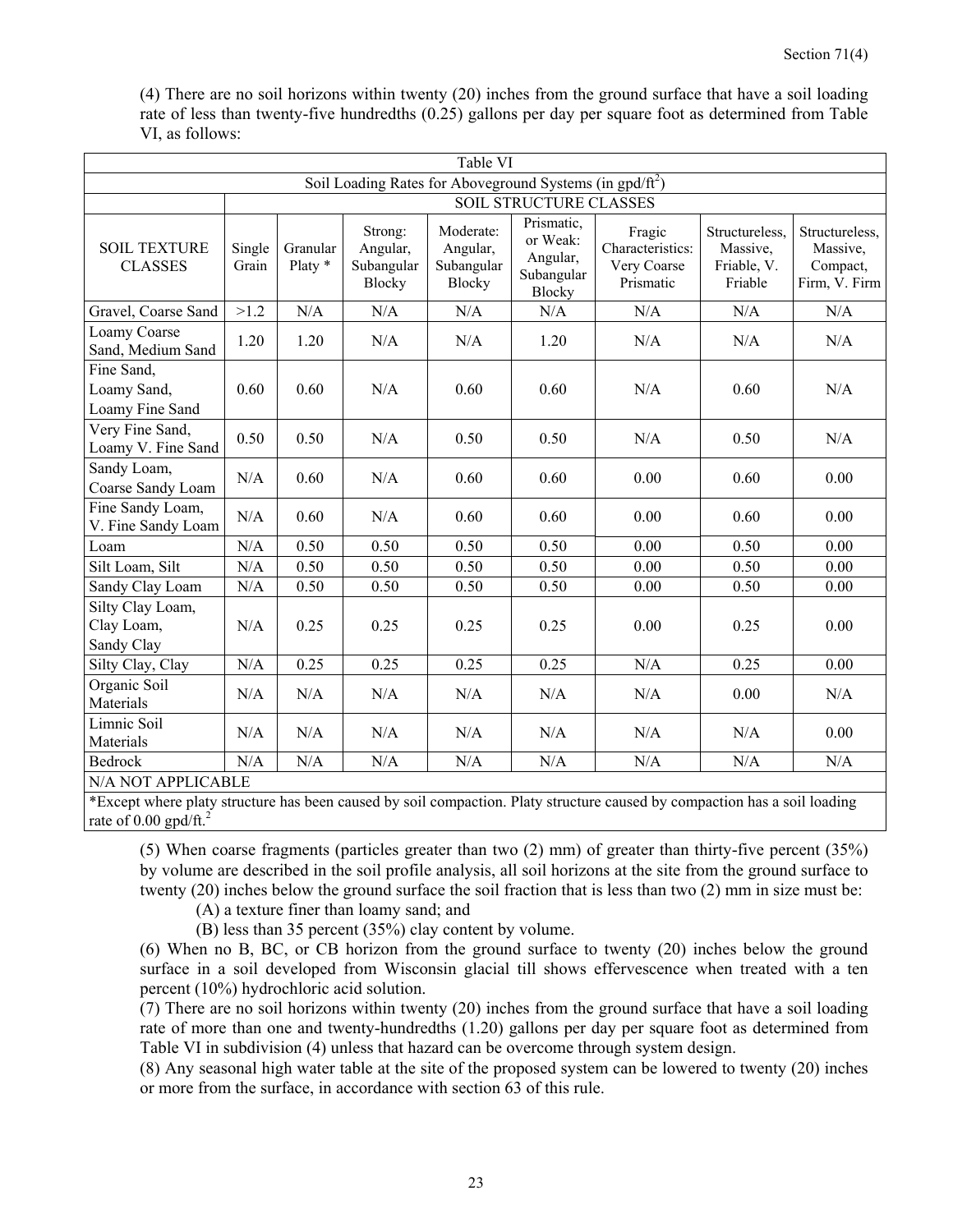#### **410 IAC 6-8.2-72 Subsurface gravity feed systems; construction requirements**

 Sec. 72. (a) The minimum absorption area (in square feet) required for each gravity feed subsurface soil absorption system shall be based on the following:

(1) The number of bedrooms and bedroom equivalents in the dwelling.

(2) The appropriate soil loading rate (in gallons per day per square foot) determined from Table V in section 69(4) of this rule.

(3) The vertical separation distance between the bottom of the proposed trench and any soil layer with a soil loading rate of less than twenty-five hundredths (0.25) gallons per day per square foot. The soil loading rate used for this computation shall be the soil loading rate of the most restrictive horizon in the first twenty-four (24) inches below the trench bottom.

(4) The absorption area shall be computed using the following formula:

Area  $=$  150 g  $\times$  number of bedrooms and bedroom equivalents Soil loading rate in gpd/sq. ft.

 (b) All gravity feed subsurface soil absorption systems shall be located in accordance with the separation distances shown in Table II in section 56(a) of this rule. Gravity feed subsurface soil absorption systems shall not be constructed where there exist horizons, layers, or strata within thirty-four (34) inches of the ground surface with a soil loading rate less than twenty-five hundredths (0.25) gallons per day per square foot or greater than seventy-five hundredths (0.75) gallons per day per square foot as determined from Table V in section 69(4) of this rule.

 (c) Soil absorption systems shall not be wholly or partly located in a drainage way subject to intermittent flooding.

 (d) In order to provide equal flow distribution in gravity feed subsurface soil absorption systems, each absorption trench must be individually connected to a distribution box by at least five (5) feet of unperforated pipe that is laid with a gravel free backfill. All absorption trenches served by a common distribution box must be constructed so that each square foot of the absorptive area served by the distribution box is loaded with an equal volume of effluent. The distal ends on the distribution laterals may be manifolded together by piping on sites with slopes of two percent (2%) or less, but shall not be tied together on sites with slopes of greater than two percent (2%). When the distal ends of the absorption trenches are manifolded, the manifold trench area shall not count as meeting any of the minimum absorption area required by subsection (a)(4).

 (e) Each trench and distribution lateral in a gravity feed subsurface soil absorption system shall be uniformly level throughout its length.

 (f) No single absorption trench in a gravity feed subsurface soil absorption system shall exceed one hundred (100) feet in length.

 (g) On sloping sites, absorption trenches of a gravity feed soil absorption system shall be constructed along the contour.

 (h) There shall be a minimum separation of seven and one-half (7 1/2) feet, on center, between absorption field trenches, measured perpendicular to the trenches.

 (i) All gravity feed subsurface soil absorption fields shall be designed to utilize trenches with a minimum width of eighteen (18) inches and a maximum trench width of thirty-six (36) inches.

 (j) The minimum depth from original grade to the bottom of a trench of a gravity feed subsurface soil absorption system shall not be less than ten (10) inches, and the maximum depth to the bottom of a trench of a gravity feed subsurface soil absorption system shall not be more than thirty-six (36) inches.

 (k) Perforated pipe distribution laterals in the absorption trench of a gravity feed subsurface soil absorption system shall be completely surrounded by aggregate that meets the specifications in section 67 of this rule. There shall be at least six (6) inches of aggregate below the pipe.

(l) The minimum depth of aggregate above the distribution laterals shall be:

(1) two (2) inches throughout the entire length and width of trenches having a depth of twelve (12) inches or greater; or

(2) two (2) inches above the distribution lateral for the entire length of trenches having a depth of ten (10) to twelve (12) inches.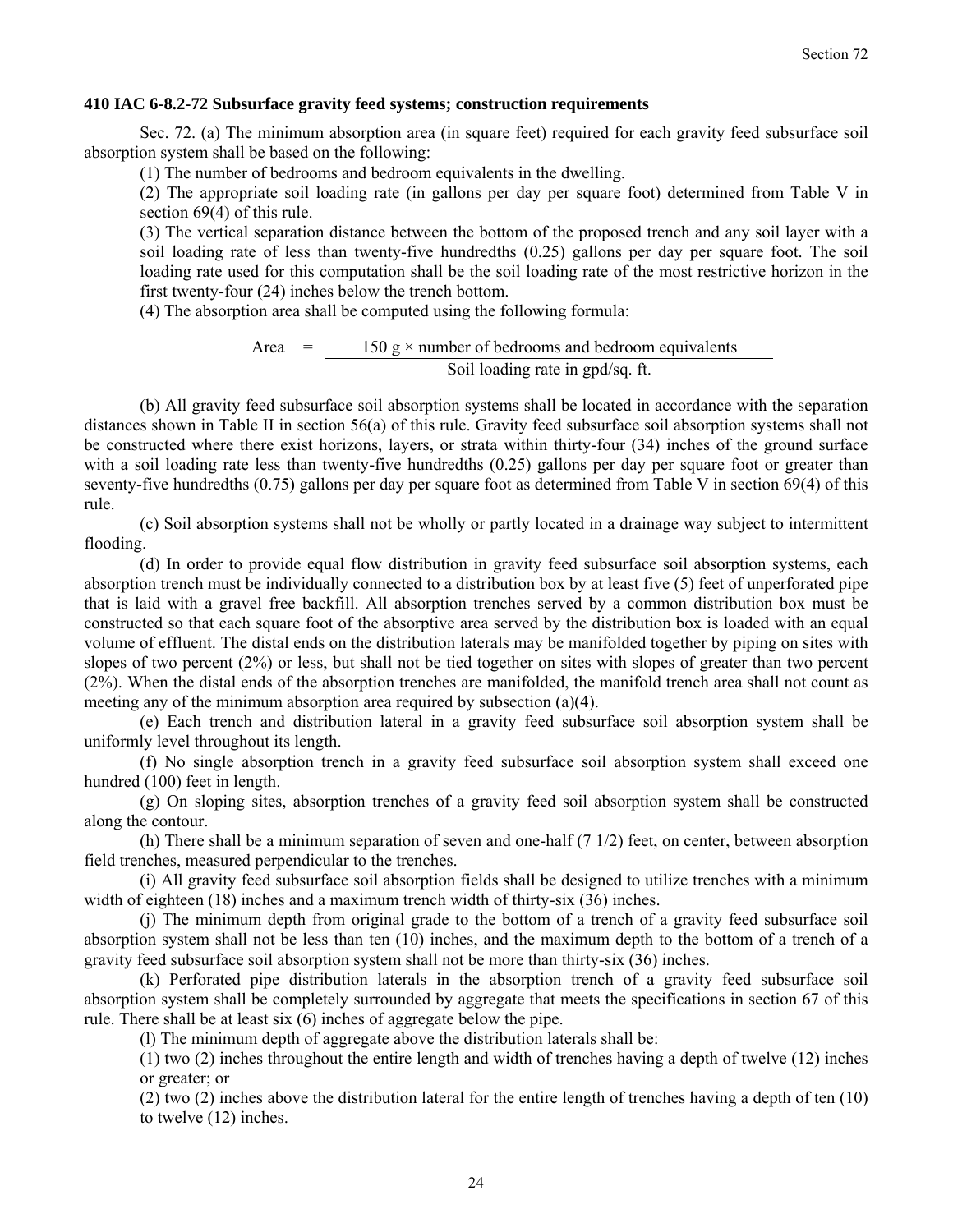(m) The aggregate used in a gravity feed subsurface soil absorption system shall be covered with a geotextile fabric barrier that meets the minimum requirements in section 66 of this rule, in such a manner as to prevent the aggregate from becoming clogged with the earth fill.

 (n) A minimum of twelve (12) inches of cover shall be provided over the aggregate in the trenches, and any fill required to provide cover shall be crowned over the entire field to promote surface runoff.

 (o) Subsurface soil absorption systems shall not be constructed in clayey soils during periods of wet weather when the soil is sufficiently wet at the depth of installation to exceed its plastic limit. This includes those soils classified as:

(1) sandy loam;

(2) silt loam;

(3) loam;

(4) clay loam;

(5) silty clay loam;

(6) sandy clay; (7) silty clay; and

(8) clay.

For the purpose of this rule, the plastic limit of a soil shall be considered to have been exceeded when the soil can be rolled between the palms of the hands to produce threads one-eighth (1/8) inch in diameter without breaking apart and crumbling.

 (p) Special caution shall be taken to prevent wheeled and tracked vehicles from compacting the area selected for placement of the absorption system before, during, and after construction of the trenches, especially during wet weather. Precaution is especially important where clayey soils are involved. This includes those soils classified as:

(1) sandy loam;

(2) silt loam;

(3) loam;

(4) clay loam;

(5) silty clay loam;

(6) sandy clay;

(7) silty clay; and

(8) clay.

Alteration of soil structure by movement of vehicles may be grounds for rejection of the site or the system, or both.

(q) Excessive smearing of the usable absorption trench sidewalls or bottom during construction may:

(1) result in irreversible damage to the soil infiltrative surface; and

(2) be grounds for rejection of the site or the system, or both.

 (r) Excessive vegetation at the soil absorption field site shall be cut and removed prior to installation without causing compacted soil material.

(s) If trees are present within the proposed soil absorption field:

(1) soil absorption trenches may be routed around trees provided the trenches follow the contour of the site; or

(2) tree stumps and root balls may be removed provided the resulting excavation will not exceed the permit requirements for width and depth of the soil absorption trench.

#### **410 IAC 6-8.2-73 Subsurface gravity feed flood dosed systems**

 Sec. 73. (a) The minimum absorption area (in square feet) required for each gravity feed flood dosed subsurface soil absorption system shall be based on the following:

(1) The number of bedrooms and bedroom equivalents in the dwelling.

(2) The appropriate soil loading rate (in gallons per day per square foot) determined from Table V in section 69(4) of this rule.

(3) The vertical separation distance between the bottom of the proposed trench and any soil layer with a soil loading rate of less than twenty-five hundredths (0.25) gallons per day per square foot. The soil loading rate used for this computation shall be the soil loading rate of the most restrictive horizon in the first twenty-four (24) inches below the trench bottom.

25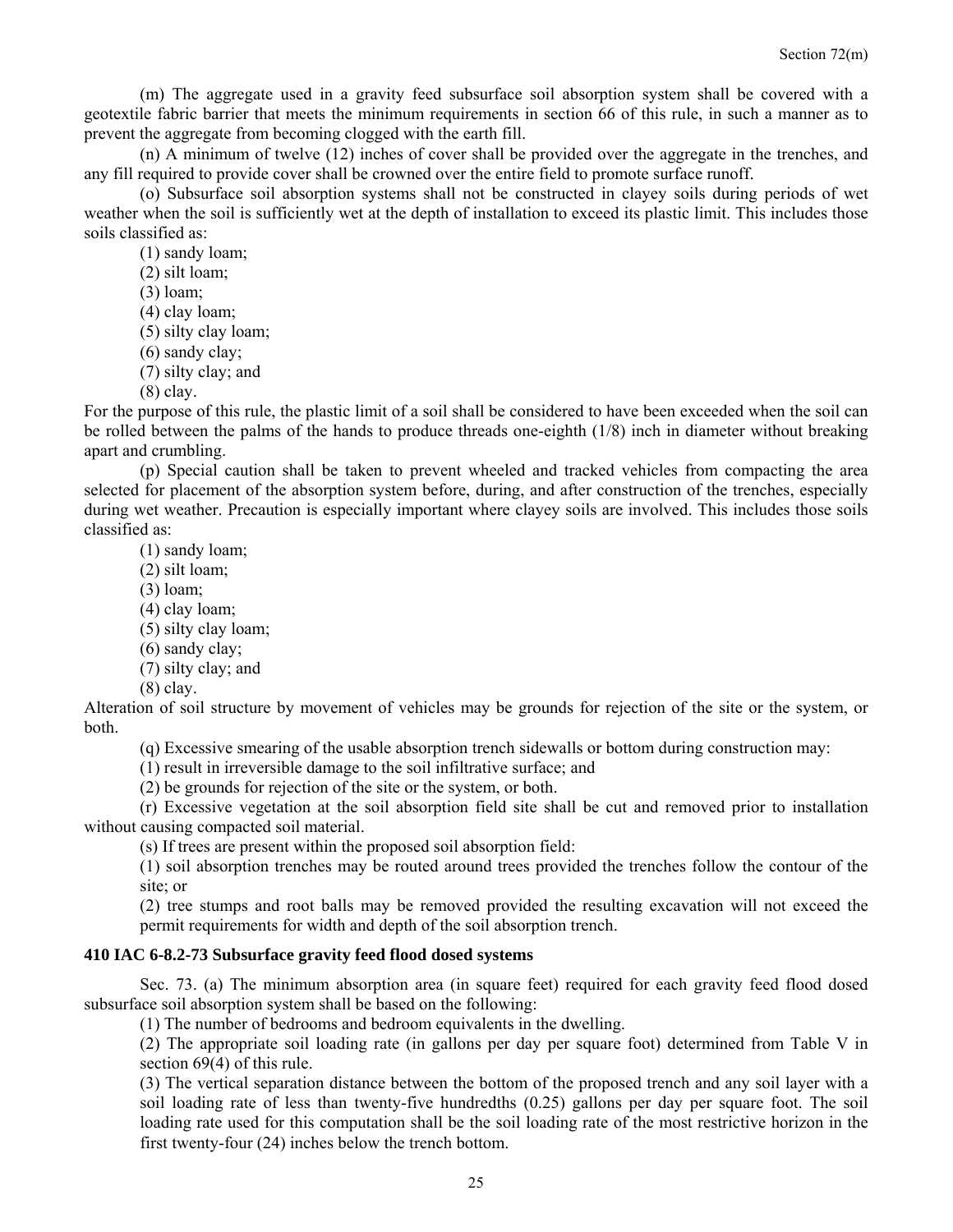(4) The absorption area shall be computed using the following formula:

Area  $=$  150 g  $\times$  number of bedrooms and bedroom equivalents Soil loading rate in gpd/sq. ft.

 (b) All subsurface gravity feed flood dosed absorption systems shall be located in accordance with the separation distances shown in Table II in section 56(a) of this rule. Subsurface gravity feed flood dosed soil absorption systems shall not be constructed where there exist horizons, layers, or strata within thirty-four (34) inches of the ground surface with a soil loading rate less than twenty-five hundredths (0.25) gallons per day per square foot or greater than seventy-five hundredths (0.75) gallons per day per square foot as determined from Table V in section 69(4) of this rule.

 (c) Subsurface gravity feed flood dosed soil absorption systems shall not be wholly or partly located in a drainage way subject to intermittent flooding.

 (d) In order to provide equal flow distribution in gravity feed flood dosed systems, each absorption trench must be individually connected to a distribution box by at least five (5) feet of unperforated pipe that is laid with a gravel free backfill. All absorption trenches served by a common distribution box must be constructed so that each square foot of the absorptive area served by the distribution box is loaded with an equal volume of effluent.

(e) No single absorption trench shall exceed one hundred (100) feet in length.

(f) On sloping sites, absorption trenches shall be constructed along the contour.

(g) There shall be a minimum separation of seven and one-half  $(7 \frac{1}{2})$  feet, on center, between absorption field trenches, measured perpendicular to the trenches.

 (h) All subsurface gravity feed flood dosed absorption fields shall be designed to utilize trenches with a minimum width of eighteen (18) inches and a maximum trench width of thirty-six (36) inches.

 (i) The minimum depth from original grade to the bottom of a subsurface gravity feed flood dosed absorption trench shall not be less than ten (10) inches, and the maximum depth to the bottom of the trench shall not be more than thirty-six (36) inches.

 (j) Perforated pipe distribution laterals in the subsurface gravity feed flood dosed soil absorption trench shall be completely surrounded by aggregate that meets the specifications in section 67 of this rule. There shall be at least six (6) inches of aggregate below the pipe.

(k) The minimum depth of aggregate above the distribution laterals shall be:

(1) two (2) inches throughout the entire length and width of trenches having a depth of twelve (12) inches or greater; or

(2) two (2) inches above the distribution lateral for the entire length of trenches having a depth of ten (10) to twelve (12) inches.

 (l) The aggregate shall be covered with a geotextile fabric barrier that meets the minimum requirements in section 66 of this rule, in such a manner as to prevent the aggregate from becoming clogged with the earth fill.

 (m) A minimum of twelve (12) inches of cover shall be provided over the aggregate in the trenches, and any fill required to provide cover shall be crowned over the entire field to promote surface runoff.

 (n) Subsurface gravity feed flood dosed soil absorption systems shall not be constructed in clayey soils during periods of wet weather when the soil is sufficiently wet at the depth of installation to exceed its plastic limit. This includes those soils classified as:

(1) sandy loam;

(2) silt loam;

(3) loam;

(4) clay loam;

(5) silty clay loam;

(6) sandy clay;

(7) silty clay; and

(8) clay.

For the purpose of this rule, the plastic limit of a soil shall be considered to have been exceeded when the soil can be rolled between the palms of the hands to produce threads one-eighth (1/8) inch in diameter without breaking apart and crumbling.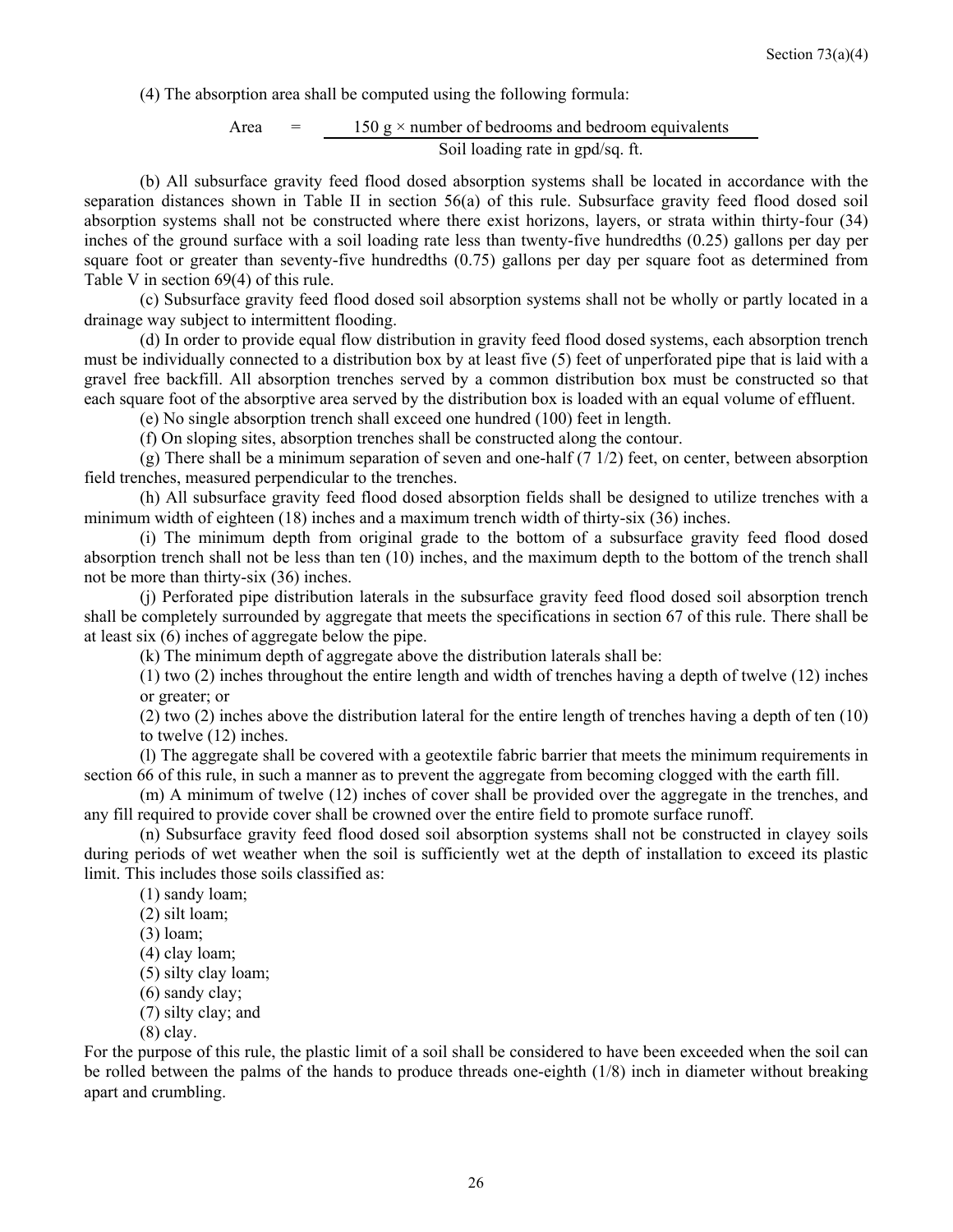(o) Special caution shall be taken to prevent wheeled and tracked vehicles from compacting the area selected for placement of the subsurface gravity feed flood dosed soil absorption system before, during, and after construction of the trenches, especially during wet weather. Precaution is especially important where clayey soils are involved. This includes those soils classified as:

(1) sandy loam;

- (2) silt loam;
- (3) loam;
- (4) clay loam;
- (5) silty clay loam;
- (6) sandy clay;
- (7) silty clay; and
- (8) clay.

Alteration of soil structure by movement of vehicles may be grounds for rejection of the site or the system, or both.

(p) Excessive smearing of the usable absorption trench sidewalls or bottom during construction may:

(1) result in irreversible damage to the soil infiltrative surface; and

(2) be grounds for rejection of the site or the system, or both.

 (q) Excessive vegetation at the soil absorption field site shall be cut and removed prior to installation without causing compacted soil material.

(r) If trees are present within the proposed soil absorption field:

(1) soil absorption trenches may be routed around trees provided the trenches follow the contour of the site; or

(2) tree stumps and root balls may be removed provided the resulting excavation will not exceed the permit requirements for width and depth of the soil absorption trench.

 (s) Trenches in a subsurface gravity feed flood dosed system shall not be manifolded together at the distal end of the trench.

 (t) Each trench and distribution lateral in a subsurface gravity feed flood dosed system shall be uniformly level throughout its length.

 (u) When a subsurface gravity feed flood dosed soil absorption system is used, the dosing effluent pump shall be sized, and its controls set to deliver the DDF in one (1) dose each day. Effluent pump selection shall be based on manufacturer's pump curves for the required discharge rate from Table VII, as follows, at the total head imposed on the pump:

| Table VII                                                      |                                      |  |  |  |  |  |  |
|----------------------------------------------------------------|--------------------------------------|--|--|--|--|--|--|
| Required Effluent Pump Discharge Rates for Flood Dosed Systems |                                      |  |  |  |  |  |  |
| Number of Bedrooms                                             | Discharge Rate in Gallons per Minute |  |  |  |  |  |  |
|                                                                | 30                                   |  |  |  |  |  |  |
|                                                                | 30                                   |  |  |  |  |  |  |
|                                                                | 30-45                                |  |  |  |  |  |  |
|                                                                | $30 - 60$                            |  |  |  |  |  |  |
|                                                                | 38-75                                |  |  |  |  |  |  |
|                                                                | 45-90                                |  |  |  |  |  |  |

 (v) The total head for a subsurface soil absorption system using flood dosing shall be the elevation difference between the effluent pump and the highest point in the force main or the outlet in the distribution box, whichever is the highest elevation, in addition to the friction loss in the effluent force main expressed in feet.

 (w) The liquid holding capacity of a dosing tank must equal the DDF as further modified herein. The effluent force main shall drain unless it is installed below the frost line, as listed in Table VIII, and designed so that no effluent remains in any portion of the effluent force main located above the frost line. If the effluent force main drains to the absorption field, the dosing tank volume shall be the daily average wastewater volume. If the effluent force main drains back to the dosing tank, the dosing tank volume shall be the daily average wastewater volume plus the volume contained in the effluent force main. Additional capacity must be provided to keep the dosing tank effluent pump submerged at all times and to provide sufficient freeboard for a high water alarm.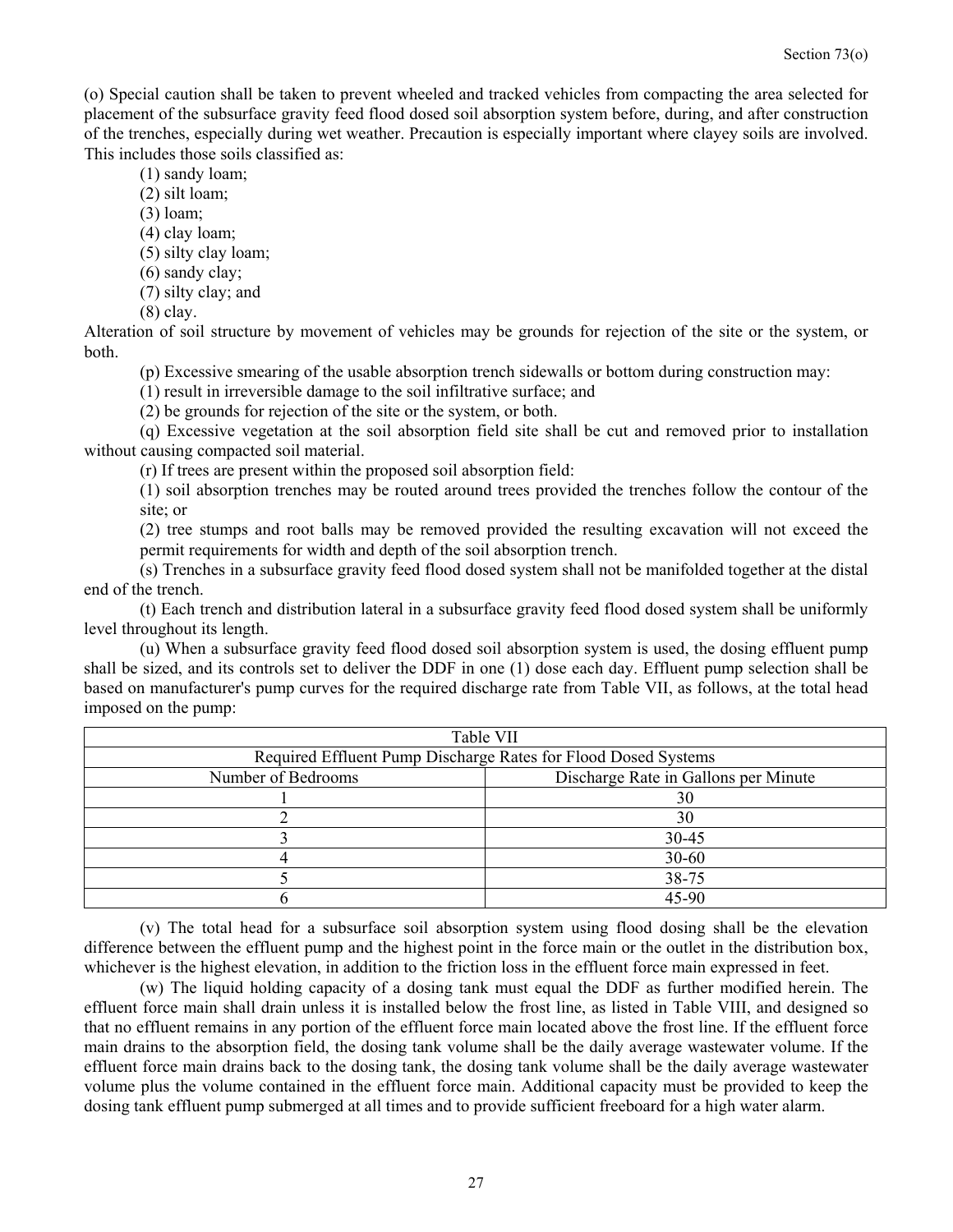|  | Section $73(w)$ |
|--|-----------------|
|--|-----------------|

| Table VIII                                |    |             |    |               |    |            |    |  |  |  |
|-------------------------------------------|----|-------------|----|---------------|----|------------|----|--|--|--|
| Frost Penetrations in Indiana (in inches) |    |             |    |               |    |            |    |  |  |  |
| Adams                                     | 60 | Allen       | 60 | Bartholomew   | 48 | Benton     | 60 |  |  |  |
| <b>Blackford</b>                          | 60 | Boone       | 54 | <b>Brown</b>  | 48 | Carroll    | 60 |  |  |  |
| Cass                                      | 60 | Clark       | 36 | Clay          | 54 | Clinton    | 54 |  |  |  |
| Crawford                                  | 36 | Daviess     | 48 | Dearborn      | 48 | Decatur    | 48 |  |  |  |
| Dekalb                                    | 60 | Delaware    | 60 | Dubois        | 42 | Elkhart    | 60 |  |  |  |
| Fayette                                   | 54 | Floyd       | 36 | Fountain      | 60 | Franklin   | 48 |  |  |  |
| Fulton                                    | 60 | Gibson      | 42 | Grant         | 54 | Greene     | 54 |  |  |  |
| Hamilton                                  | 54 | Hancock     | 54 | Harrison      | 36 | Hendricks  | 54 |  |  |  |
| Henry                                     | 54 | Howard      | 60 | Huntington    | 60 | Jackson    | 48 |  |  |  |
| Jasper                                    | 60 | Jay         | 60 | Jefferson     | 42 | Jennings   | 48 |  |  |  |
| Johnson                                   | 54 | Knox        | 48 | Kosciusko     | 60 | LaGrange   | 60 |  |  |  |
| Lake                                      | 60 | LaPorte     | 60 | Lawrence      | 48 | Madison    | 60 |  |  |  |
| Marion                                    | 54 | Marshall    | 60 | Martin        | 48 | Miami      | 60 |  |  |  |
| Monroe                                    | 48 | Montgomery  | 60 | Morgan        | 48 | Newton     | 60 |  |  |  |
| Noble                                     | 60 | Ohio        | 42 | Orange        | 42 | Owen       | 54 |  |  |  |
| Parke                                     | 60 | Perry       | 36 | Pike          | 42 | Porter     | 60 |  |  |  |
| Posey                                     | 42 | Pulaski     | 60 | Putnam        | 54 | Randolph   | 54 |  |  |  |
| Ripley                                    | 48 | Rush        | 54 | St. Joseph    | 60 | Scott      | 36 |  |  |  |
| Shelby                                    | 54 | Spencer     | 36 | <b>Starke</b> | 60 | Steuben    | 60 |  |  |  |
| Sullivan                                  | 54 | Switzerland | 42 | Tippecanoe    | 60 | Tipton     | 60 |  |  |  |
| Union                                     | 48 | Vanderburgh | 36 | Vermillion    | 60 | Vigo       | 60 |  |  |  |
| Wabash                                    | 60 | Warren      | 60 | Warrick       | 36 | Washington | 36 |  |  |  |
| Wayne                                     | 54 | Wells       | 60 | White         | 60 | Whitley    | 60 |  |  |  |

 (x) The distal end of the effluent force main from the pumping chamber must be fitted with an elbow turned down, or else the distribution box must be baffled.

 (y) The minimum inside diameter of the effluent force main shall be one (1) inch. The maximum inside diameter of the effluent force main shall be four (4) inches.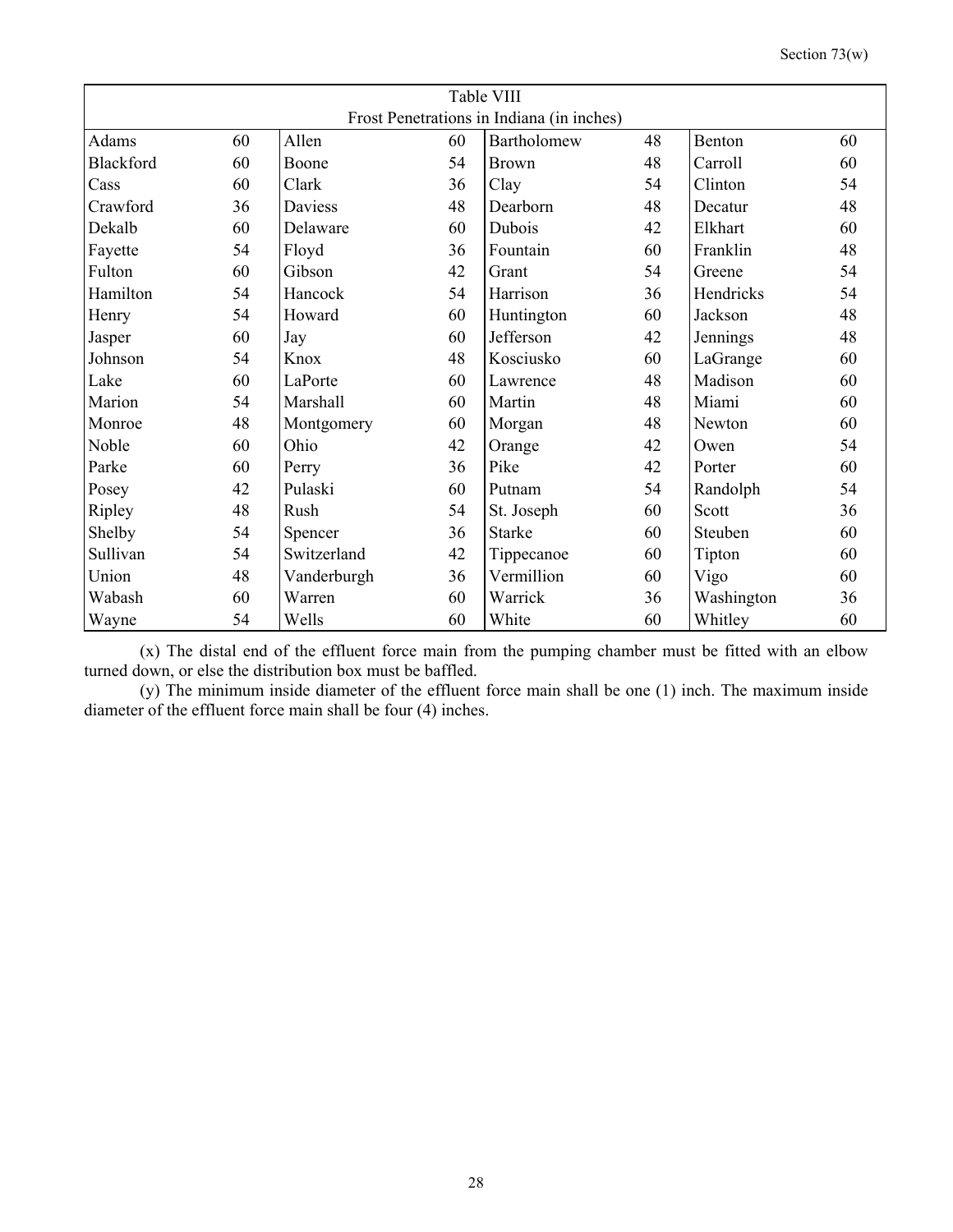| Table IX   |                                                                                 |                                                                                                                |                                                                         |                                                                                   |                                                                                                                                                                                                            |                                                                                                                                                    |  |  |  |  |
|------------|---------------------------------------------------------------------------------|----------------------------------------------------------------------------------------------------------------|-------------------------------------------------------------------------|-----------------------------------------------------------------------------------|------------------------------------------------------------------------------------------------------------------------------------------------------------------------------------------------------------|----------------------------------------------------------------------------------------------------------------------------------------------------|--|--|--|--|
|            |                                                                                 |                                                                                                                |                                                                         |                                                                                   |                                                                                                                                                                                                            |                                                                                                                                                    |  |  |  |  |
|            |                                                                                 |                                                                                                                |                                                                         |                                                                                   |                                                                                                                                                                                                            |                                                                                                                                                    |  |  |  |  |
| Diameter   |                                                                                 |                                                                                                                |                                                                         |                                                                                   |                                                                                                                                                                                                            |                                                                                                                                                    |  |  |  |  |
|            |                                                                                 |                                                                                                                |                                                                         |                                                                                   |                                                                                                                                                                                                            |                                                                                                                                                    |  |  |  |  |
| Flow (gpm) |                                                                                 |                                                                                                                |                                                                         |                                                                                   |                                                                                                                                                                                                            |                                                                                                                                                    |  |  |  |  |
|            |                                                                                 |                                                                                                                |                                                                         |                                                                                   | $\qquad \qquad$                                                                                                                                                                                            | 1                                                                                                                                                  |  |  |  |  |
|            |                                                                                 |                                                                                                                |                                                                         |                                                                                   |                                                                                                                                                                                                            | $\overline{c}$                                                                                                                                     |  |  |  |  |
|            |                                                                                 |                                                                                                                |                                                                         |                                                                                   |                                                                                                                                                                                                            | $\mathfrak{Z}$                                                                                                                                     |  |  |  |  |
|            |                                                                                 |                                                                                                                |                                                                         |                                                                                   |                                                                                                                                                                                                            | $\overline{\mathbf{4}}$                                                                                                                            |  |  |  |  |
|            |                                                                                 |                                                                                                                |                                                                         |                                                                                   |                                                                                                                                                                                                            | 5                                                                                                                                                  |  |  |  |  |
|            |                                                                                 |                                                                                                                |                                                                         |                                                                                   |                                                                                                                                                                                                            | 6                                                                                                                                                  |  |  |  |  |
|            |                                                                                 |                                                                                                                |                                                                         | $\overline{\phantom{0}}$                                                          |                                                                                                                                                                                                            | $\boldsymbol{7}$                                                                                                                                   |  |  |  |  |
|            |                                                                                 | 0.64                                                                                                           |                                                                         | $\overline{\phantom{0}}$                                                          |                                                                                                                                                                                                            | $\,8\,$                                                                                                                                            |  |  |  |  |
|            |                                                                                 |                                                                                                                |                                                                         |                                                                                   |                                                                                                                                                                                                            | 9                                                                                                                                                  |  |  |  |  |
| 6.95       |                                                                                 | 0.97                                                                                                           | 0.24                                                                    | $\overline{\phantom{0}}$                                                          |                                                                                                                                                                                                            | 10                                                                                                                                                 |  |  |  |  |
|            | 2.80                                                                            | 1.15                                                                                                           | 0.28                                                                    |                                                                                   |                                                                                                                                                                                                            | 11                                                                                                                                                 |  |  |  |  |
|            | 3.29                                                                            | 1.35                                                                                                           | 0.33                                                                    |                                                                                   |                                                                                                                                                                                                            | 12                                                                                                                                                 |  |  |  |  |
|            | 3.91                                                                            | 1.57                                                                                                           | 0.39                                                                    |                                                                                   |                                                                                                                                                                                                            | 13                                                                                                                                                 |  |  |  |  |
|            | 4.37                                                                            | 1.80                                                                                                           | 0.44                                                                    | 0.06                                                                              | $\overline{\phantom{0}}$                                                                                                                                                                                   | 14                                                                                                                                                 |  |  |  |  |
|            | 4.97                                                                            | 2.05                                                                                                           | 0.50                                                                    | 0.07                                                                              |                                                                                                                                                                                                            | 15                                                                                                                                                 |  |  |  |  |
|            | 5.60                                                                            | 2.31                                                                                                           | 0.57                                                                    | 0.08                                                                              |                                                                                                                                                                                                            | 16                                                                                                                                                 |  |  |  |  |
|            | 6.27                                                                            | 2.58                                                                                                           | 0.64                                                                    | 0.09                                                                              |                                                                                                                                                                                                            | 17                                                                                                                                                 |  |  |  |  |
|            | 6.96                                                                            | 2.87                                                                                                           | 0.71                                                                    | 0.10                                                                              |                                                                                                                                                                                                            | 18                                                                                                                                                 |  |  |  |  |
|            |                                                                                 | 3.17                                                                                                           | 0.78                                                                    | 0.11                                                                              |                                                                                                                                                                                                            | 19                                                                                                                                                 |  |  |  |  |
|            | $\overline{\phantom{0}}$                                                        | 3.49                                                                                                           | 0.86                                                                    | 0.12                                                                              |                                                                                                                                                                                                            | $20\,$                                                                                                                                             |  |  |  |  |
|            |                                                                                 | 5.27                                                                                                           | 1.30                                                                    | 0.18                                                                              |                                                                                                                                                                                                            | 25                                                                                                                                                 |  |  |  |  |
|            |                                                                                 |                                                                                                                | 1.82                                                                    | 0.23                                                                              | 0.06                                                                                                                                                                                                       | 30                                                                                                                                                 |  |  |  |  |
|            |                                                                                 |                                                                                                                | 2.42                                                                    | 0.35                                                                              | 0.08                                                                                                                                                                                                       | 35                                                                                                                                                 |  |  |  |  |
|            |                                                                                 |                                                                                                                | 3.10                                                                    | 0.43                                                                              | 0.11                                                                                                                                                                                                       | 40                                                                                                                                                 |  |  |  |  |
|            |                                                                                 | $\qquad \qquad$                                                                                                | 3.85                                                                    | 0.54                                                                              | 0.13                                                                                                                                                                                                       | 45                                                                                                                                                 |  |  |  |  |
|            |                                                                                 |                                                                                                                | 4.86                                                                    | 0.65                                                                              | 0.16                                                                                                                                                                                                       | 50                                                                                                                                                 |  |  |  |  |
|            |                                                                                 |                                                                                                                |                                                                         | 0.91                                                                              | 0.23                                                                                                                                                                                                       | 60                                                                                                                                                 |  |  |  |  |
|            |                                                                                 | $\qquad \qquad$                                                                                                |                                                                         | 1.21                                                                              | 0.30                                                                                                                                                                                                       | 70                                                                                                                                                 |  |  |  |  |
|            |                                                                                 |                                                                                                                |                                                                         |                                                                                   |                                                                                                                                                                                                            | $80\,$                                                                                                                                             |  |  |  |  |
|            |                                                                                 |                                                                                                                |                                                                         |                                                                                   |                                                                                                                                                                                                            | 90                                                                                                                                                 |  |  |  |  |
|            |                                                                                 |                                                                                                                |                                                                         |                                                                                   |                                                                                                                                                                                                            | 100                                                                                                                                                |  |  |  |  |
|            |                                                                                 |                                                                                                                | $\overline{\phantom{0}}$                                                | 3.55                                                                              | 0.88                                                                                                                                                                                                       | 125                                                                                                                                                |  |  |  |  |
|            |                                                                                 |                                                                                                                | $\overbrace{\phantom{13333}}$                                           |                                                                                   |                                                                                                                                                                                                            | 150                                                                                                                                                |  |  |  |  |
|            |                                                                                 |                                                                                                                |                                                                         |                                                                                   | 1.63                                                                                                                                                                                                       | 175                                                                                                                                                |  |  |  |  |
|            |                                                                                 |                                                                                                                |                                                                         |                                                                                   |                                                                                                                                                                                                            | 200                                                                                                                                                |  |  |  |  |
|            |                                                                                 |                                                                                                                |                                                                         |                                                                                   |                                                                                                                                                                                                            | 250                                                                                                                                                |  |  |  |  |
|            |                                                                                 |                                                                                                                |                                                                         |                                                                                   |                                                                                                                                                                                                            | 300                                                                                                                                                |  |  |  |  |
|            | $1$ in.<br>0.10<br>0.35<br>0.75<br>1.28<br>1.93<br>2.70<br>3.59<br>4.60<br>5.72 | $11/4$ in.<br>0.12<br>0.25<br>0.43<br>0.65<br>0.91<br>1.21<br>1.55<br>1.93<br>2.35<br>$\overline{\phantom{0}}$ | $1 \frac{1}{2}$ in.<br>0.10<br>0.18<br>0.27<br>0.38<br>0.50<br>$0.80\,$ | $2$ in.<br>Friction Loss in feet/100 feet<br>0.07<br>0.09<br>0.12<br>0.16<br>0.20 | FRICTION LOSSES IN PLASTIC PIPE<br>$(1 \text{ in } = 2.54 \text{ cm}, 1 \text{ ft.} = 0.305 \text{ m}, 1 \text{ gpm} = 6.3 \times 10^{-5} \text{M}^3/\text{S})$<br>$3$ in.<br>1.55<br>1.93<br>2.35<br>4.97 | Friction Losses in Plastic Pipe ( $C_h$ = 150) Versus Flow Rate and Pipe Diameter<br>4 in.<br>0.38<br>0.48<br>0.58<br>1.23<br>2.09<br>3.16<br>4.42 |  |  |  |  |

(z) Table IX, as follows, shall be used in determining friction losses in the effluent force mains and manifold when plastic pipe is used:

#### **410 IAC 6-8.2-74 Subsurface gravity feed alternating systems**

 Sec. 74. (a) The minimum absorption area (in square feet) required for each gravity feed alternating field subsurface soil absorption system shall be based on the following:

(1) The number of bedrooms and bedroom equivalents in the dwelling.

(2) The appropriate soil loading rate (in gallons per day per square foot) determined from Table V in section 69(4) of this rule.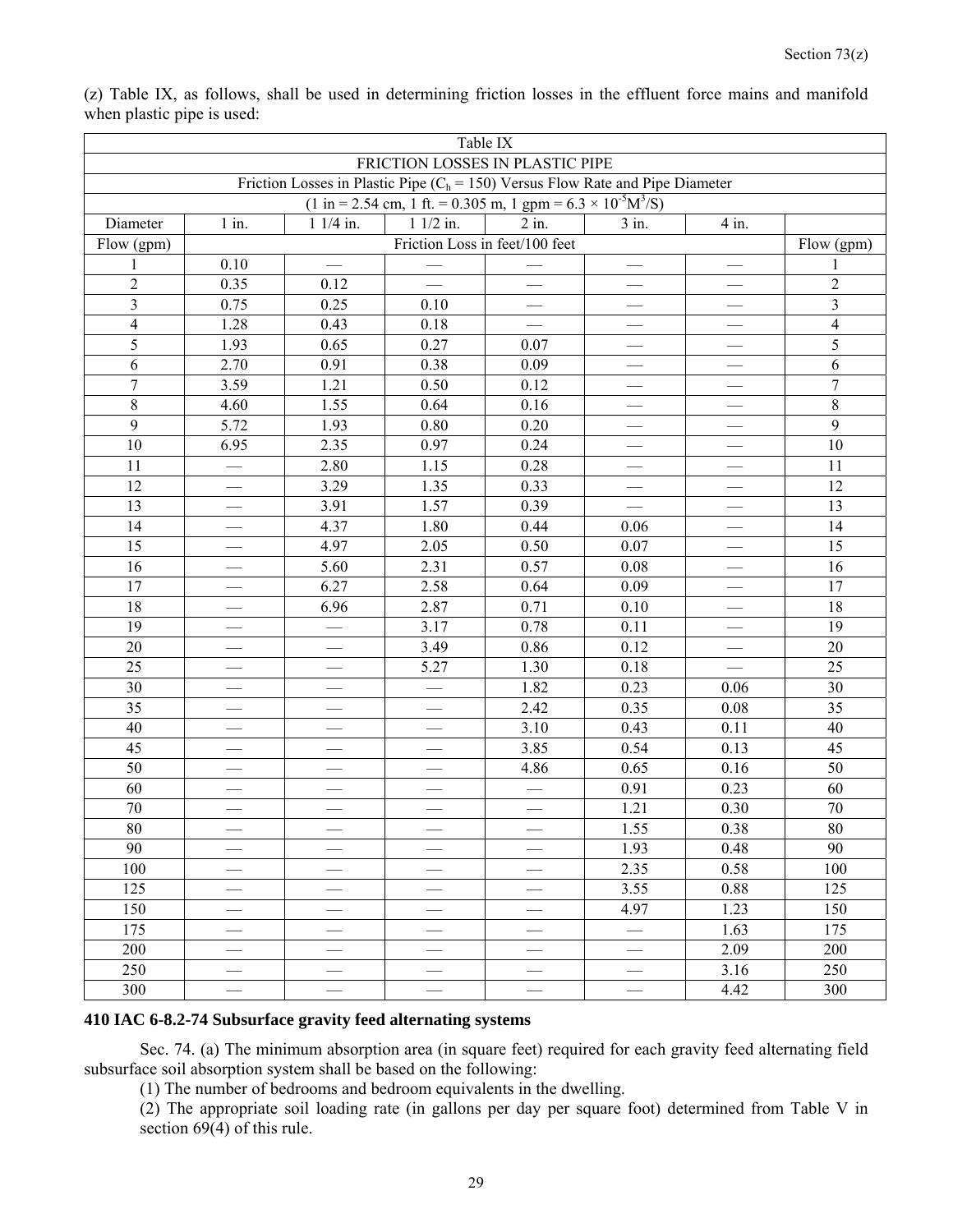(3) The vertical separation distance between the bottom of the proposed trench and any soil layer with a soil loading rate of less than twenty-five hundredths (0.25) gallons per day per square foot. The soil loading rate used for this computation shall be the soil loading rate of the most restrictive horizon in the first twenty-four (24) inches below the trench bottom.

(4) The absorption area shall be computed using the following formula:

Area  $=$  150 g  $\times$  number of bedrooms and bedroom equivalents Soil loading rate in gpd/sq. ft.

 (b) All subsurface gravity feed alternating field systems shall be located in accordance with the separation distances shown in Table II in section 56(a) of this rule. Subsurface gravity feed alternating systems shall not be constructed where there exist horizons, layers, or strata within thirty-four (34) inches of the ground surface with a soil loading rate less than twenty-five hundredths (0.25) gallons per day per square foot or greater than seventyfive hundredths (0.75) gallons per day per square foot as determined from Table V in section 69(4) of this rule.

 (c) Subsurface gravity feed alternating field systems shall not be wholly or partly located in a drainage way subject to intermittent flooding.

 (d) A diversion valve shall be installed between the septic tank and the distribution boxes. An access riser, extending to the ground surface, shall be installed over the diversion valve.

 (e) Each trench and distribution lateral in a subsurface gravity feed alternating system shall be uniformly level throughout its length.

 (f) In order to provide equal flow distribution in gravity feed alternating field subsurface soil absorption systems, the absorption trenches in each side of the system must be individually connected to a distribution box by at least five (5) feet of unperforated pipe that is laid with a gravel free backfill. All absorption trenches served by a common distribution box must be constructed so that each square foot of the absorptive area served by the distribution box is loaded with an equal volume of effluent. The distal ends of the distribution laterals may be manifolded together by piping on sites with slopes of two percent (2%) or less, but shall not be tied together on sites with slopes of greater than two percent (2%). When the distal ends of the absorption trenches are manifolded, the manifold trench area shall not count as meeting any of the minimum absorption area required by subsection (a).

(g) All absorption field distribution laterals shall have an internal diameter of four (4) inches.

(h) No single absorption trench shall exceed one hundred (100) feet in length.

(i) On sloping sites, absorption trenches shall be constructed along the contour.

(j) There shall be a minimum separation of seven and one-half  $(7\ 1/2)$  feet, on center, between absorption field trenches, measured perpendicular to the trenches.

 (k) All subsurface gravity feed alternating systems shall be designed to utilize trenches with a minimum width of eighteen (18) inches and a maximum trench width of thirty-six (36) inches.

 (l) The minimum depth from original grade to the bottom of a subsurface gravity feed alternating field absorption trench shall not be less than ten (10) inches, and the maximum depth to the bottom of the trench shall not be more than thirty-six (36) inches.

 (m) Perforated pipe distribution laterals in the subsurface gravity feed alternating field soil absorption trench shall be completely surrounded by aggregate that meets the specifications in section 67 of this rule. There shall be at least six (6) inches of aggregate below the pipe.

(n) The minimum depth of aggregate above the distribution laterals shall be as follows:

(1) Two (2) inches throughout the entire length and width of trenches having a depth of twelve (12) inches or greater.

(2) Two (2) inches above the distribution lateral for the entire length of trenches having a depth of ten (10) to twelve (12) inches.

 (o) The aggregate shall be covered with a geotextile fabric barrier that meets the minimum requirements in section 66 of this rule. The barrier shall be installed in such a manner as to prevent the aggregate from becoming clogged with the earth fill.

 (p) A minimum of twelve (12) inches of cover shall be provided over the aggregate in the trenches, and any fill required to provide cover shall be crowned over the entire field to promote surface runoff.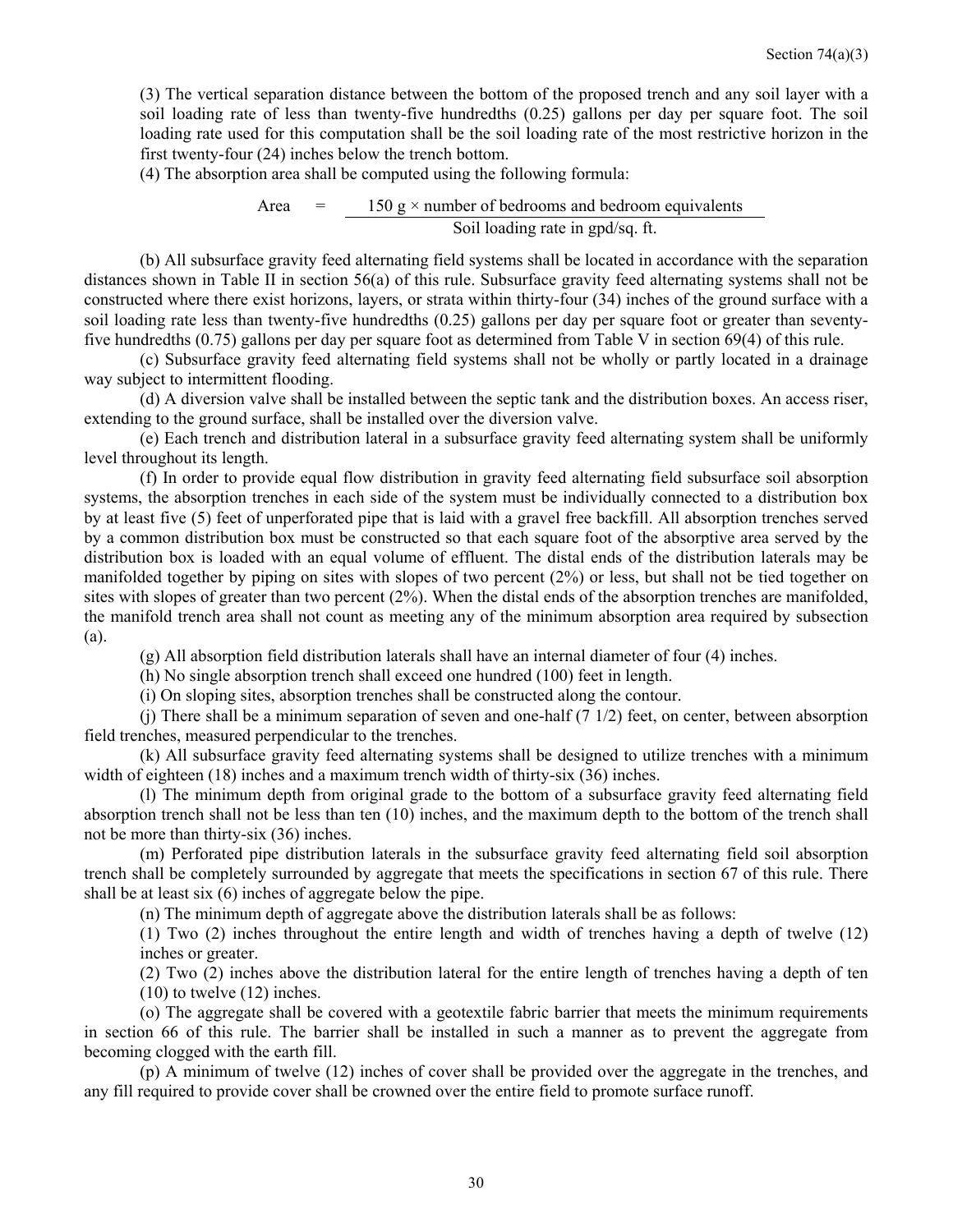(q) Subsurface gravity feed alternating field soil absorption systems shall not be constructed in clayey soils during periods of wet weather when the soil is sufficiently wet at the depth of installation to exceed its plastic limit. This includes those soils classified as:

- (1) sandy loam;
- (2) silt loam;
- (3) loam;
- (4) clay loam;
- (5) silty clay loam;
- (6) sandy clay;
- (7) silty clay; and
- (8) clay.

For the purpose of this rule, the plastic limit of a soil shall be considered to have been exceeded when the soil can be rolled between the palms of the hands to produce threads one-eighth (1/8) inch in diameter without breaking apart and crumbling.

 (r) Special caution shall be taken to prevent wheeled and tracked vehicles from compacting the area selected for placement of the subsurface gravity feed alternating field soil absorption system before, during, and after construction of the trenches, especially during wet weather. Precaution is especially important where clayey soils are involved. This includes those soils classified as:

(1) sandy loam;

- (2) silt loam;
- (3) loam;
- (4) clay loam;
- (5) silty clay loam;
- (6) sandy clay;
- (7) silty clay; and
- (8) clay.

Alteration of soil structure by movement of vehicles may be grounds for rejection of the site or the system, or both.

(s) Excessive smearing of the usable absorption trench sidewalls or bottom during construction may:

(1) result in irreversible damage to the soil infiltrative surface; and

(2) be grounds for rejection of the site or the system, or both.

 (t) Excessive vegetation at the soil absorption field site shall be cut and removed prior to installation without causing compacted soil material.

(u) If trees are present within the proposed soil absorption field:

(1) soil absorption trenches may be routed around trees provided the trenches follow the contour of the site; or

(2) tree stumps and root balls may be removed provided the resulting excavation will not exceed the permit requirements for width and depth of the soil absorption trench.

#### **410 IAC 6-8.2-75 Subsurface pressure distribution systems**

 Sec. 75. (a) The minimum absorption area (in square feet) required for each subsurface pressure distribution soil absorption system shall be based on the following:

(1) The number of bedrooms and bedroom equivalents in the dwelling.

(2) The appropriate soil loading rate (in gallons per day per square foot) determined from Table V in section 69(4) of this rule.

(3) The vertical separation distance between the bottom of the proposed trench and any soil layer with a soil loading rate of less than twenty-five hundredths (0.25) gallons per day per square foot. The soil loading rate used for this computation shall be the soil loading rate of the most restrictive horizon in the first twenty-four (24) inches below the trench bottom.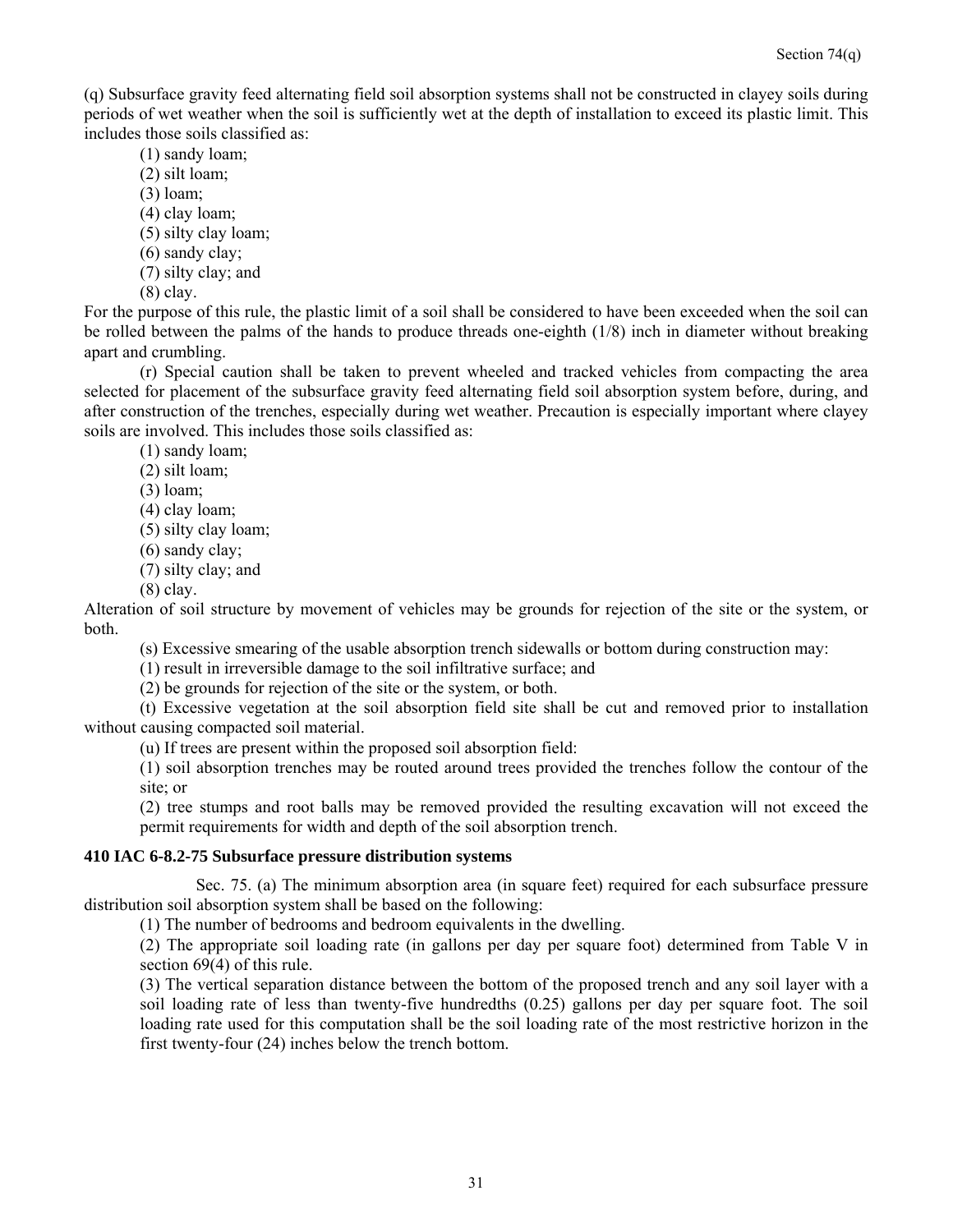(4) The absorption area shall be computed using the following formula:

Area = 
$$
\frac{150 \text{ g} \times \text{number of bedrooms and bedroom equivalents}}{\text{Soil loading rate in gpd/sq. ft.}}
$$

 (b) All subsurface pressure distribution systems shall be located in accordance with the separation distances shown in Table II in section 56(a) of this rule. Subsurface pressure distribution systems shall not be constructed where there exist horizons, layers, or strata within thirty-four (34) inches of the ground surface with a soil loading rate greater than one and twenty-hundredths (1.20) gallons per day per square foot as determined from Table V in section 69(4) of this rule unless that hazard can be overcome through system design.

 (c) Subsurface pressure distribution soil absorption systems shall not be wholly or partly located in a drainage way subject to intermittent flooding.

 (d) On sloping sites, absorption trenches in subsurface pressure distribution systems shall be constructed along the contour.

 (e) There shall be a minimum separation of seven and one-half (7 1/2) feet, on center, between absorption field trenches in subsurface pressure distribution systems, measured perpendicular to the trenches.

 (f) All subsurface pressure distribution systems shall be designed to utilize trenches with a minimum width of eighteen (18) inches and a maximum trench width of thirty-six (36) inches.

 (g) The minimum depth from original grade to the bottom of a trench in a subsurface pressure distribution system shall not be less than ten (10) inches, and the maximum depth to the bottom of a trench in a subsurface pressure distribution system shall not be more than thirty-six (36) inches.

 (h) Perforated pipe distribution laterals in the absorption trench of a subsurface pressure distribution system shall be completely surrounded by aggregate that meets the specifications in section 67 of this rule. There shall be at least six (6) inches of aggregate below the pipe.

(i) The minimum depth of aggregate above the distribution laterals shall be as follows:

(1) Two (2) inches throughout the entire length and width of trenches having a depth of twelve (12) inches or greater.

(2) Two (2) inches above the distribution lateral for the entire length of trenches having a depth of ten  $(10)$  to twelve  $(12)$  inches.

 (j) The aggregate in a subsurface pressure distribution system shall be covered with a geotextile fabric barrier that meets the minimum requirements in section 66 of this rule, in such a manner as to prevent the aggregate from becoming clogged with the earth fill.

 (k) A minimum of twelve (12) inches of cover shall be provided over the aggregate in the trenches, and any fill required to provide cover shall be crowned over the entire field to promote surface runoff.

 (l) Subsurface pressure distribution systems shall not be constructed in clayey soils during periods of wet weather when the soil is sufficiently wet at the depth of installation to exceed its plastic limit. This includes those soils classified as:

(1) sandy loam;

- (2) silt loam;
- (3) loam;
- (4) clay loam;
- (5) silty clay loam;
- (6) sandy clay;
- (7) silty clay; and
- (8) clay.

For the purpose of this rule, the plastic limit of a soil shall be considered to have been exceeded when the soil can be rolled between the palms of the hands to produce threads one-eighth (1/8) inch in diameter without breaking apart and crumbling.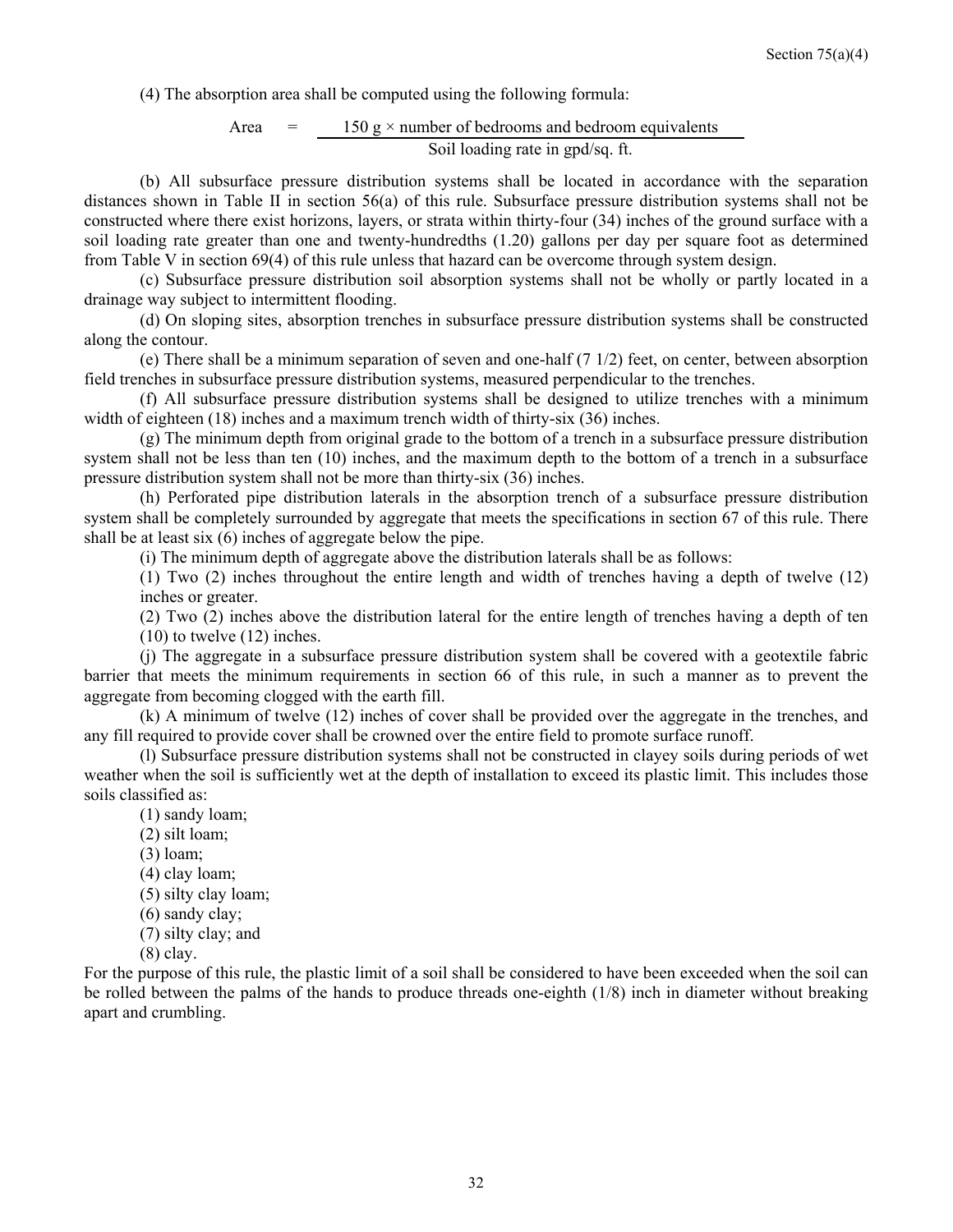(m) Special caution shall be taken to prevent wheeled and tracked vehicles from compacting the area selected for placement of the subsurface pressure distribution system before, during, and after construction of the trenches, especially during wet weather. Precaution is especially important where clayey soils are involved. This includes those soils classified as:

(1) sandy loam;

- (2) silt loam;
- (3) loam;

(4) clay loam;

(5) silty clay loam;

(6) sandy clay;

(7) silty clay; and

(8) clay.

Alteration of soil structure by movement of vehicles may be grounds for rejection of the site or the system, or both.

(n) Excessive smearing of the usable absorption trench sidewalls or bottom during construction may:

(1) result in irreversible damage to the soil infiltrative surface; and

(2) be grounds for rejection of the site or the system, or both.

 (o) Excessive vegetation at the soil absorption field site shall be cut and removed prior to installation without causing compacted soil material.

(p) If trees are present within the proposed soil absorption field:

(1) soil absorption trenches may be routed around trees provided the trenches follow the contour of the site; or

(2) tree stumps and root balls may be removed provided the resulting excavation will not exceed the permit requirements for width and depth of the soil absorption trench.

 (q) Each pipe connected to an outlet in the manifold of a subsurface pressure distribution system shall be counted as a separate distribution lateral.

 (r) Trenches in a subsurface pressure distribution system shall not be manifolded together at the distal end of the trench.

 (s) Each trench and distribution lateral in a subsurface pressure distribution system shall be uniformly level throughout its length.

(t) The effluent pump shall be sized, and its controls set as follows:

(1) When a subsurface pressure distribution system is designed using a soil loading rate of less than one and two-tenths (1.2) gallons per day per square foot, the pump shall deliver the DDF in one (1) dose each day while maintaining an inline residual pressure of two and five-tenths (2.5) to three (3) feet of head in the distribution lateral at the highest elevation in the soil absorption system during pumping.

(2) When a subsurface pressure distribution system is designed using a soil loading rate of one and twotenths (1.2) gallons per day per square foot, the pump shall deliver four (4) doses each day, each dose being approximately one-fourth (1/4) of the DDF, while maintaining an inline residual pressure of two and five-tenths (2.5) to three (3) feet of head in the distribution lateral at the highest elevation in the soil absorption system during pumping.

 (u) The effluent force main shall drain unless it is installed below the frost line, as listed in Table VIII in section 73 of this rule and designed so that no effluent remains in any portion of the effluent force main located above the frost line. If the effluent force main drains to the subsurface pressure distribution system, the dosing tank volume shall be the dose calculated using subsection  $(t)(1)$  or  $(t)(2)$ , whichever is applicable. If the effluent force main drains back to the dosing tank, the dosing tank volume shall be the dose calculated using subsection  $(t)(1)$  or  $(t)(2)$ , whichever is applicable, plus the volume contained in the effluent force main. Additional dosing tank capacity must be provided to:

(1) keep the dosing tank effluent pump submerged at all times; and

(2) provide sufficient freeboard for a high water alarm.

 (v) The minimum inside diameter of the effluent force main shall be one and one-half (1 1/2) inches. The maximum inside diameter of the effluent force main shall be four (4) inches.

 (w) Table IX in section 73(z) of this rule shall be used in determining friction losses in the effluent force mains and manifold when plastic pipe is used.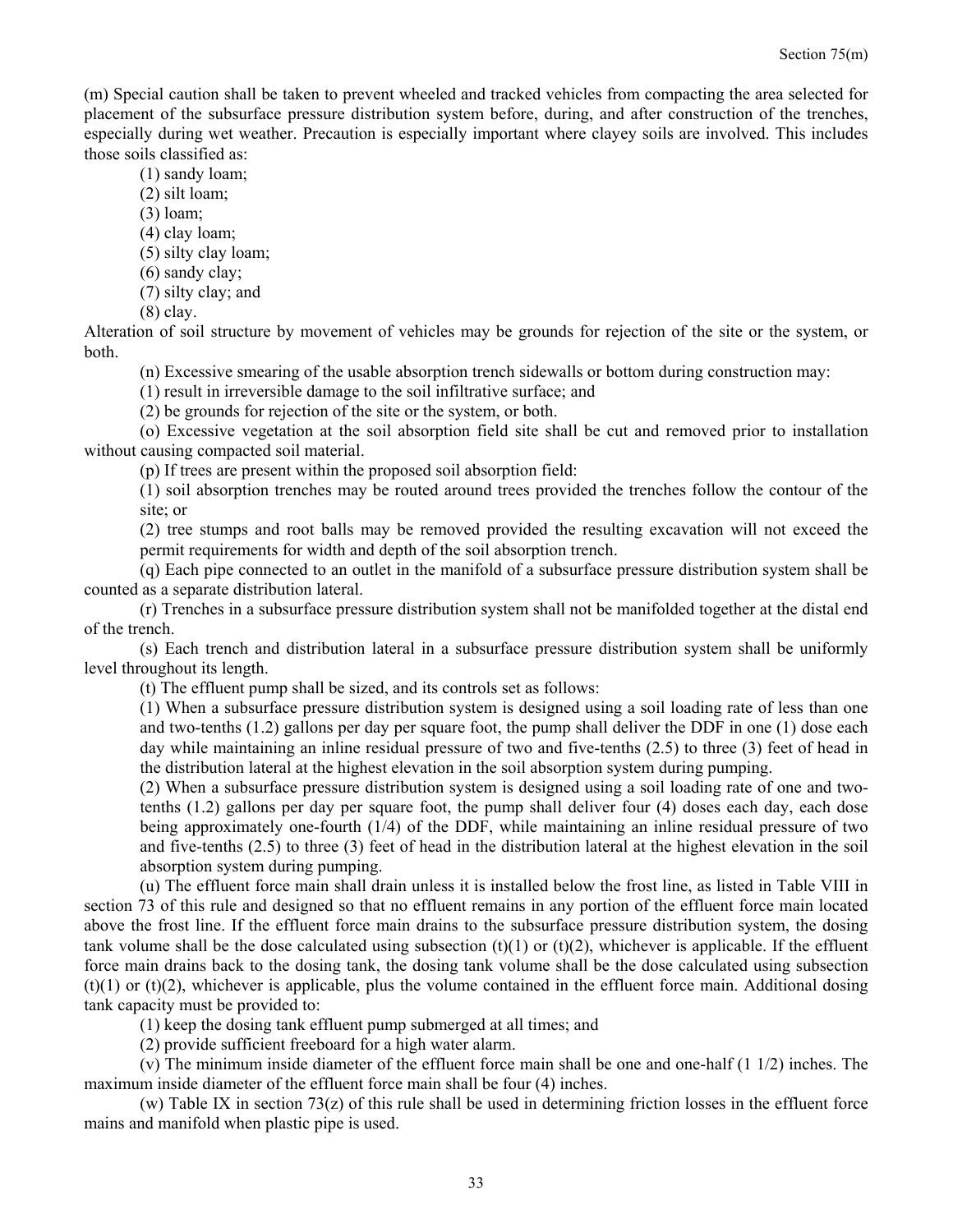(x) The minimum inside diameter of the manifold shall be two (2) inches. The maximum inside diameter of the manifold shall be four (4) inches. The manifold pipe diameter shall be determined from Table X as follows:

# Table X Manifold Diameters for Various Manifold Lengths, Number of Laterals and Lateral Discharge Rates (for Plastic Pipe Only.)





(y) The minimum inside diameter of the distribution laterals from the manifold shall be one (1) inch. The maximum inside diameter of the distribution laterals shall be three (3) inches.

 (z) The distribution laterals shall have one (1) row of holes spaced in accordance with Table XI as follows:

| Table XI                                                                                      |                   |  |  |
|-----------------------------------------------------------------------------------------------|-------------------|--|--|
| Soil Loading Rates Versus Lateral Hole Spacing                                                |                   |  |  |
| Soil Loading Rates: Gallons per Day per Square Foot   Lateral Hole Spacing Feet Between Holes |                   |  |  |
| 1.2                                                                                           |                   |  |  |
| 0.75                                                                                          | 3 to 5            |  |  |
| $0.5$ and $0.6$                                                                               | $3$ to 6          |  |  |
| $0.25$ and $0.3$                                                                              | $3 \text{ to } 7$ |  |  |

 (aa) The holes in the lateral piping shall be placed in the trenches facing down, and all burrs shall be removed from the edges of the holes.

(bb) The hole size in the laterals shall be one-fourth (1/4) inch.

 (cc) The perforation discharge rate shall be determined in accordance with the formula used to compute the flow from a hole in the distribution lateral at inline head as follows:

# $Q = 11.78(d^2)(\sqrt{H})$

Where:  $Q =$  the volume of the flow from the hole.

 $d =$  the diameter of the hole in the pipe.

 $H =$  the inline head at the hole.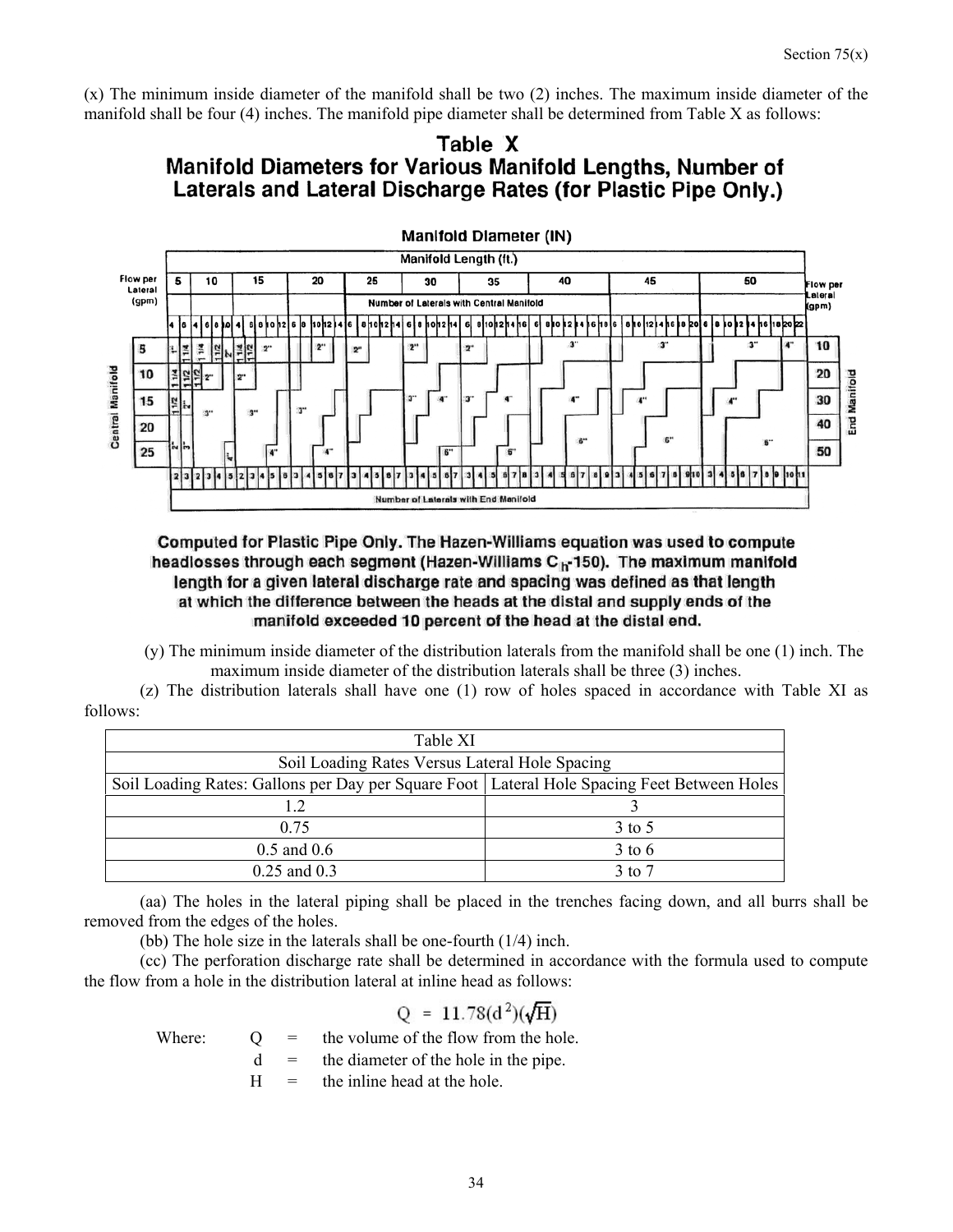| Table XII                                                                           |                                                 |  |  |
|-------------------------------------------------------------------------------------|-------------------------------------------------|--|--|
| Perforation Discharge Rates in GPM at Varying Heads for 1/4 Inch Diameter Hole Size |                                                 |  |  |
| Inline Head (feet)                                                                  | Perforation Discharge Rate (gallons per minute) |  |  |
| 1.5                                                                                 | 0.90                                            |  |  |
| 2.0                                                                                 | 1.04                                            |  |  |
| 2.5                                                                                 | 1.17                                            |  |  |
| 3.0                                                                                 | 1.28                                            |  |  |
| 3.5                                                                                 | 1.38                                            |  |  |
| 4.0                                                                                 | 1.47                                            |  |  |
| 4.5                                                                                 | 1.56                                            |  |  |

Table XII, as follows, gives the discharge rates at varying heads that would be obtained using the formula above in which "d" equals one-fourth (1/4) inch diameter holes:

 (dd) Effluent pump selection for soil absorption systems using pressure distribution shall be based on the manufacturer's pump curves for the required pump discharge rate at the total head imposed on the pump. The pump discharge rate for level systems is calculated by using the following formula:

Pump discharge rate = Perforation discharge rate  $\times$  total number of perforations

To obtain the pump discharge rate required for sloping sites, the rate must be calculated individually for each distribution lateral using the pump discharge rate formula based on the pressure on that line, and the sum of the calculated discharge rates determined for each individual line.

 (ee) The end of each lateral shall be capped, and a one-fourth (1/4) inch hole shall be drilled in the upper half of the end cap.

(ff) All joints, including the end cap, shall withstand the pressures exerted on them.

#### **410 IAC 6-8.2-76 Elevated sand mounds: design of the aggregate bed**

Sec. 76. (a) The design of the aggregate bed shall comply with the following:

(1) The long axis of the aggregate bed shall be oriented parallel to the contours of the absorption field site.

(2) The bottom of the aggregate bed shall be level along its length and width.

(3) Aggregate used in the aggregate bed shall comply with the requirements of section 67 of this rule.

(b) The size of the aggregate bed shall be determined from the following:

(1) The minimum area of the aggregate bed shall be calculated as:

minimum aggregate bed area  $(\text{ft}^2)$  = design daily flow (DDF, gpd)  $1.2$  gpd/ $\overrightarrow{ft^2}$ 

(2) The dimensions of the aggregate bed shall be as long and narrow as site conditions permit.

(3) The maximum width of the aggregate bed shall meet the following requirements:

(A) The max aggregate bed width (ft.) = 0.83 ft<sup>2</sup>/gpd 
$$
\sqrt{\frac{DDF (gpd) \times SLR (gpd/ft^2)}{n}}
$$

where SLR is soil loading rate, and where

| $DDF$ (gpd) |  |
|-------------|--|
| $\leq 1500$ |  |
| 1501-3000   |  |
| 3001-4000   |  |

This number may be rounded down to the nearest whole number.

(B) For on-site systems with a DDF of seven hundred fifty (750) gallons per day or less, the width of the aggregate bed shall be at least four (4) feet and no greater than ten (10) feet.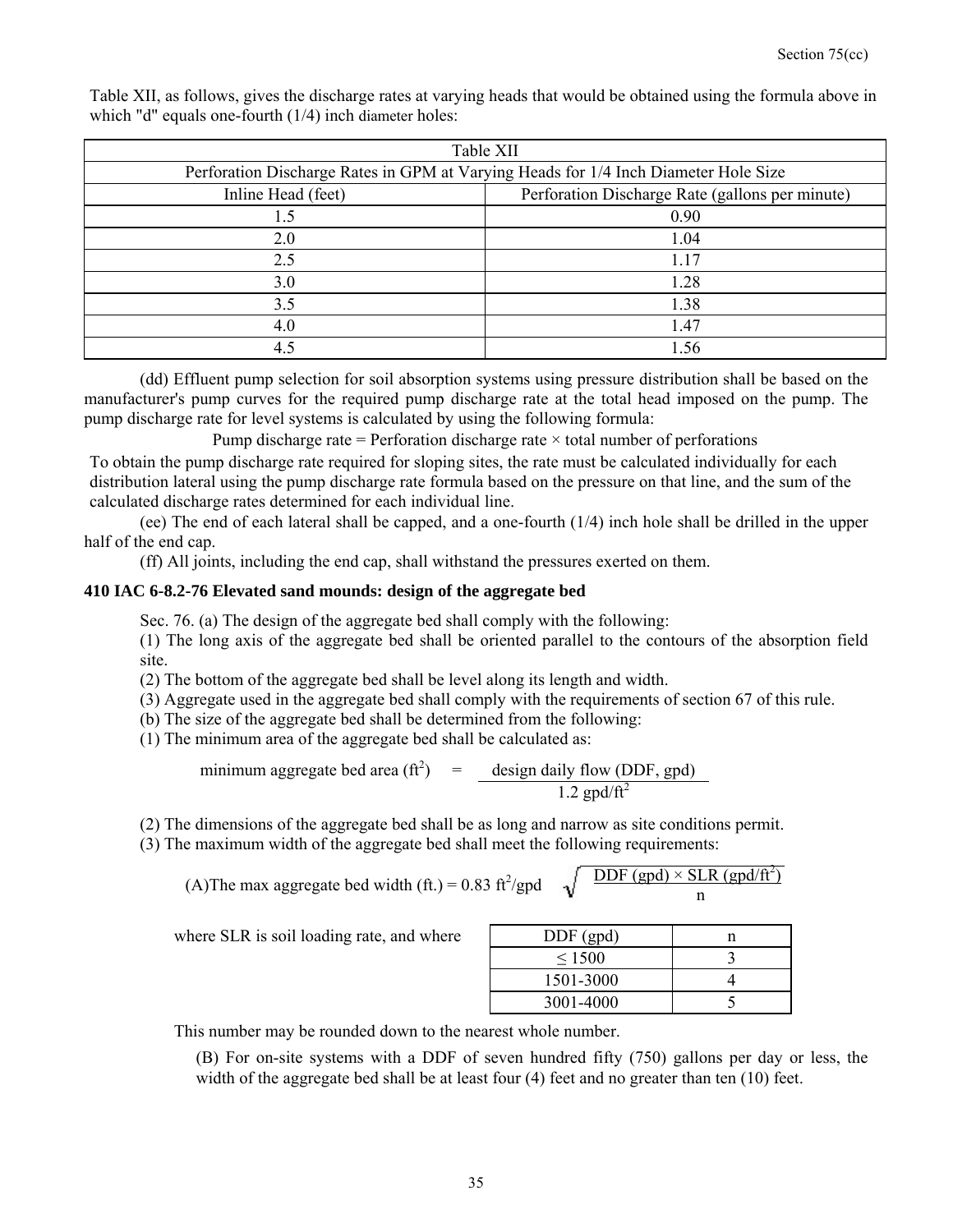(C) For on-site systems with a DDF of greater than seven hundred fifty (750) gallons per day, the following:

(i) If the soil loading rate is fifty-hundredths (0.50) gallons per day per square foot  $(gpd/ft<sup>2</sup>)$  or less, the width of the aggregate bed shall be no greater than fifteen (15) feet. (ii) If the soil loading rate is greater than fifty-hundredths (0.50) gallons per day per

square foot (gpd/ft<sup>2</sup>), the width of the aggregate bed shall be no greater than twenty (20) feet.

(4) The minimum length of the aggregate bed shall be calculated as:

min. length  $(L)$  = min. aggregate bed area/max. aggregate bed width  $(AB)$ 

(5) If more than one (1) aggregate bed is constructed, each of the aggregate beds shall be equal in area.

(6) The depth of the aggregate bed shall be at least the sum of:

(A) six (6) inches of aggregate below the pressure distribution lateral;

(B) the outside diameter of the pressure distribution lateral; and

(C) at least two (2) inches of aggregate above the pressure distribution lateral.

(7) The aggregate bed shall be installed in INDOT Specification 23 sand in the basal area, as listed in Table XIII, as follows:

| Table XIII                                                                                                   |            |  |  |
|--------------------------------------------------------------------------------------------------------------|------------|--|--|
| <b>INDOT</b> Specification 23 Sand                                                                           |            |  |  |
| Sieve Sizes<br>Percent (%) Passing Sieve (by Weight)                                                         |            |  |  |
| $3/8$ in $(9.50$ mm)<br>100                                                                                  |            |  |  |
| No. $4(4.75 \text{ mm})$                                                                                     | $95 - 100$ |  |  |
| No. $8(2.36 \text{ mm})$                                                                                     | $80 - 100$ |  |  |
| No. $16(1.18 \text{ mm})$                                                                                    | $50 - 85$  |  |  |
| No. 30 $(600 \,\mu m)$                                                                                       | $25 - 60$  |  |  |
| No. $50(300 \mu m)$                                                                                          | $5 - 30$   |  |  |
| No. $100(150 \mu m)$                                                                                         | $0 - 10$   |  |  |
| $0 - 3$<br>No. $200(75 \text{ }\mu\text{m})$                                                                 |            |  |  |
| *The sand shall not have more than forty-five percent (45%) retained between any two (2) consecutive sieves. |            |  |  |

(8) A one (1) foot wide border of INDOT Specification 23 sand, level with the top of the aggregate bed, shall surround the aggregate bed.

(c) The location of the aggregate bed shall be:

(1) for sites with slopes of one-half percent (1/2%) or less, in the center of the basal area; and

(2) for sites with slopes greater than one-half percent  $(1/2%)$  and less than or equal to six percent  $(6%)$ , at the upslope side of the basal area.

Figure 1, Plan View of Elevated Sand Mound (Based on Minimum Dimensions), presents a visual depiction of the location of the aggregate bed within the basal area.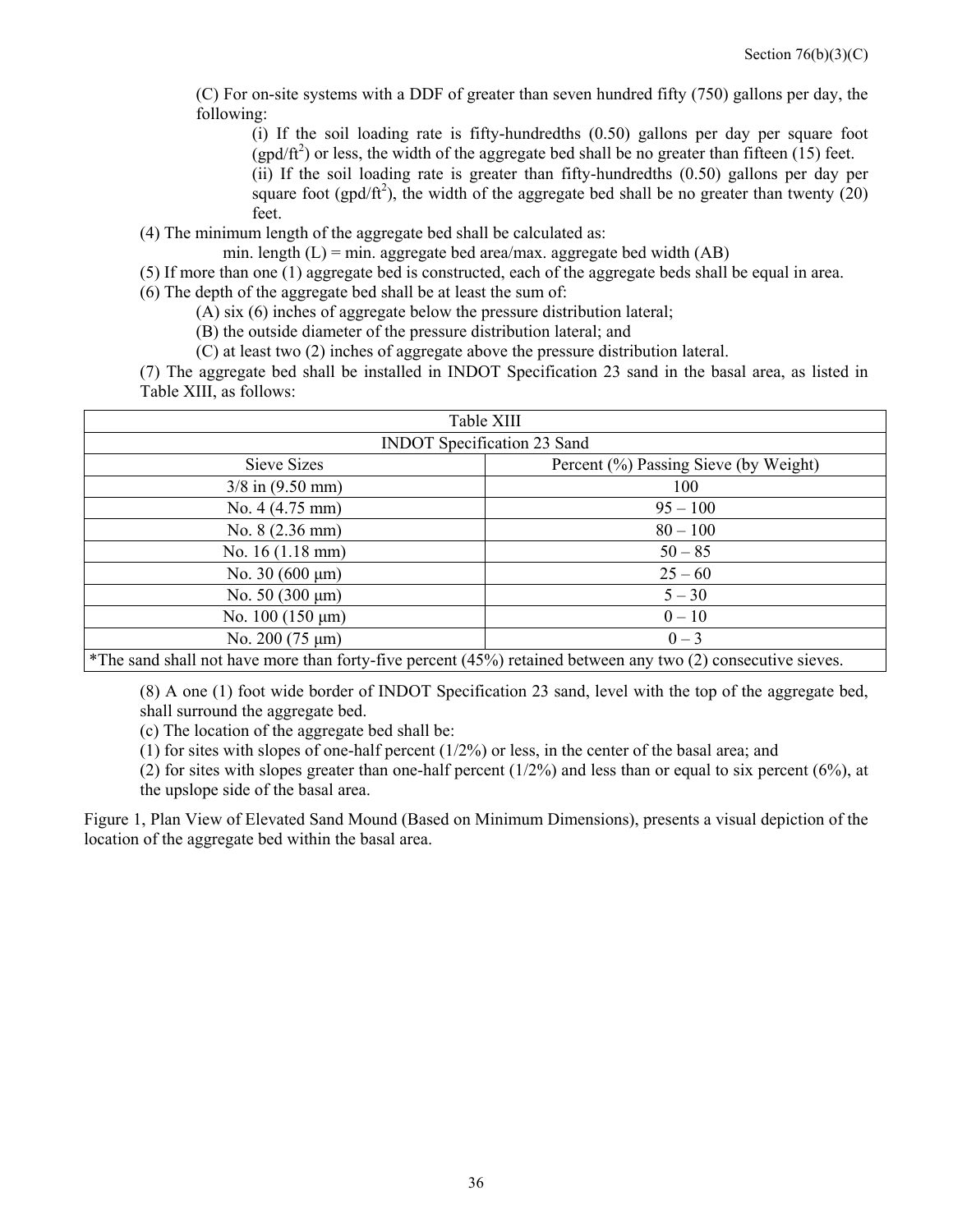

#### **410 IAC 6-8.2-77 Elevated sand mounds: design of basal area and elevated sand mound**

 Sec. 77. (a) The dimensions of the basal area and elevated sand mound shall be as long and narrow as site conditions permit, in compliance with the requirements of subsections (d) through (f).

 (b) Numerical dimensions provided in this section for basal area and elevated sand mound size are rounded up to the nearest whole number. Numerical dimensions for the soil material cover from the edge of the basal area to the edge of the elevated sand mound are based on a final grade of three-to-one (3:1) (on level sites). The plan views and numerical dimensions are for a simple slope (that is, slopes that form a plane). Elevated sand mounds sited on complex slopes are more difficult to design and construct on contour.

- (c) The design shall be for:
- (1) sites with slopes one-half percent  $(1/2\%)$  or less; or

(2) sites with slopes greater than one-half percent (1/2%) and less than or equal to six percent (6%).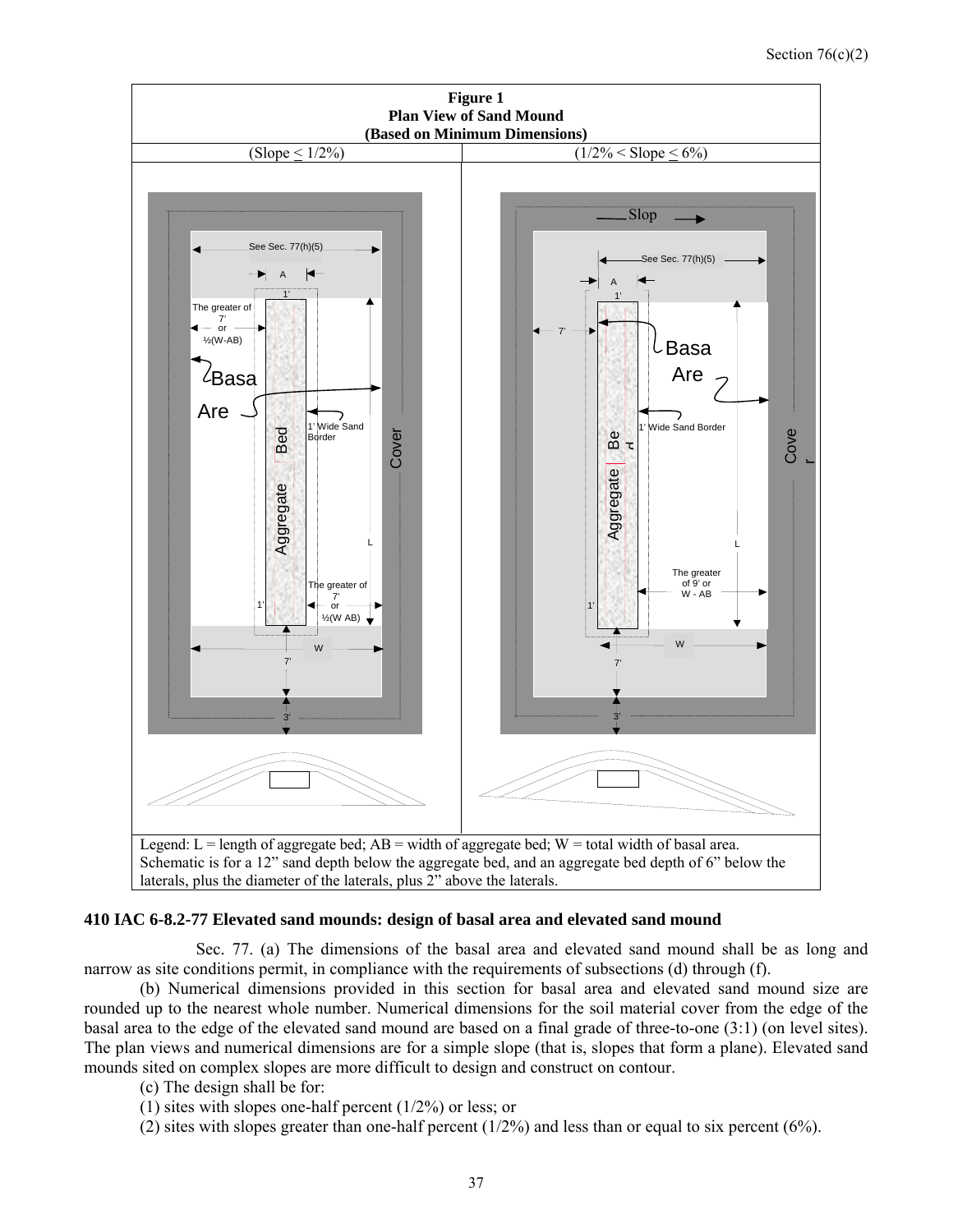(d) The basal area and elevated sand mound shall be constructed on the tilled surface of the absorption field site in accordance with the provisions of section 82 of this rule. The long axis of the basal area and elevated sand mound shall be oriented parallel to the contour of the absorption field site.

 (e) The minimum depth of the INDOT Specification 23 sand under the aggregate bed shall be twelve (12) inches.

- (f) The INDOT Specification 23 sand shall have a minimum final grade on all sides of three-to-one (3:1).
- (g) The soil material cover shall have a minimum final grade on all sides of three-to-one (3:1).
- (h) The size and location of the basal area shall be determined from the following:
- (1) The minimum size of the basal area shall be calculated as:

minimum basal area (ft<sup>2</sup>) = 
$$
\frac{\text{design daily flow}}{\text{soil loading rate}}
$$
 =  $\frac{\text{DDF (gpd)}}{\text{SLR (gpd/ft}^2)}$ 

using the soil loading rates from Table VI in section 71(4) of this rule. The soil loading rate used for this computation shall be the soil loading rate of the most restrictive horizon in the first twenty (20) inches below the ground surface.

(2) The length (L) of the basal area shall equal the length of the aggregate bed.

(3) The location of the basal area within the elevated sand mound shall be:

(A) on sites with slopes of one-half percent  $(1/2%)$  or less, the area under the aggregate bed and extending an equal distance from each side along the length of the aggregate bed; and

(B) on sites with slopes greater than one-half percent  $(1/2%)$  and less than or equal to six percent (6%), the area under the aggregate bed and extending downslope from the aggregate bed.

Figure 1, Plan View of Elevated Sand Mound (Based on Minimum Dimensions), presents a visual depiction of the location of the basal area within the elevated sand mound.

(4) For the calculation of the total width of the basal area (TW), the following terms are used:

 $L =$  length of aggregate bed

 $TW = total width of basal area$ 

 $AB = width of aggregate bed$ 

 $W =$  total width of basal area minus width of aggregate bed

W/2 = width of basal area on either side of aggregate bed (on sites with slopes  $\leq 1/2\%$ )

(5) The minimum width of the basal area shall be calculated as the greater of:

(A)   
Width = 
$$
\frac{\text{minimum basal area (ft.2)}}{\text{length of aggregate bed (ft)}}; \text{ or}
$$

| (B) | Slope                         | Min. Basal Area Width    |  |
|-----|-------------------------------|--------------------------|--|
|     | $0\% \leq$ slope $\leq 1/2\%$ | Agg Bed width $+$ 14 ft. |  |
|     | $1/2\% <$ slope $\leq 6\%$    | Agg Bed width $+9$ ft.   |  |

The dimension from (i) or (ii) shall maintain a minimum sideslope grade of three-to-one (3:1), representing the INDOT Specification 23 sand on the downslope side of the aggregate bed.

(i) The minimum length of an elevated sand mound shall be the sum of the following:

(1) The length of the aggregate bed (L).

(2) Plus fourteen (14) feet, representing the two sideslopes of INDOT Specification 23 sand at both ends of the aggregate bed (including the one (1) foot level borders), and shall maintain a minimum sideslope grade of three-to-one (3:1).

(3) Plus six (6) feet, representing the soil material cover at both ends of the aggregate bed.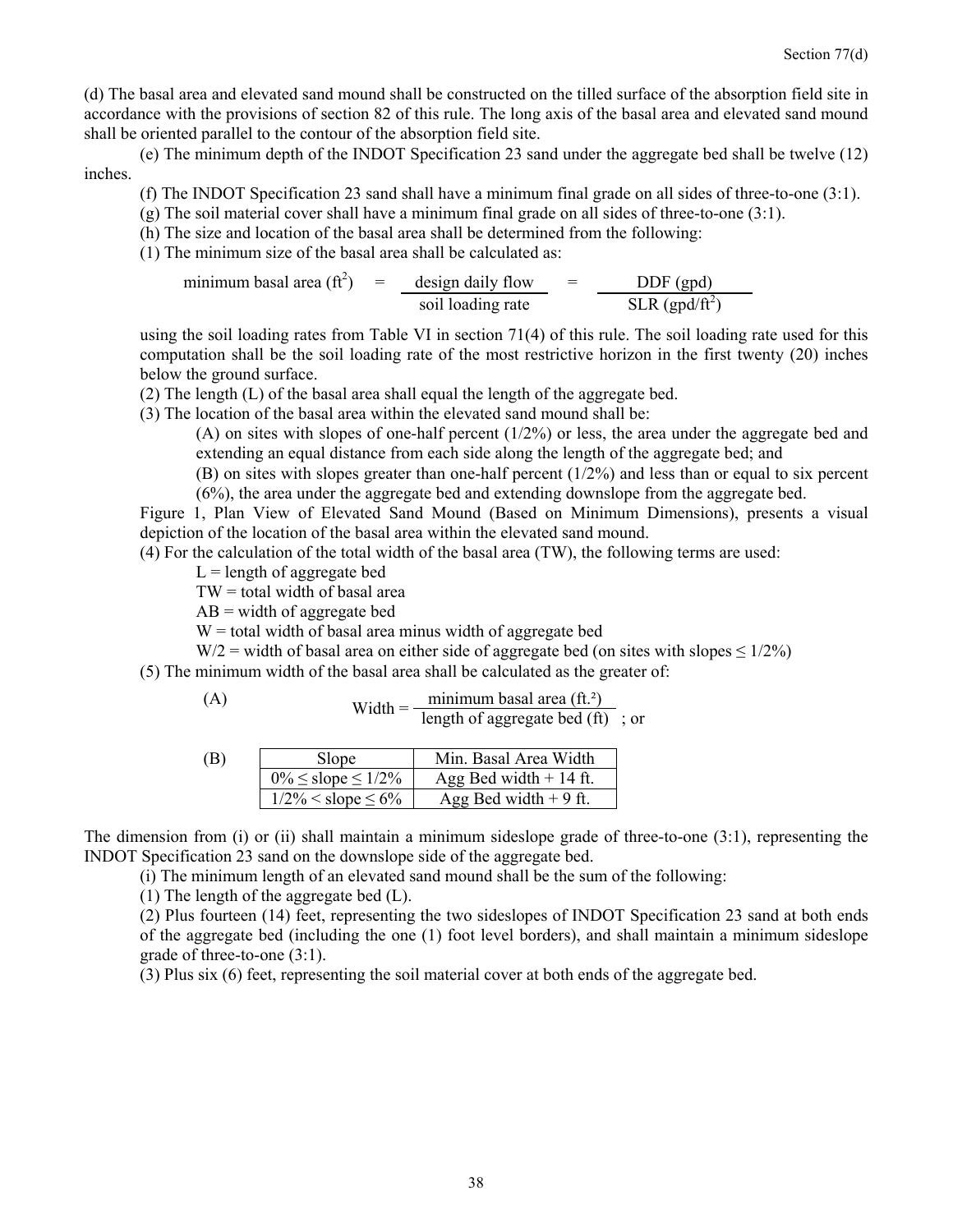(j) The width of the elevated sand mound shall be determined from the following:

(1) On sites with slopes one-half percent  $(1/2%)$  or less, the minimum width of an elevated sand mound is the sum of the following:

(A) The width of the aggregate bed (AB).

(B) Plus the greater of either:

(i) the total width of basal area minus the width of aggregate bed; or

(ii) fourteen (14) feet.

The dimension from (i) or (ii) shall maintain a minimum sideslope grade of three-to-one (3:1).

(C) Plus six (6) feet, representing the soil material cover on both sides of the aggregate bed.

(2) On sites with slopes greater than one-half percent (1/2%) and less than or equal to six percent (6%), the minimum width of an elevated sand mound shall be the sum of the following:

(A) The width of the aggregate bed (AB).

(B) Plus seven (7) feet, representing the sideslope of INDOT Specification 23 sand on the upslope side of the aggregate bed (including the one (1) foot level border), and shall maintain a minimum sideslope grade of three-to-one  $(3:1)$ .

(C) Plus the greater of either:

(i) the total width of basal area minus the width of aggregate bed; or

(ii) nine (9) feet.

The dimension from (i) or (ii) shall maintain a minimum sideslope grade of three-to-one (3:1). (D) Plus six (6) feet, representing the soil material cover on both sides of the aggregate bed.

#### **410 IAC 6-8.2-78 Elevated sand mounds: pressure distribution network**

 Sec. 78. The design of the pressure distribution network shall comply with the requirements of section 75(u) through 75(ff) of this rule and the following:

(1) The effluent force main shall approach the elevated sand mound as follows:

(A) On sites with slopes of one-half percent (1/2%) or less, from either end.

(B) On sites with slopes greater than one-half percent (1/2%) and less than or equal to six percent (6%), from the upslope side.

(2) The dose volume shall be calculated as follows:

(A) If the effluent force main and manifold do not drain to the dose tank, the controls for the effluent pump shall be set to deliver one-fourth  $(1/4)$  of the DDF (Dose =  $1/4$  DDF).

(B) If the effluent force main and manifold drain to the dose tank, the controls for the effluent pump shall be set to deliver one-fourth (1/4) of the DDF plus the volume of the effluent force main (Dose =  $1/4$  DDF + Vol<sub>FM</sub>).

(3) A manifold shall comply with the requirements of section  $75(w)$  and  $75(x)$  of this rule and be installed between the effluent force main and the pressure distribution laterals as follows:

(A) The manifold shall be located in the aggregate bed.

(B) Each pressure distribution lateral shall connect directly to the manifold.

(C) The manifold pipe shall:

(i) for on-site systems with a DDF of seven hundred fifty (750) gallons per day or less, have a diameter of two (2) inches; and

(ii) for on-site systems with a DDF of greater than seven hundred fifty (750) gallons per day, have the same diameter as the effluent force main or a diameter of two (2) inches, whichever is greater.

(4) The pressure distribution laterals shall comply with the requirements of section  $75(y)$  through  $75(ff)$ and meet the following requirements:

(A) The design head shall be three (3) feet.

(B) The total discharge rate of the effluent pump shall be the total number of one-quarter (1/4) inch holes in all laterals times one and twenty-eight hundredths (1.28) gallons per minute (gpm).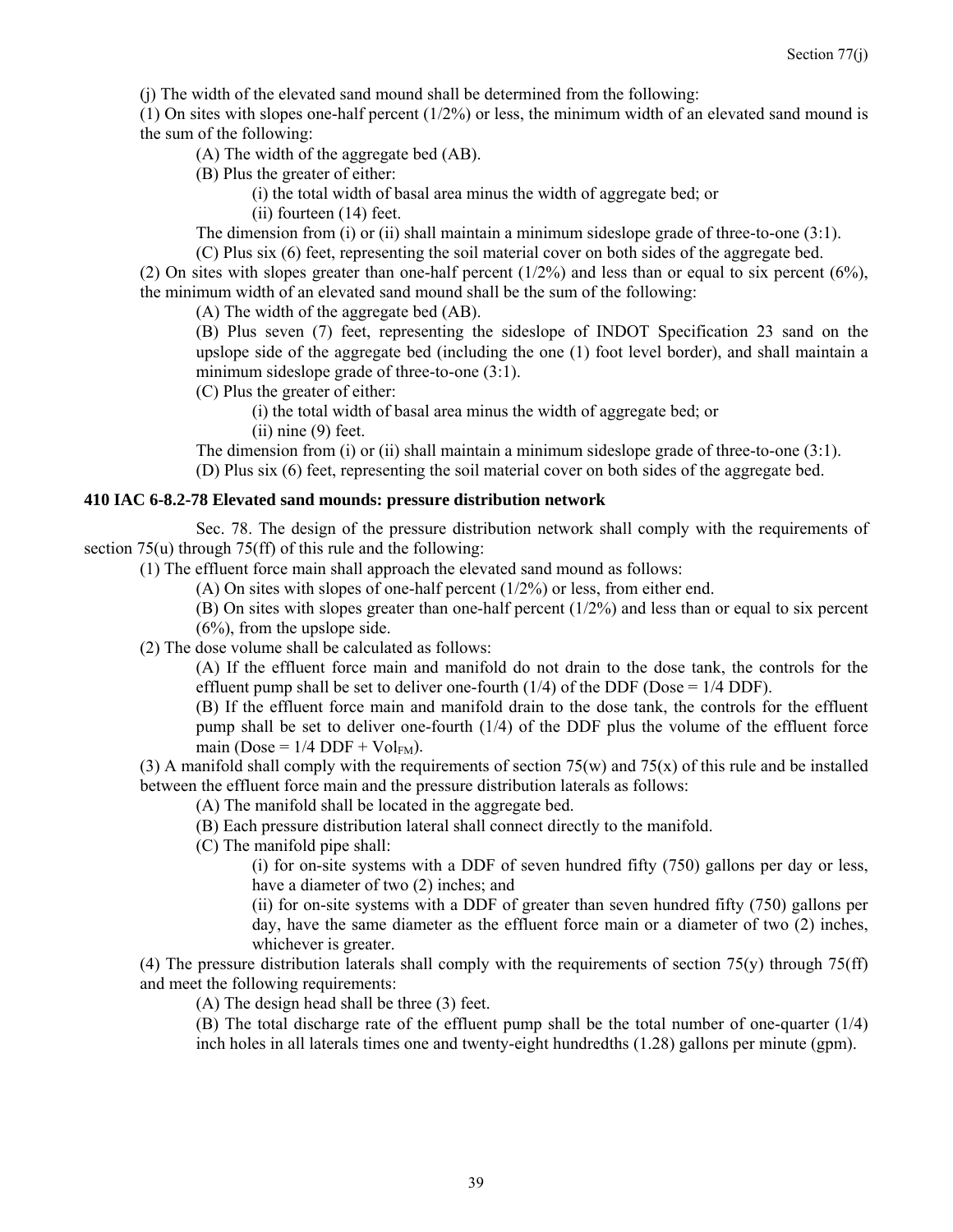| Table XIV                                                                     |                 |                              |                           |  |  |
|-------------------------------------------------------------------------------|-----------------|------------------------------|---------------------------|--|--|
| Pressure Distribution Lateral Diameter for Elevated Sand Mounds*              |                 |                              |                           |  |  |
| Lateral Length, $L(f_t)$                                                      | $L \leq 25$ ft. | $125$ ft. $\le L \le 40$ ft. | 40 ft. $\lt L \le 55$ ft. |  |  |
| Diameter (in.)                                                                | $1$ in.         | $11/4$ in.                   | $11/2$ in.                |  |  |
| *Distribution lateral diameters for 1/4 in. holes spaced at 3 ft. on centers. |                 |                              |                           |  |  |

(C) The diameter of the pressure distribution laterals shall be determined from Table XIV, as follows:

(D) Holes in pressure distribution laterals shall be one-quarter (1/4) inch in diameter and spaced at three (3) feet on centers.

(E) Pressure distribution laterals shall be laid out as shown in Figure 2, Plan View of Pressure Distribution Laterals in an Aggregate Bed of an Elevated Sand Mound, as follows:

(i) The separation distance between laterals shall be no less than twenty-four (24) and no more than thirty-six (36) inches.

(ii) Laterals shall be located no less than twelve (12) and no more than eighteen (18) inches from the sides of the aggregate bed along the length of the lateral.

(iii) Laterals for center feed manifolds shall:

(AA) for on-site systems with a DDF of seven hundred fifty (750) gallons per day or less, be attached using a cross-tee fitting; and

(BB) for on-site systems with a DDF of greater than seven hundred fifty (750) gallons per day, be attached using a cross-tee fitting or two (2) tee fittings located side by side.

(iv) The end of each lateral with the hole at the end of the lateral shall be eighteen (18) inches from the end of the aggregate bed.

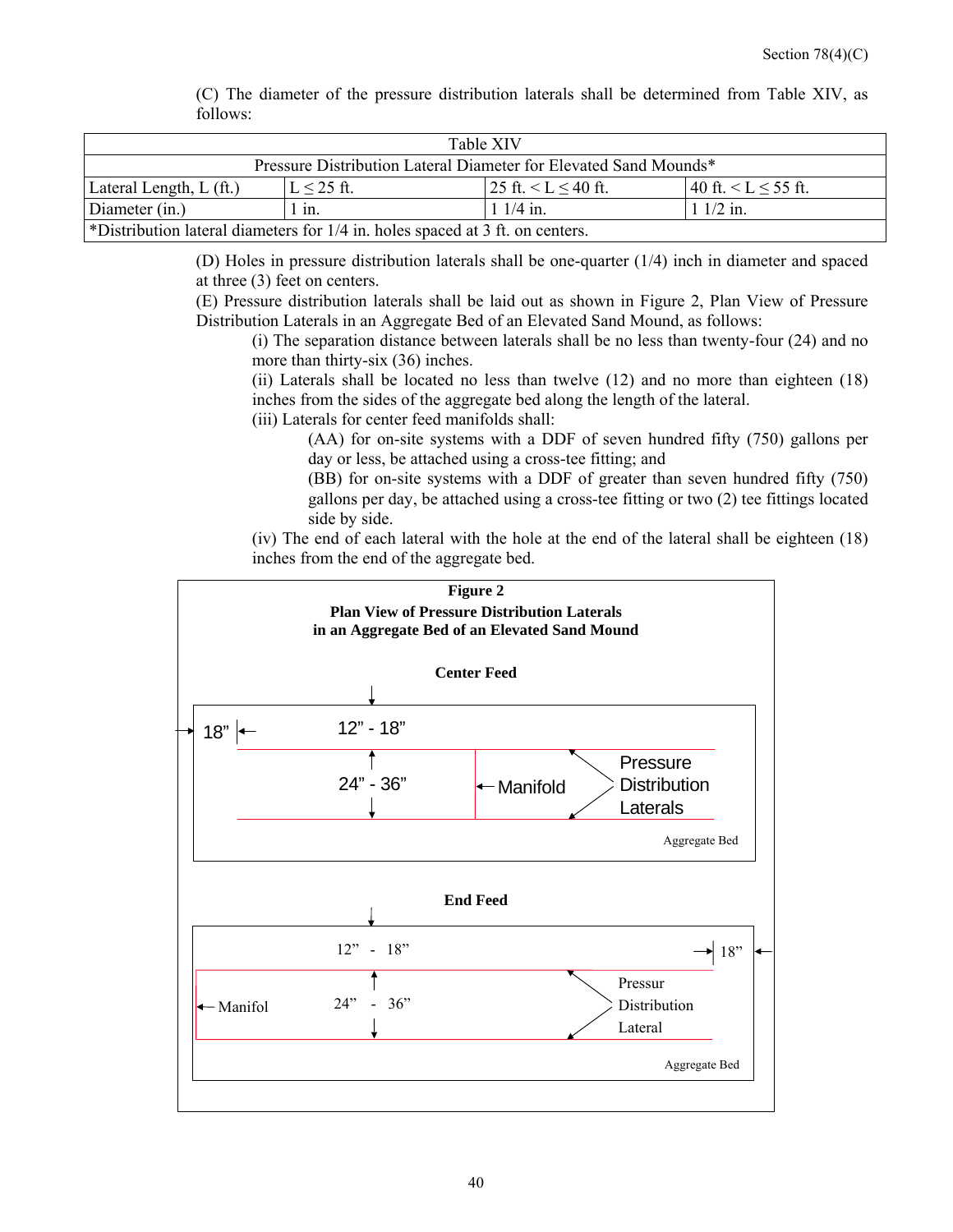#### **410 IAC 6-8.2-79 Elevated sand mounds: protection of the site**

Sec. 79. Before the start of any construction on the property, the location of the elevated sand mound:

(1) soil absorption field;

(2) dispersal area;

(3) interceptor drain;

(4) perimeter drain;

(5) segment drain;

(6) set-aside area (if required in the approved plan); and

(7) areas designated for future expansion (if required in the approved plan);

shall be staked out and protected from disturbance.

#### **410 IAC 6-8.2-80 Elevated sand mounds: requirements prior to system construction**

Sec. 80. (a) Site preparation, tilling, construction, finish grading, and soil stabilization shall:

(1) be performed in accordance with the approved plans;

(2) not be performed when the soil is frozen; and

(3) not be performed when the soil is sufficiently wet to exceed its plastic limit.

(A) Sufficient samples shall be evaluated throughout the soil absorption field site, from the soil surface to the depth of tilling, to assure that the plastic limit of the soil is not exceeded.

(B) The plastic limit of a soil is exceeded when the soil can be rolled between the palms of the hands to produce threads one-eighth (1/8) inch in diameter that do not easily break apart or crumble.

#### **410 IAC 6-8.2-81 Elevated sand mounds: installation of the effluent force main**

Sec. 81. (a) Before tilling the elevated sand mound site, the:

(1) effluent force main from the dosing tank to the basal area shall be installed to a depth of at least sixteen (16) inches below existing grade; and

(2) end of the effluent force main shall be fitted with a temporary vertical pipe extending at least three (3) feet above grade and capped.

 (b) The effluent force main shall drain back to the dosing tank unless it is installed below the frost line, as listed in Table VIII in section 73(w) of this rule, and designed so that no effluent remains in any portion of the effluent force main located above the frost line.

#### **410 IAC 6-8.2-82 Elevated sand mounds: preparation of the elevated sand mound site**

 Sec. 82. (a) The portion of the elevated sand mound site receiving INDOT Specification 23 sand shall be tilled parallel to the contour of the site to a depth of seven (7) to fourteen (14) inches with a moldboard or chisel plow, bulldozer with a ripper, or backhoe. The department or local health department may require field supervision of tilling operations.

(b) For wooded sites, the following requirements shall be met for site preparation:

(1) Trees shall be cut off at the ground surface and removed, with only stumps left in place.

(2) Roots that protrude above the tilled surface shall be cut off without causing compacted soil material.

(3) A backhoe shall be used to till the site.

(A) The use of a backhoe shall be approved, in writing, by the department or local health department.

(B) Tilling shall be performed parallel to the contour of the site.

(C) The backhoe bucket shall be fitted with chisel teeth.

(D) The surface of the ground shall be tilled with the backhoe bucket chisel teeth.

(E) The backhoe shall remain on untilled soil.

(c) For nonwooded sites, the following requirements shall be met for site preparation:

(1) Excessive vegetation shall be cut and removed (not scraped) prior to installation without causing compacted soil material.

(2) If a chisel plow or a bulldozer with a ripper is used, tillage shall be across the site parallel to the contour of the site.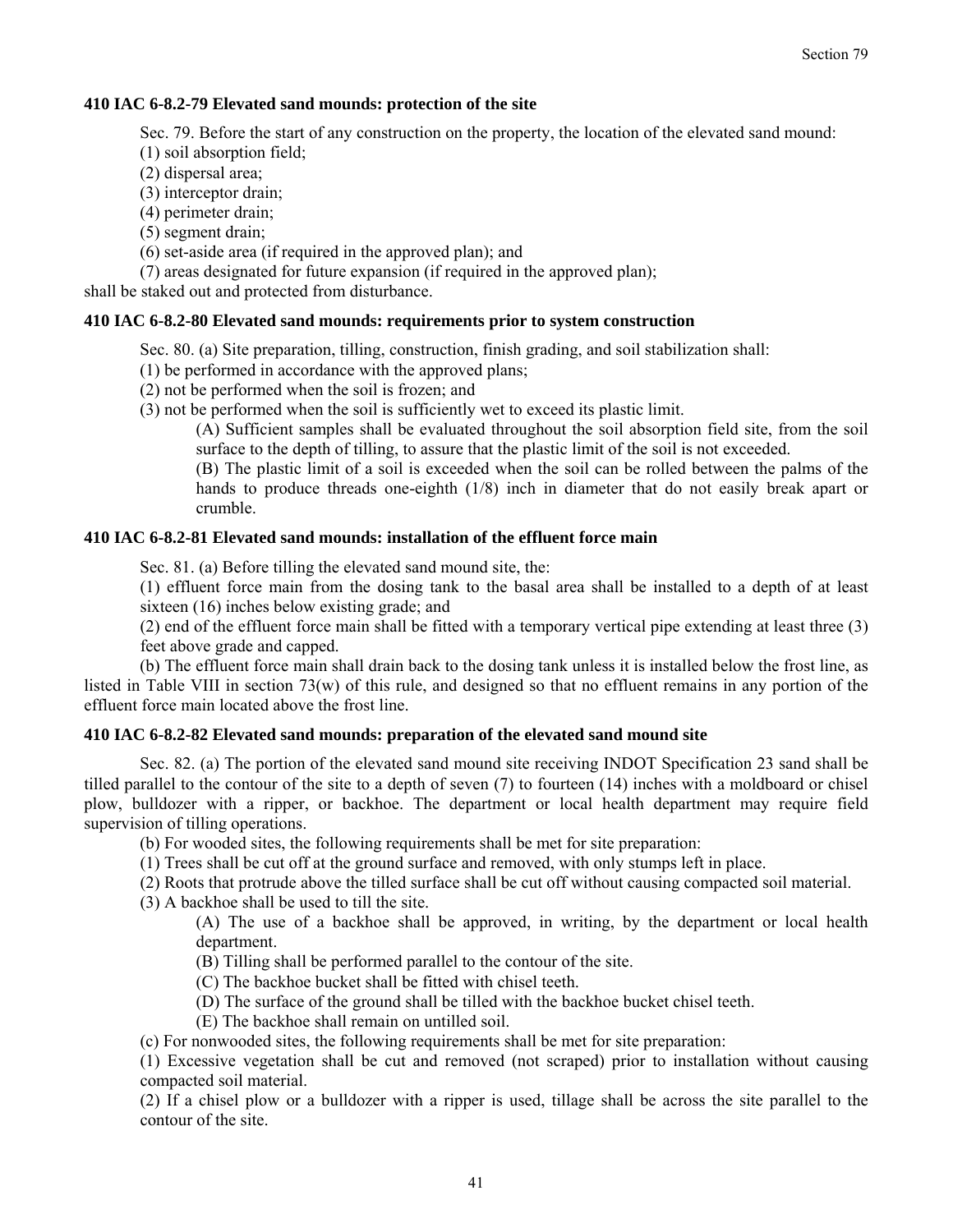(3) If a moldboard plow is used:

(A) it shall have at least two (2) bottoms and make only one (1) pass across the area, parallel to the contour of the site; and

(B) on sites with slopes greater than one-half percent (1/2%), the furrows shall be turned upslope.  $(4)$  A backhoe may be used on tight sites only if the requirements of subsection  $(b)(3)$  are met.

(d) If compacted soil material is identified in the soil treatment zone, tilling of the soil shall be to a depth

of at least two (2) inches below the bottom of the compacted soil material.

#### **410 IAC 6-8.2-83 Elevated sand mounds: placement of the sand on the basal area**

 Sec. 83. (a) The basal area shall be covered using sand that meets the requirements listed in Table XIII in section  $73(a)(4)$  of this rule.

 (b) INDOT Specification 23 sand shall be placed on the tilled area immediately after tilling the site to protect the tilled surfaces from damage by precipitation.

 (c) The depth of the INDOT Specification 23 sand under the aggregate bed shall be at least twelve (12) inches (sites with slopes greater than one-half percent (1/2%), the depth of INDOT Specification 23 sand beneath the downslope side of the aggregate bed will be greater than twelve (12) inches).

(d) INDOT Specification 23 sand shall be placed on the tilled surface as follows:

(1) On sites with slopes one-half percent  $(1/2%)$  or less, from the ends of the elevated sand mound.

(2) On sites with slopes greater than one-half percent  $(1/2%)$ , from the ends or upslope edge.

 (e) At least six (6) inches of INDOT Specification 23 sand shall be kept between the vehicle tracks and the tilled soil of the site.

(f) The depth of INDOT Specification 23 sand around the aggregate bed shall be the sum of:

(1) the depth of the sand under the aggregate bed; and

(2) the depth of the aggregate bed.

 (g) A one (1) foot wide border of INDOT Specification 23 sand shall surround the aggregate bed, level with the top of the aggregate bed.

#### **410 IAC 6-8.2-84 Elevated sand mounds: construction of the aggregate bed**

 Sec. 84. (a) The surface of the INDOT Specification 23 sand at the sand/aggregate interface shall be smooth and free of ruts and depressions before the placement of the aggregate.

(b) The depth of aggregate shall be at least:

(1) six (6) inches below the pressure distribution lateral; and

(2) two (2) inches above the pressure distribution lateral.

 (c) The aggregate bed shall be covered with a barrier material as required in section 66 of this rule. The barrier material shall cover the aggregate bed from side to side and from end to end.

#### **410 IAC 6-8.2-85 Elevated sand mounds: placement of the soil material and final grade**

 Sec. 85. (a) If the ground surface along the perimeter of the INDOT Specification 23 sand was not tilled during preparation of the elevated sand mound site, the perimeter shall be prepared by tilling in accordance with the requirements of section 82 of this rule.

(b) The surface of the INDOT Specification 23 sand shall be prepared by:

(1) maintaining a minimum grade of at least three-to-one (3:1); and

(2) preparing the surface of the INDOT Specification 23 sand so that it is smooth and free of ruts and depressions.

(c) The soil material cover shall:

(1) have a texture other than sand or loamy sand;

(2) be capable of sustaining plant growth; and

(3) be placed on the INDOT Specification 23 sand without causing compacted soil material.

 (d) The aggregate and sand of the elevated sand mound shall be covered with a minimum of twelve (12) inches of soil material. Six (6) inches of that soil material shall be placed over the center line of the long axis of the aggregate bed and crowned to promote surface runoff away from the elevated sand mound.

 (e) Soil material shall be placed on the tilled portion of the sand perimeter and graded according to the requirements of section 82 of this rule.